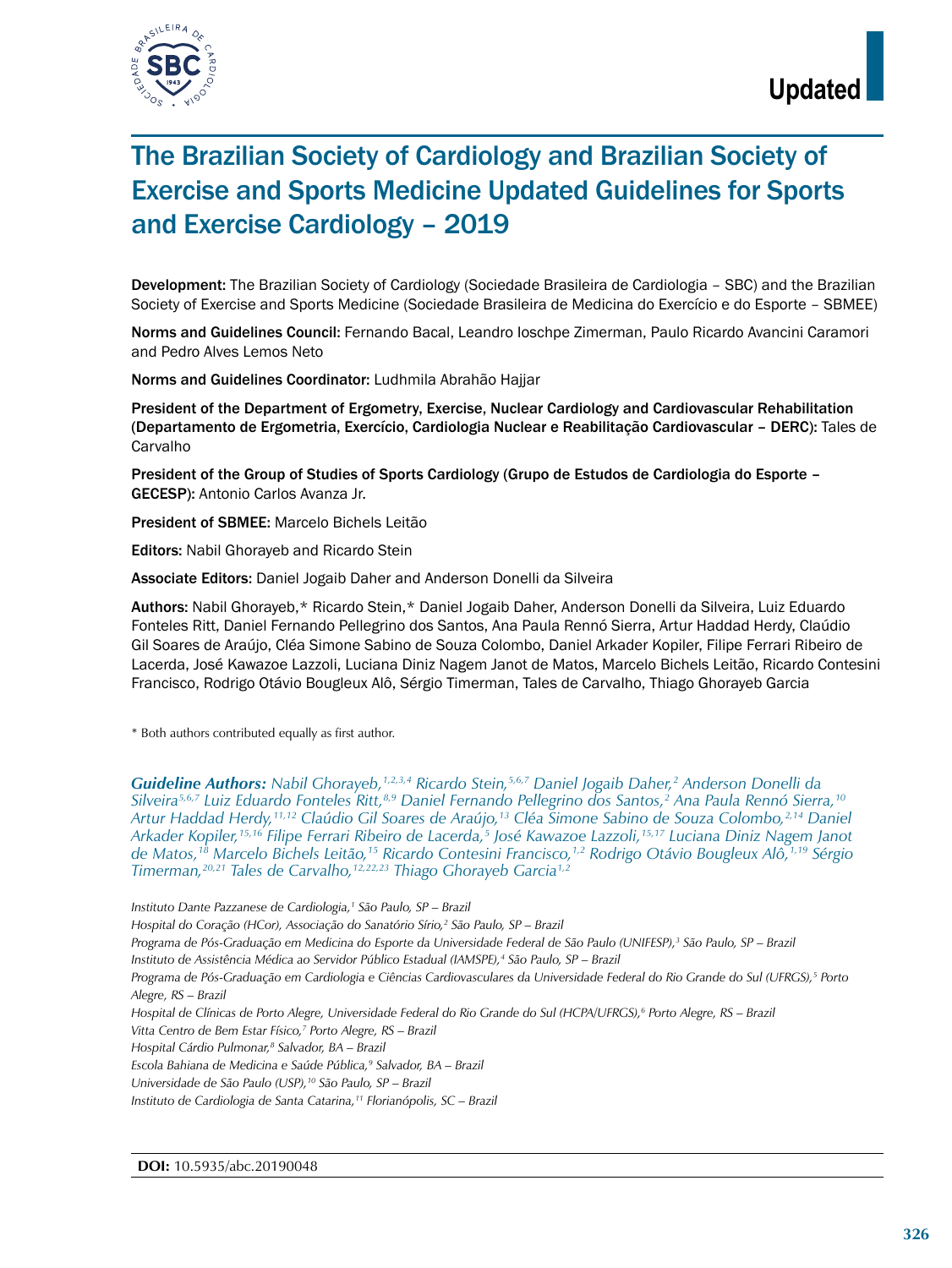*Clínica Cardiosport de Prevenção e Reabilitação,12 Florianópolis, SC – Brazil Clínica de Medicina do Exercício, Clinimex,13 Rio de Janeiro, RJ – Brazil Sports Cardiology, Cardiology Clinical Academic Group - St George's University of London,14 London – UK Sociedade Brasileira de Medicina do Esporte e do Exercício (SBMEE),15 São Paulo, SP – Brazil Instituto Nacional de Cardiologia (INC),16 Rio de Janeiro, RJ – Brazil Federação Internacional de Medicina do Esporte (FIMS),17 Lausanne – Switzerland Hospital Israelita Albert Einstein,18 São Paulo, SP – Brazil Hospital Geral de São Mateus,19 São Paulo, SP – Brazil Instituto do Coração da Faculdade de Medicina da Universidade de São Paulo (InCor-FMUSP),20 São Paulo, SP – Brazil Universidade Anhembi Morumbi, Laureate International Universities,21 São Paulo, SP – Brazil Departamento de Ergometria e Reabilitação Cardiovascular da Sociedade Brasileira de Cardiologia (DERC/SBC),22 Rio de Janeiro, RJ – Brazil Universidade do Estado de Santa Catarina (UDESC),23 Florianópolis, SC – Brazil*

### **This Guideline should be cited as:**

Ghorayeb N, Stein R, Daher DJ, Silveira AD, Ritt LEF, Santos, DFP et al. The Brazilian Society of Cardiology and Brazilian Society of Exercise and Sports Medicine's Updated Guidelines for Sports and Exercise Cardiology - 2019. Arq Bras Cardiol. 2019; 112(3):326-368.

**Note:** These Guidelines are for information purposes and are not to replace the clinical judgment of a physician, who must ultimately determine the appropriate treatment for each patient.

**Correspondence:** Sociedade Brasileira de Cardiologia - Av. Marechal Câmara, 360/330 - Centro - Rio de Janeiro - Postal Code: 20020-907. E-mail: sbc@cardiol.br.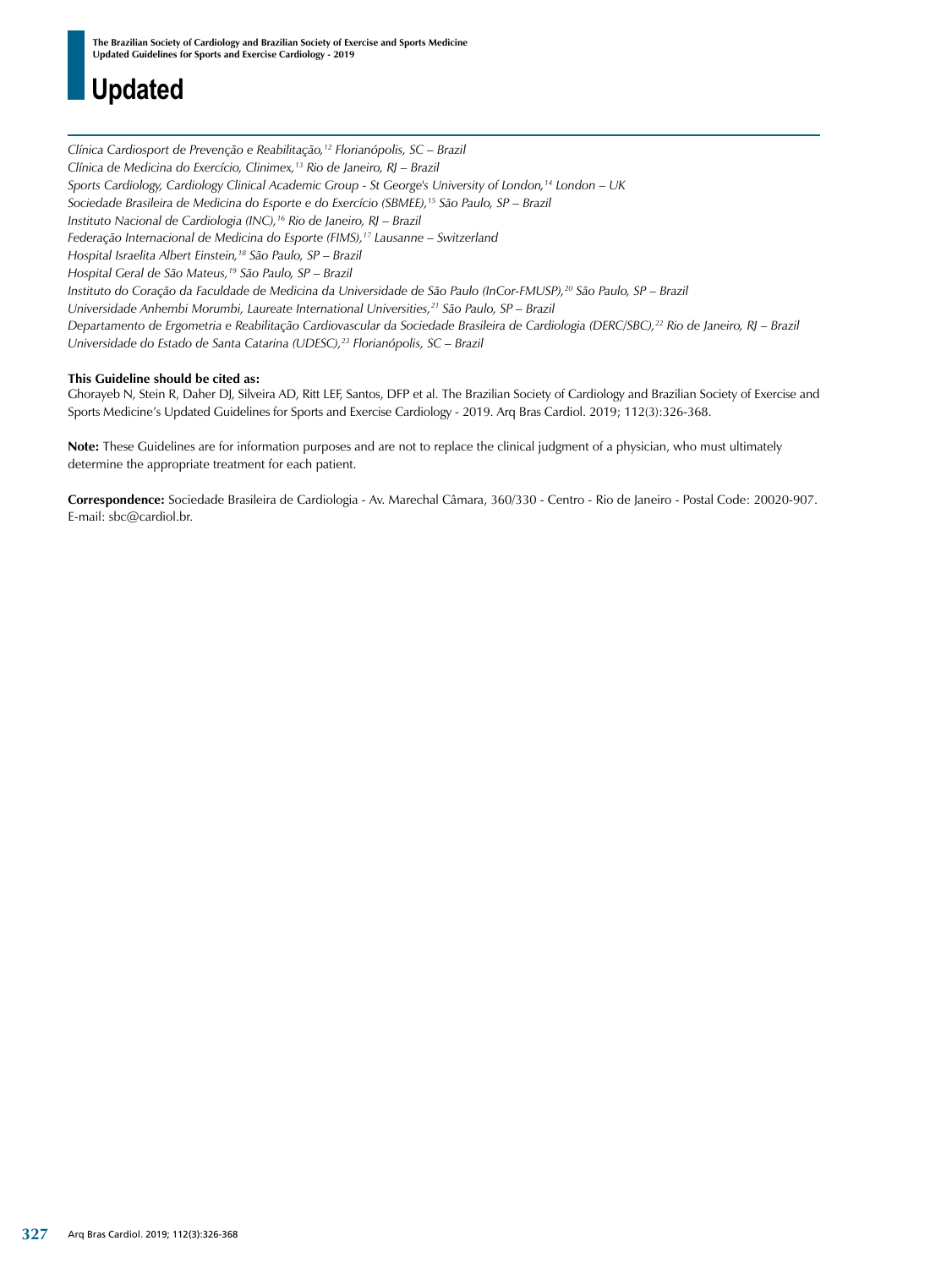**Declaration of potential conflict of interest of authors/collaborators of The Brazilian Society of Cardiology and Brazilian Society of Exercise and Sports Medicine Updated Guidelines for Sports and Exercise Cardiology - 2019**

| If the last three years the author/developer of the Guidelines: |                                                                                                                                                                               |                                                               |                                                                                                                                |                                                                               |                                                               |                                                                             |                              |
|-----------------------------------------------------------------|-------------------------------------------------------------------------------------------------------------------------------------------------------------------------------|---------------------------------------------------------------|--------------------------------------------------------------------------------------------------------------------------------|-------------------------------------------------------------------------------|---------------------------------------------------------------|-----------------------------------------------------------------------------|------------------------------|
| <b>Names Members</b><br>of the Policy                           | Participated in clinical<br>studies and/or experimental events or activities<br>trials supported by<br>pharmaceutical or<br>equipment related to the<br>guideline in question | Has spoken at<br>sponsored by<br>industry related<br>question | It was (is)<br>advisory board<br>member or<br>director of a<br>to the guideline in pharmaceutical or sponsored by<br>equipment | <b>Committees</b><br>participated<br>in completion<br>of research<br>industry | Personal or<br>institutional aid<br>received from<br>industry | Produced<br>scientific<br>papers in<br>journals<br>sponsored by<br>industry | It shares<br>the<br>industry |
| Ana Paula Rennó Sierra                                          | No                                                                                                                                                                            | No                                                            | <b>No</b>                                                                                                                      | No                                                                            | No                                                            | No                                                                          | No                           |
| Anderson Donelli da Silveira                                    | No                                                                                                                                                                            | No                                                            | No                                                                                                                             | No                                                                            | No                                                            | No                                                                          | No                           |
| Artur Haddad Herdy                                              | No                                                                                                                                                                            | No                                                            | No                                                                                                                             | No                                                                            | <b>No</b>                                                     | No                                                                          | No                           |
| Claúdio Gil Soares de Araújo                                    | No                                                                                                                                                                            | No                                                            | No                                                                                                                             | No                                                                            | Inbramed                                                      | No                                                                          | No                           |
| Cléa Simone Sabino de<br>Souza Colombo                          | No                                                                                                                                                                            | No                                                            | No                                                                                                                             | No                                                                            | No                                                            | No                                                                          | No                           |
| Daniel Fernando Pellegrino<br>dos Santos                        | No                                                                                                                                                                            | No                                                            | No                                                                                                                             | No                                                                            | No                                                            | No                                                                          | No                           |
| Daniel Jogaib Daher                                             | No                                                                                                                                                                            | No                                                            | <b>No</b>                                                                                                                      | No                                                                            | No                                                            | No                                                                          | No                           |
| Daniel Arkader Kopiler                                          | No                                                                                                                                                                            | No                                                            | No                                                                                                                             | No                                                                            | No                                                            | No                                                                          | No                           |
| Filipe Ferrari Ribeiro de<br>Lacerda                            | No                                                                                                                                                                            | No                                                            | No                                                                                                                             | No                                                                            | No                                                            | No                                                                          | No                           |
| José Kawazoe Lazzoli                                            | No                                                                                                                                                                            | No                                                            | No                                                                                                                             | No                                                                            | No                                                            | No                                                                          | No                           |
| Luciana Diniz Nagem Janot<br>de Matos                           | No                                                                                                                                                                            | No                                                            | No                                                                                                                             | No                                                                            | No                                                            | No                                                                          | No                           |
| Luiz Eduardo Fonteles Ritt                                      | No                                                                                                                                                                            | No                                                            | No                                                                                                                             | No                                                                            | No                                                            | No                                                                          | No                           |
| Marcelo Bichels Leitão                                          | No                                                                                                                                                                            | No                                                            | No                                                                                                                             | No                                                                            | No                                                            | No                                                                          | No                           |
| Nabil Ghorayeb                                                  | No                                                                                                                                                                            | No                                                            | No                                                                                                                             | No                                                                            | No                                                            | No                                                                          | No                           |
| Ricardo Contesini Francisco                                     | No                                                                                                                                                                            | No                                                            | No                                                                                                                             | No                                                                            | No                                                            | No                                                                          | No                           |
| Ricardo Stein                                                   | No                                                                                                                                                                            | TEB, Inbramed,<br>Health in Code                              | No                                                                                                                             | No                                                                            | TEB.<br>Inbramed,<br>Health in<br>Code                        | No                                                                          | No                           |
| Rodrigo Otávio Bougleux Alô                                     | No                                                                                                                                                                            | No                                                            | No                                                                                                                             | No                                                                            | No                                                            | No                                                                          | No                           |
| Sérgio Timerman                                                 | No                                                                                                                                                                            | No                                                            | No                                                                                                                             | No                                                                            | No                                                            | No                                                                          | No                           |
| Tales de Carvalho                                               | <b>UDESC</b>                                                                                                                                                                  | No                                                            | No                                                                                                                             | No                                                                            | No                                                            | No                                                                          | No                           |
| Thiago Ghorayeb Garcia                                          | No                                                                                                                                                                            | No                                                            | No                                                                                                                             | No                                                                            | No                                                            | No                                                                          | No                           |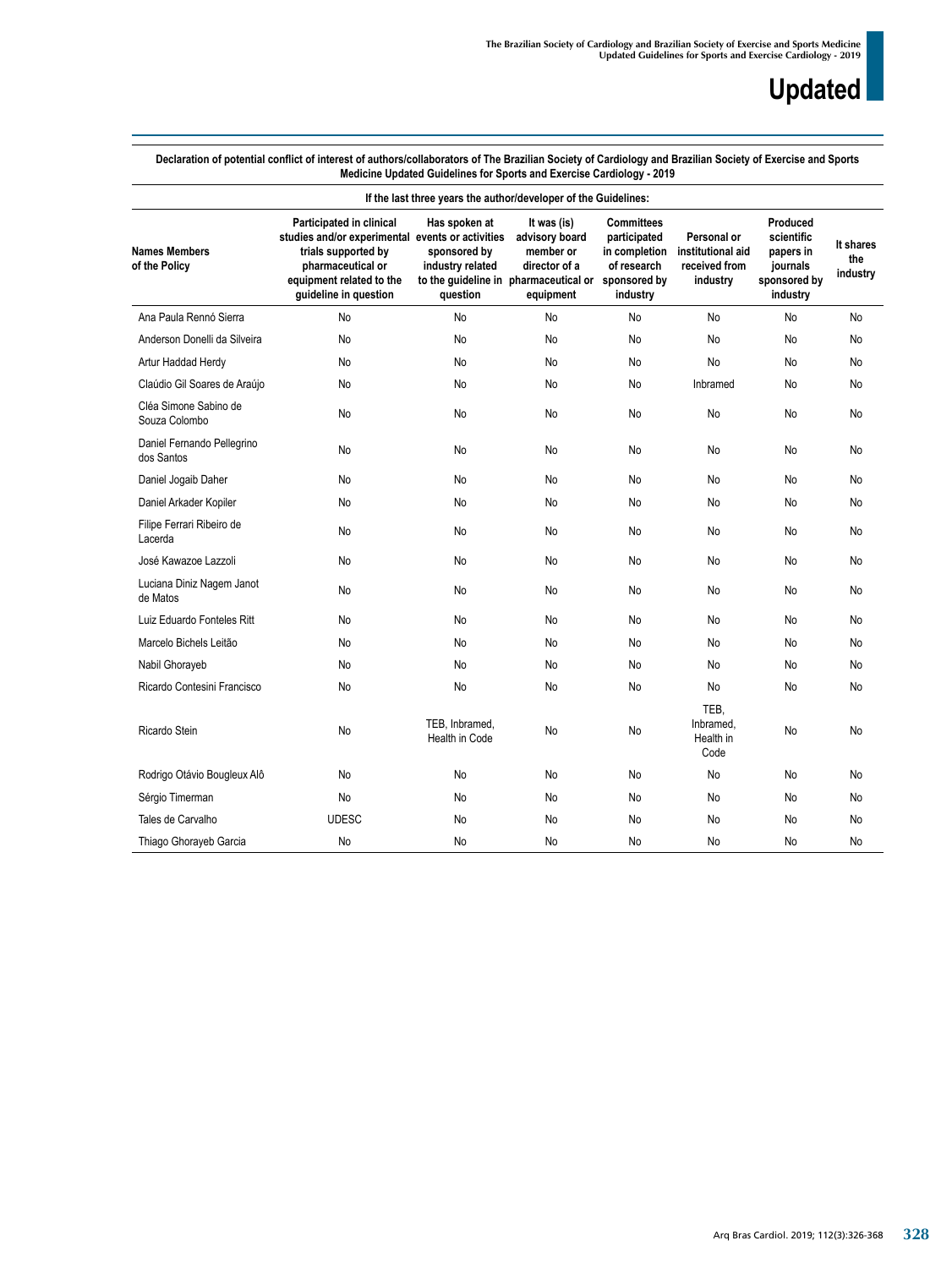| <b>Content</b>                                                            |  |
|---------------------------------------------------------------------------|--|
|                                                                           |  |
|                                                                           |  |
|                                                                           |  |
|                                                                           |  |
|                                                                           |  |
|                                                                           |  |
|                                                                           |  |
|                                                                           |  |
|                                                                           |  |
|                                                                           |  |
| 2.3.2. Electrocardiogram: Physiological Changes vs. Changes Suggestive    |  |
|                                                                           |  |
| 2.3.3.1. Variables to be Evaluated in an Exercise Stress Testing  334     |  |
|                                                                           |  |
|                                                                           |  |
|                                                                           |  |
|                                                                           |  |
|                                                                           |  |
|                                                                           |  |
|                                                                           |  |
|                                                                           |  |
|                                                                           |  |
|                                                                           |  |
|                                                                           |  |
|                                                                           |  |
|                                                                           |  |
|                                                                           |  |
| 4. Individuals with Cardiomyopathies and Myocarditis338                   |  |
| 4.1.1. Genetics and Hypertrophic Cardiomyopathy 339                       |  |
| 4.1.2. Complementary Exams in Hypertrophic Cardiomyopathy  339            |  |
|                                                                           |  |
|                                                                           |  |
| 4.1.2.2.1. Transthoracic Doppler Echocardiogram339                        |  |
| 4.1.2.2.2. Transesophageal Doppler Echocardiogram340                      |  |
|                                                                           |  |
| 4.1.2.4. Exercise Tests and Hypertrophic Cardiomyopathy 340               |  |
| 4.1.2.4.1. Exercise Testing Recommendations for Patients with             |  |
| 4.1.2.4.2. The Role of Maximal Cardiopulmonary Exercise Testing in        |  |
|                                                                           |  |
| 4.1.3. Sports and Hypertrophic Cardiomyopathy  341                        |  |
|                                                                           |  |
| 4.2.1. Diagnosis and Management of Athletes with Suspected                |  |
|                                                                           |  |
|                                                                           |  |
|                                                                           |  |
|                                                                           |  |
| 4.3.1. Recommendations for Athletes with Myocarditis 342                  |  |
|                                                                           |  |
| 4.4.1. Complementary Exams for Dilated Cardiomyopathy  343                |  |
| 4.4.1.1. Exercise Stress Testing and Cardiopulmonary Exercise Testing 343 |  |
|                                                                           |  |
|                                                                           |  |
| 4.4.2.1. Recommendations for Athletes Diagnosed with Dilated              |  |
|                                                                           |  |
|                                                                           |  |
| 4.5.1. Sports and Non-Compacted Cardiomyopathy 344                        |  |
| 4.5.1.1. Recommendations for Athletes Diagnosed with Non-Compacted        |  |
|                                                                           |  |
|                                                                           |  |

| 5.2.1. Genetic Alterations in Long QT Syndrome 345                       |  |
|--------------------------------------------------------------------------|--|
|                                                                          |  |
| 5.2.3. Recommendations for Athletes with Long QT Syndrome  345           |  |
|                                                                          |  |
| 5.5. Catecholaminergic Polymorphic Ventricular Tachycardia347            |  |
|                                                                          |  |
|                                                                          |  |
|                                                                          |  |
|                                                                          |  |
|                                                                          |  |
|                                                                          |  |
|                                                                          |  |
|                                                                          |  |
|                                                                          |  |
|                                                                          |  |
|                                                                          |  |
|                                                                          |  |
|                                                                          |  |
|                                                                          |  |
|                                                                          |  |
|                                                                          |  |
|                                                                          |  |
|                                                                          |  |
|                                                                          |  |
|                                                                          |  |
|                                                                          |  |
|                                                                          |  |
|                                                                          |  |
|                                                                          |  |
|                                                                          |  |
|                                                                          |  |
|                                                                          |  |
|                                                                          |  |
|                                                                          |  |
| 7.2.1.1. Electrocardiogram: Physiological Changes vs. Changes Suggestive |  |
|                                                                          |  |
|                                                                          |  |
|                                                                          |  |
|                                                                          |  |
|                                                                          |  |
|                                                                          |  |
|                                                                          |  |
| 8.3. Special Aspects in Preventing Exercise/Sports-Related Sudden        |  |
|                                                                          |  |
|                                                                          |  |
|                                                                          |  |
|                                                                          |  |
|                                                                          |  |
|                                                                          |  |
| 8.4. Evaluating Athletes and the Organization and Planning of            |  |
|                                                                          |  |
|                                                                          |  |
|                                                                          |  |
| 8.4.2. Aspects Related to Training Venues and Competition 357            |  |
| 8.4.2.1. Emergency Care and Medical Contingency Planning357              |  |
|                                                                          |  |
|                                                                          |  |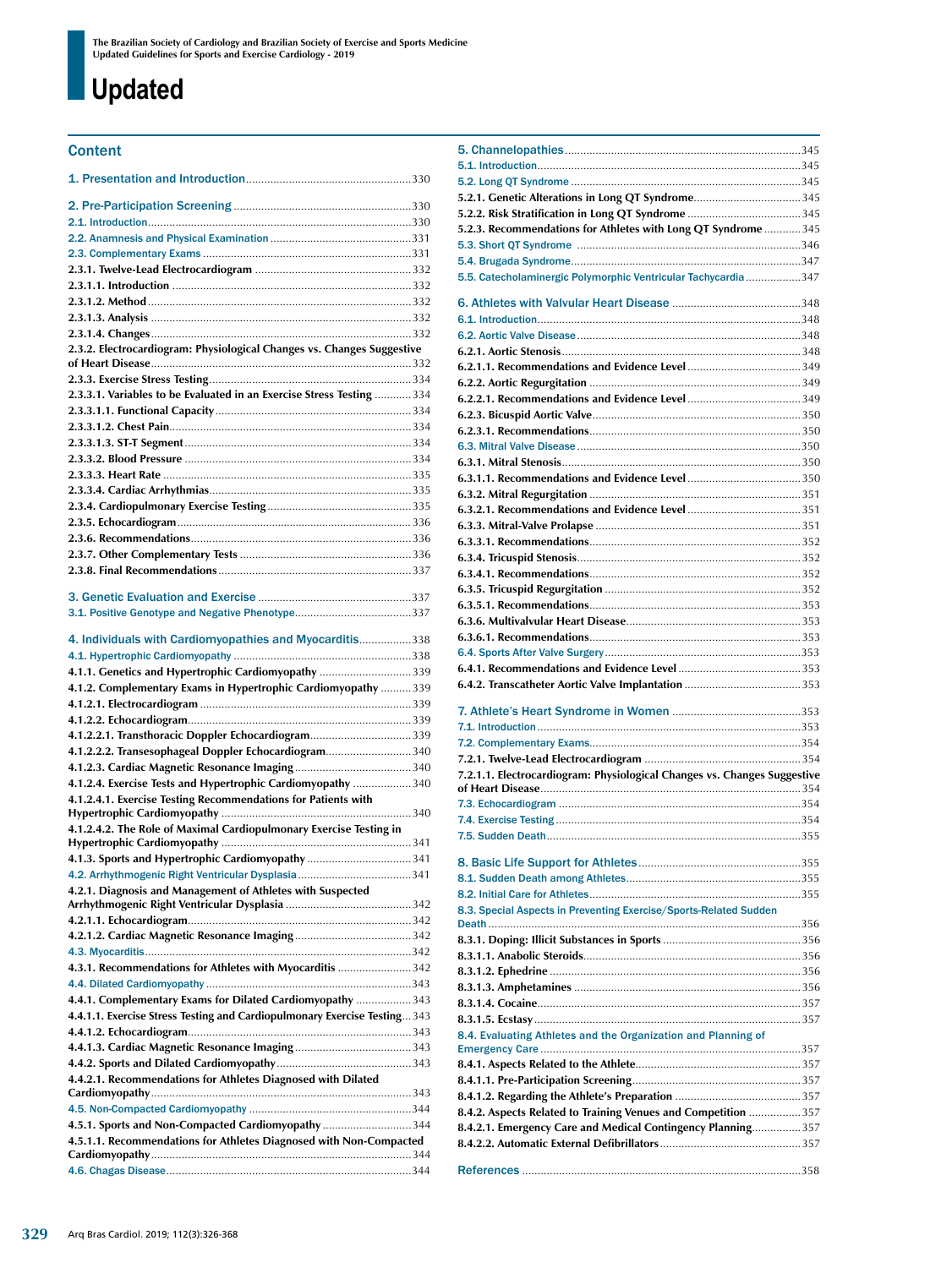### 1. Presentation and Introduction

Movement is a part of daily life for humans, who must get from one place to another, pick up and carry things, relate to others or simply move for the pleasure of moving. Caspersen et al.'s,<sup>1</sup> classic definition (1985) will be used in this Update, in which all body movement produced by the skeletal muscles that results in energy expenditure is considered physical activity. Physical exercise can be conceptualized as a special type of physical activity that is planned, structured and repetitive, whose ultimate or intermediate goal is to maintain or improve health, physical conditioning, body aesthetics or performance in competition.1

Although sports are often associated with leisure, they can also be a person's main activity: individuals can characterize themselves as professional athletes when it becomes their means of livelihood or an important source of income. Recently, the concept of athlete was formally defined as someone who simultaneously meets the following four criteria: (a) trains to improve sports performance or results; (b) actively participates in sports competitions; (c) is formally recognized at a local, regional or national level; (d) regards competition as a main activity (way of life) or as a focus of personal interest, devoting several hours to training every day or most days, exceeding the time allocated to other professional or leisure activities.2 Those who exercise regularly and but only compete occasionally, such as in marathons or other mass sports events, should be called amateur athletes.2 Thus, although primarily directed to professional athletes, many aspects covered in this Update also apply to amateurs and some apply to non-athletes who exercise regularly.

These updated guidelines for sports and exercise cardiology will address the following topics: pre-participation screening, structural and non-structural heart diseases, genetic aspects of these pathologies, valvular disease, the hearts of female athletes, as well as basic life support for athletes. Some topics in the 2013 Guidelines<sup>3</sup> will be covered in future publications or can be consulted in other specific Guidelines.

In summary, this document serves as a de facto update for this field of knowledge and can be applied in clinical practice.

# 2. Pre-Participation Screening

#### 2.1. Introduction

Clinical pre-participation screening (PPS) for sports activities should be understood as a standardized systematic medical evaluation that can cover a broad population of professional and amateur athletes before participating in regular moderate-to-intense exercise. Its purpose is to identify cardiovascular diseases that are incompatible with certain types of exercise. The main objective of this screening, which is conducted prior to initiating training and periodically afterwards, is the prevention of cardiovascular diseases and the early detection of diseases that cause sudden cardiac death (SD). This can be achieved by temporarily or permanently suspending the exercise or by treating the potentially fatal conditions that it could trigger. The American Heart Association,<sup>4</sup> the European Society of Cardiology<sup>5</sup> and the Brazilian Society of Exercise and Sports Medicine<sup>3</sup> recommend PPS for all professional athletes. PPS can also be recommended for correctly prescribing moderate-to-high intensity exercise for non-professionals.

Corrado et al.<sup>6</sup> demonstrated the importance of PPS for preventing SD. Over a 26-year period during which PPS was introduced as a federal law in Italy (1979-2004), the incidence of SD in screened athletes was reduced by 89%: from 3.6 per 100,000 person-years in 1979-1980 to 0.4 per 100,000 person-years in 2003-2004. At present, one of the main issues in PPS is cost-effectiveness. Some societies, such as the American Heart Association, advocate screening with only a questionnaire and a physical examination, believing that the financial and psychological costs associated with false positive results in complementary examinations, such as electrocardiograms (ECG), do not justify the potential benefits.4 However, the European Society of Cardiology and numerous sporting associations (e.g., FIFA, the NBA), support the use of resting ECG, since it has been shown to affect the incidence of SD among athletes.7,8

Although we do not have randomized studies comparing the two models of evaluation, we suggest that PPS for professional athletes should include 12-lead resting ECG, since, first, it helps guarantee their safety and, second, the investments involved in their training.9-11 These issues will be addressed in this document, which aims to establish norms for PPS in our country.

For didactic purposes, as well as due to clinical, physiological, and epidemiological differences, we have chosen to divide PPS candidates into two groups: amateur athletes and professional athletes. When considering various aspects of exercise, such as intensity, training frequency and volume, a zone of intersection will always exist between these groups. Nevertheless, the medical evaluator's good judgment and individual experience will be fundamental in choosing a way forward in these cases. In light of such divisions, it is of fundamental importance to understand the distinction this Guideline determines between amateur and professional athletes:

Amateurs: adults who participate in regular, moderateto-high intensity sports activities who occasionally compete, although without professional ties to the sport.

Professionals:2

- Individuals who train to improve their sports performance
- Individuals who actively participate in competitions
- Individuals who train and compete as their main activity or as a focus of personal interest. They devote a number of hours on most days to training, exceeding the time spent in other professional or leisure activities.

However, professional athletes can also be classified according to age:

- Young athletes 12 to 17 years.
- Adult athletes 18 to 35 years.
- Master athletes 35 years or older.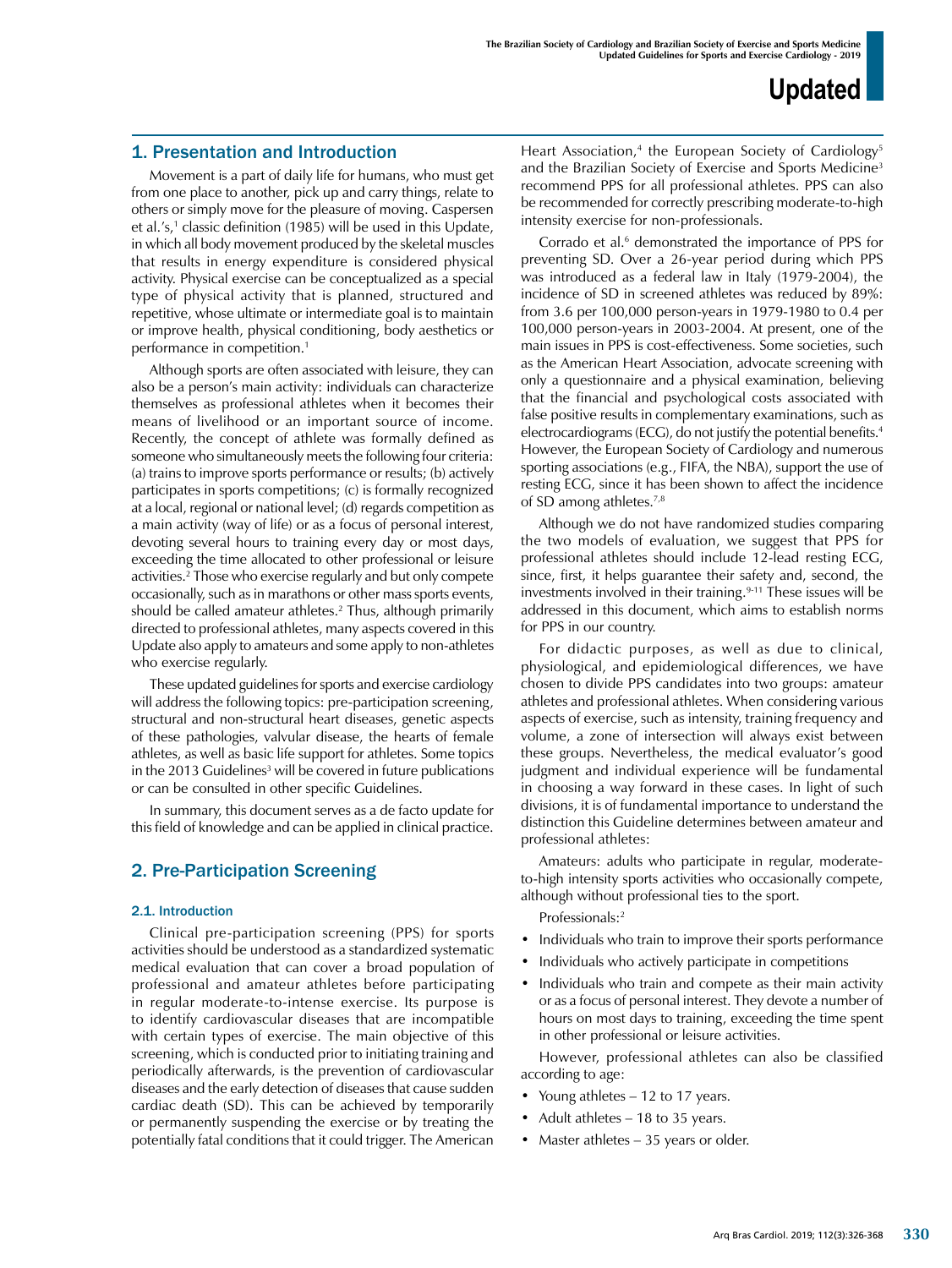#### 2.2. Anamnesis and Physical Examination

Ideally, all candidates for moderate-to-high intensity exercise should undergo PPS, which can identify risk factors and signs and symptoms suggestive of cardiovascular, pulmonary, metabolic or locomotor disorders.12-14 In anamnesis, issues related to exercise, including family history of disease or sports-related cardiovascular events, should be prioritized. However, a detailed investigation of family history with respect to heart disease or other SD-related diseases must be performed. To do this, adequate knowledge of these medical conditions and a cardiological approach are important.<sup>10,15,16</sup>

In PPS it should be considered that cardiac adaptations to physical exercise are frequency, intensity, and duration dependent and vary among different sports and training systems, as well as among individuals.17 Due to the latter aspect, different adaptations can be found in individuals involved in similar physical activities. It should be pointed out that the modifications involved in what is referred to as "athlete's heart syndrome" should initially be considered as normal physiological adaptations to exercise, of a transient nature and without negative repercussions on an individual's health.18

The Physical Activity Readiness Questionnaire can be applied systematically during anamnesis. This questionnaire, developed in Canada, should be combined with basic questions asked by a physician (Table 1) about cases of SD or inherited heart diseases, family history of sickle cell disease or other hemoglobinopathies, as well as the patient's origin. Determining the patient's origin is important, since certain regions have endemic diseases, such Chagas' disease, or have a higher prevalence of congenital diseases, such as the Veneto region of Italy, where there is a higher prevalence of arrhythmogenic right ventricular dysplasia (ARVD).19,20 Particular care should be taken when obtaining information about licit or illicit drug use that could be considered as doping or that could be harmful to health (i.e., which could cause SD or other undesirable events). $2^{1,22}$  Important symptoms include: palpitations, syncope, chest pain or discomfort, exertional dyspnea, dizziness/asthenia, or any other symptom triggered by exercise. Accurate sensitivity is needed to determine whether mentioned symptoms indicate a disease state or are merely the consequence of more intense training or competition. For both amateur and professional athletes, if syncope occurs during exercise rather than post-effort, a detailed investigation should be conducted to discard a primary arrhythmic event.<sup>23</sup>

The physical examination should include inspection for certain clinical conditions, such as anemia, posture changes, infectious foci (e.g., dental), severe systemic or infectious diseases, bronchial asthma, obesity, diabetes mellitus, systemic arterial hypertension, and changes in pulmonary or cardiovascular auscultation. A search for signs related to possible cardiovascular disease should be prioritized, such as: heart murmur, third and fourth heart sounds, valve clicks, pulse changes in the upper and lower limbs, signs of Marfan syndrome or other aortic diseases (e.g., Loeys-Dietz syndrome), as well as adequate blood pressure (BP) in both arms at the first evaluation.14,24,25

| Recommendation for anamnesis and<br>physical examination | Recommendation<br>grade | <b>Evidence</b><br>level |
|----------------------------------------------------------|-------------------------|--------------------------|
| Amateur athletes                                         |                         |                          |
| Professional athletes                                    |                         |                          |

#### 2.3. Complementary Exams

Laboratory tests, in principle, are unnecessary: requests for them should be based on clinical data, especially cardiocirculatory issues. Routine laboratory tests include: complete blood count, fasting glucose, urea, creatinine, sodium

#### **Table 1 – Details to be included in a personal and family history assessment for athletes**

| Has any doctor ever told you that you have a heart problem?                              | Have there been cases of sudden death or heart disease in your family?                                                                                                                                                               |
|------------------------------------------------------------------------------------------|--------------------------------------------------------------------------------------------------------------------------------------------------------------------------------------------------------------------------------------|
| Precordial pain or discomfort on exertion or at rest                                     | Do you feel chest pain when exercise?                                                                                                                                                                                                |
| Pre-syncope or syncope, especially if related to exertion                                | Do you lose your balance due to dizziness and/or loss of consciousness?<br>Are there cases of heart disease, sudden death before age 50 or cardiac<br>arrhythmias In your family?                                                    |
| Arrhythmias                                                                              | Observe palpitations (skipped beats or heart racing)                                                                                                                                                                                 |
| Previously diagnosed pathologies                                                         | Previous history of heart murmur<br>Previous history of hypertension<br>Previous history of metabolic disease<br>Use of performance enhancing substances/ use of any medication<br>Live/lived in an area with endemic Chagas disease |
| Do you have any bone or joint problems that could be made worse by physical<br>activity? | Do you currently take some type of medication?<br>Question directly about anti-hypertensive, NSAID, anabolics, illicit drugs, and<br>alcohol consumption                                                                             |
| Is there any other reason why you should not perform physical activity?                  | Family members with genetic diseases; hypertrophic cardiomyopathy, dilated<br>cardiomyopathy, channelopathies, arrhythmias, Marfan syndrome                                                                                          |
| NSAID: nonsteroidal anti-inflammatory drug.                                              |                                                                                                                                                                                                                                      |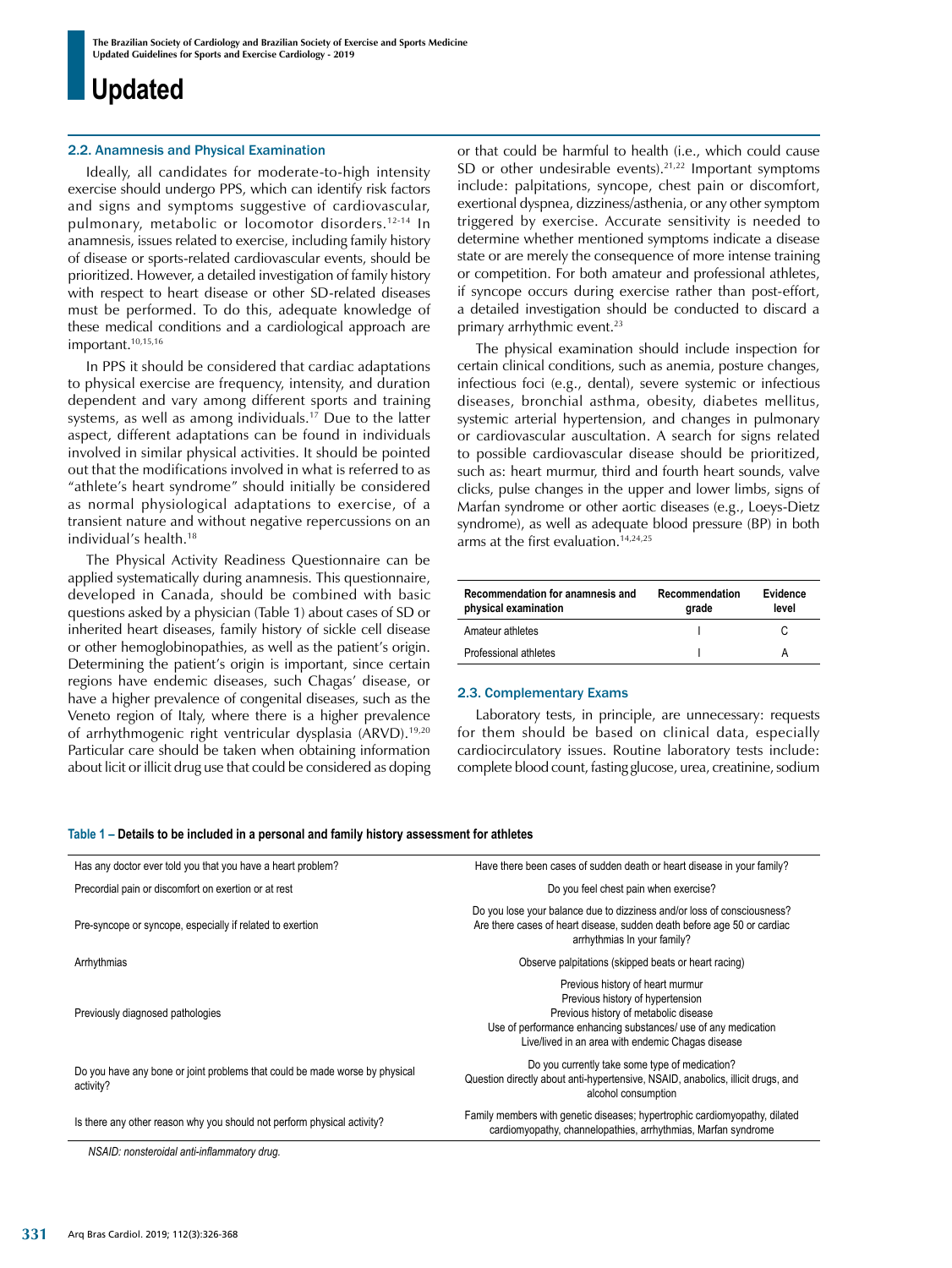and potassium, complete lipid profile, uric acid, glutamicoxalacetic transaminase, glutamic-pyruvic transaminase, gamma-glutamyl transpeptidase, bilirubin, prothrombin time/ international normalized ratio, and common urine testing.

### **Recommendation grade: I. Evidence level: B.**

For individuals who exercise or compete at altitudes over 2,000 meters, it is important to perform hemoglobin electrophoresis to rule out the possibility of hemoglobinopathies (e.g., sickle cell anemia). In our country, especially in regions of higher incidence, serology for Chagas' disease may also be recommended.3 Chest radiography may also be requested in many cases.

#### **2.3.1. Resting 12-Lead Electrocardiogram**

#### *2.3.1.1. Introduction*

Use of this examination in groups of younger athletes is controversial. Although the American Heart Association (American College of Cardiology/American College of Sports Medicine) does not include ECG in PPS, the European Society of Cardiology, in addition to numerous sports organizations, recommend it.4,5 For master athletes, resting ECG is mandatory, since older adults have a higher prevalence of cardiovascular diseases, especially coronary artery disease (CAD).<sup>26,27</sup>

### *2.3.1.2. Method*

Conventional 12-lead ECG should be performed with the individual in the supine position, recorded at a velocity of 25 mm/s and ideally obtained 24 hours after the last sporting activity. At least 5 minutes of rest is recommended before the examination.3,28

### *2.3.1.3. Analysis*

Since there are peculiarities among the resting ECG results of athletes, examinations should be interpreted by physicians with experience in the area. This recommendation is important, because it will prevent common alterations of the athlete's heart from being confused with heart disease. However, in most countries medical knowledge regarding the interpretation of athletes' ECG is still limited, which prohibits broader application of this method.29

### *2.3.1.4. Changes*

Regular intense exercise can cause physiological changes to the heart at structural, functional and electrical levels. The ECG findings of more than 80% of high-performance athletes reflect exercise-induced cardiac adaptations as a result of intrinsic changes in automaticity and atrioventricular conduction,<sup>30</sup> as well as of increased vagal tone and cardiac remodeling.

Due to the establishment of criteria that allow a distinction between heart diseases and athlete's heart syndrome, interpretations of athletes' ECG are becoming more uniform.28,31 It is understood that the false positives associated with athletes' ECG depend on the criteria used in their interpretation, as well as our current understanding of variations of normality. Thus, new criteria represent a major effort to refine the analysis and interpretation of ECG, making it more specific without losing sensitivity. Variations in the prevalence of these criteria are related to gender (higher in males), age (genetic/congenital diseases in young athletes and CAD in master athletes), ethnicity (black athletes have more left ventricular overload and repolarization changes than athletes of other races), training level (variation is more frequent in professional athletes than amateurs) and type of sport (predominantly regarding the dynamic component).<sup>28</sup> It can be especially difficult to differentiate between physiological and pathological adaptations in black athletes, since they have a tendency to develop more hypertrophy in response to exercise than whites. We should also point out that more than 10% of black athletes may have a wall thickness  $> 12$  mm in the echocardiogram.<sup>32</sup>

Failure to distinguish between the physiological and the pathological can have harmful consequences. Athletes can be unnecessarily disqualified from competition due to ECG changes that could be considered normal. Likewise, they may undergo unnecessary examinations, which greatly increase their costs. On the other hand, signs of life-threatening cardiovascular disease may be erroneously interpreted as normal variants of an athlete's ECG, which could put the individual at risk of SD.

Changes in the athlete's ECG can be divided into two groups: common and/or related to training; or uncommon and/or suggestive of heart disease (Table 2). ECG is most useful when performed as part of PPS, when it can identify unexpected changes, such as previous myocardial infarction (in older age groups), arrhythmias, conduction disorders, etc. An ECG may also help diagnose less prevalent diseases, such as hypertrophic cardiomyopathy (HCM), long QT syndrome, short QT syndrome, Brugada syndrome, Wolff-Parkinson-White syndrome (or other pre-excitation syndrome), in addition to arrythmogenic right ventricular dysplasia (ARVD). A 12-lead ECG may also facilitate assessment of significant atrioventricular and intraventricular conduction and rhythm disturbances. It can also detect ST-segment changes, such as early repolarization, T-wave inversion in precordial and/ or peripheral leads, and voltage criteria suggestive of left ventricular hypertrophy (LVH).<sup>28,31</sup>

There may be variations in the prevalence of EGC changes, which are more frequent in men than women. In relation to age, we found a higher frequency of inverted T-waves in precordial and/or peripheral leads in master athletes and older adults, as well as criteria for LVH, in addition to conduction disturbances (Table 3). There are also significant variations in 12-lead ECG results in different types of sports.

**Recommendation grade: I.**

**Evidence level: A.**

### **2.3.2. Electrocardiogram: Physiological Changes vs. Changes Suggestive of Heart Disease**

Athletes frequently show ECG changes (up to 80% in some series), including: bradycardia/sinus arrhythmia (13% to 69%), first degree atrioventricular block (35%), and early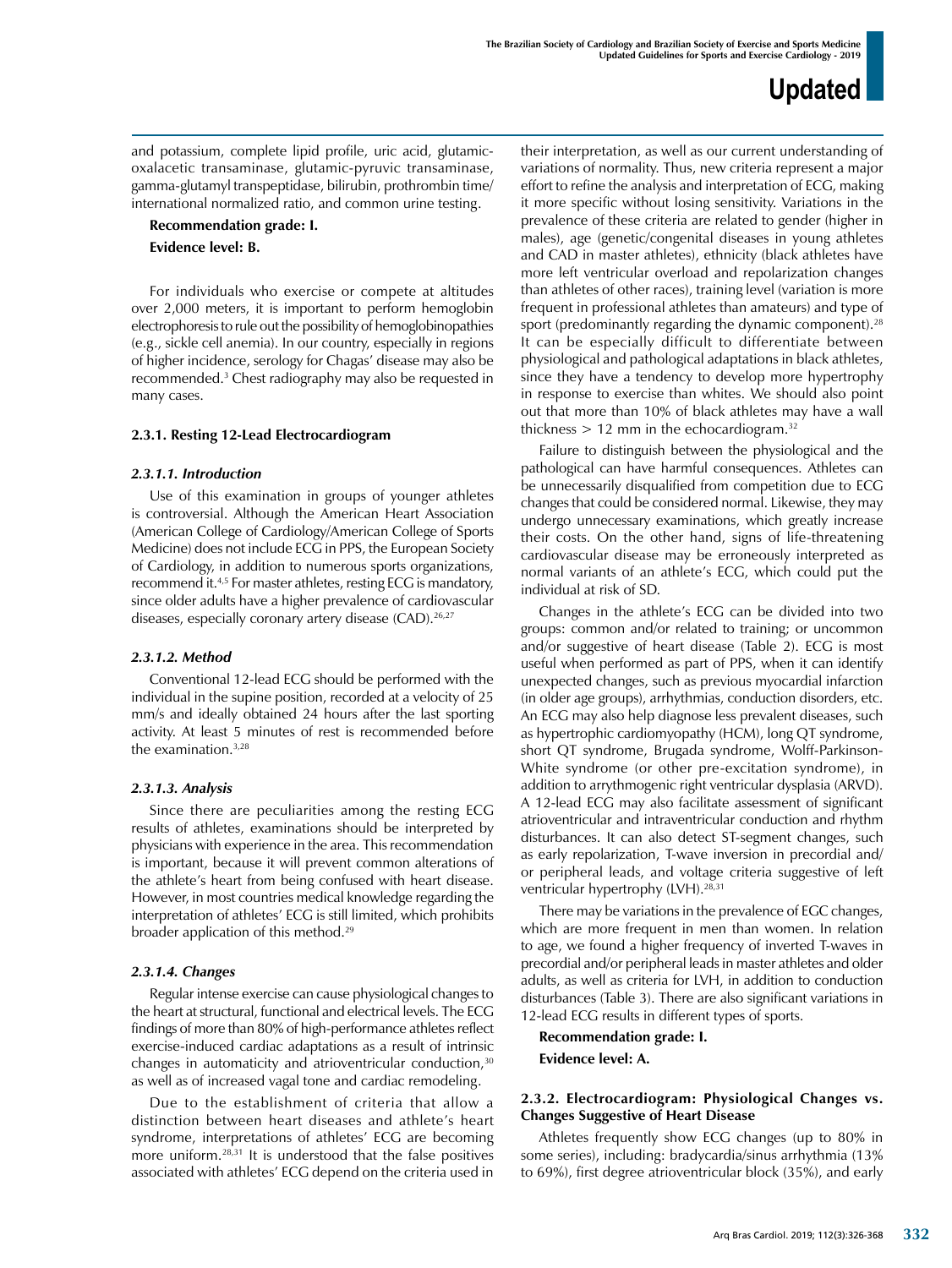#### **Table 2 – Electrocardiogram: changes due to exercise vs. changes suggestive of heart disease**

| Physiological ECG findings in athletes                                                                                                                                                                              | Abnormal ECG findings in athletes                                                                    |  |  |
|---------------------------------------------------------------------------------------------------------------------------------------------------------------------------------------------------------------------|------------------------------------------------------------------------------------------------------|--|--|
| T-wave inversion > 1 mm in 2 or more leads (except DIII, aVR and V1)<br>Sinus Bradycardia (HR > 30bpm)                                                                                                              |                                                                                                      |  |  |
| Sinus arrhythmia                                                                                                                                                                                                    | ST-segment depression > 0.5 mm in 2 or more leads                                                    |  |  |
| Ectopic atrial rhythm                                                                                                                                                                                               | Pathological Q waves > 3 mm or > 40 ms in 2 or more leads (except DIII and aVR)                      |  |  |
| Junctional escape rhythm                                                                                                                                                                                            | Complete left bundle branch block                                                                    |  |  |
| $1st$ degree BAV (PR interval > 200 ms)                                                                                                                                                                             | Nonspecific conduction delay with QRS > 140 ms                                                       |  |  |
| 2 <sup>nd</sup> degree AVB Mobitz I (Wenckebach)                                                                                                                                                                    | Deviation of the electrical axis from - 30° to 90°                                                   |  |  |
| Incomplete right bundle branch block                                                                                                                                                                                | Left atrial overload                                                                                 |  |  |
|                                                                                                                                                                                                                     | Right ventricular hypertrophy pattern with RV1 + $SV5 > 10.5$ mm and axis deviation > 120 $^{\circ}$ |  |  |
| Isolated QRS voltage criterion for LVH                                                                                                                                                                              | Ventricular pre-excitation                                                                           |  |  |
| Early repolarization                                                                                                                                                                                                | OT interval $> 470$ ms in men and $> 480$ ms in women                                                |  |  |
|                                                                                                                                                                                                                     | OT interval < 320 ms                                                                                 |  |  |
|                                                                                                                                                                                                                     | Brugada pattern                                                                                      |  |  |
|                                                                                                                                                                                                                     | Sinus bradycardia < 30 bpm or sinus pauses > 3 s                                                     |  |  |
|                                                                                                                                                                                                                     | Atrial tachyarrhythmia                                                                               |  |  |
|                                                                                                                                                                                                                     | Ventricular extrasystoles with 2 or more 10-second ECG episodes                                      |  |  |
|                                                                                                                                                                                                                     | Paired ventricular extrasystoles and NSVT                                                            |  |  |
| ST-segment elevation accompanied by T-wave inversion in leads V1 to<br>V4 in Black athletes<br>$\mathbf{r}$ $\mathbf{r}$ $\mathbf{r}$ $\mathbf{r}$ $\mathbf{r}$ $\mathbf{r}$ $\mathbf{r}$ $\mathbf{r}$ $\mathbf{r}$ |                                                                                                      |  |  |

*AVB: atrioventricular block; BPM: beats per minute; ECG: electrocardiogram; HR: heart rate; LVH: left ventricular hypertrophy; NSVT: nonsustained ventricular tachycardia.*

#### **Table 3 – Different types of electrocardiographic abnormalities in relation to age found in an unselected European population of 32,652 subjects who underwent sports pre-participation screening**

|                                                                      | $<$ 20 years<br>$(n = 2.430) %$ | 20-29 years<br>$(n = 2.430) %$ | > 30 years<br>$(n = 2.430) %$ |
|----------------------------------------------------------------------|---------------------------------|--------------------------------|-------------------------------|
| Incomplete RBBB, increased PR interval, early repolarization pattern | 73.1                            | 37.9                           | 30.1                          |
| Inverted T-waves                                                     | 9.5                             | 38.6                           | 37.9                          |
| R/S wave voltage increase                                            | 3.1                             | 4.6                            | 7.2                           |
| <b>RBBB</b>                                                          | 10.9                            | 12.1                           | 10.9                          |
| LAHB, LBBB                                                           | 2.1                             | 5.7                            | 13.3                          |
| Pre-excitation pattern                                               | 1.3                             | 1.1                            | 0.6                           |

*LAHB: left anterior hemiblock; RBBD: right bundle branch block; LBBB: left bundle branch block. Adapted from Pelliccia et al.<sup>73</sup>*

repolarization (50% to 80%). Such findings are usually due to physiological adaptations related to athlete's heart syndrome.33 Athletes may also present voltage criteria for LVH, which reflects remodeling of this cavity, although without pathological Q-waves, electrical axis deviation, atrial overload or repolarization changes.31,32 These physiological changes in ECG should be clearly separated from patterns suggestive of heart disease, which can be recognized by repolarization changes, pathological Q waves, marked intraventricular conduction defects, pre-excitation, short or long QT intervals, and Brugada syndrome. These findings are rare (less than 5%) but may express some cardiomyopathy or channelopathy that could predispose the athlete to SD.33 Another important point concerns atrial dilation (resulting from regular training) to meet increased cardiac demand during exercise, although this is not fully understood. Nevertheless, despite this dilation, atrial function seems to be preserved in athletes, but not in patients with structural heart disease.<sup>34</sup>

Other less common findings that can be identified in athletes are sinus pauses  $\lt$  3 s (mainly during sleep) and second-degree bicuspid aortic valve (BAV) type I (Wenckebach). Such findings generally disappear during effort and with the administration of substances. Changes that can be considered cardiac adaptations to physical exertion should not cause alarm, and participation in competitive sports should not be prohibited without further evaluation. On the other hand, findings suggestive of heart disease, even if asymptomatic, should be investigated, especially in the absence of a positive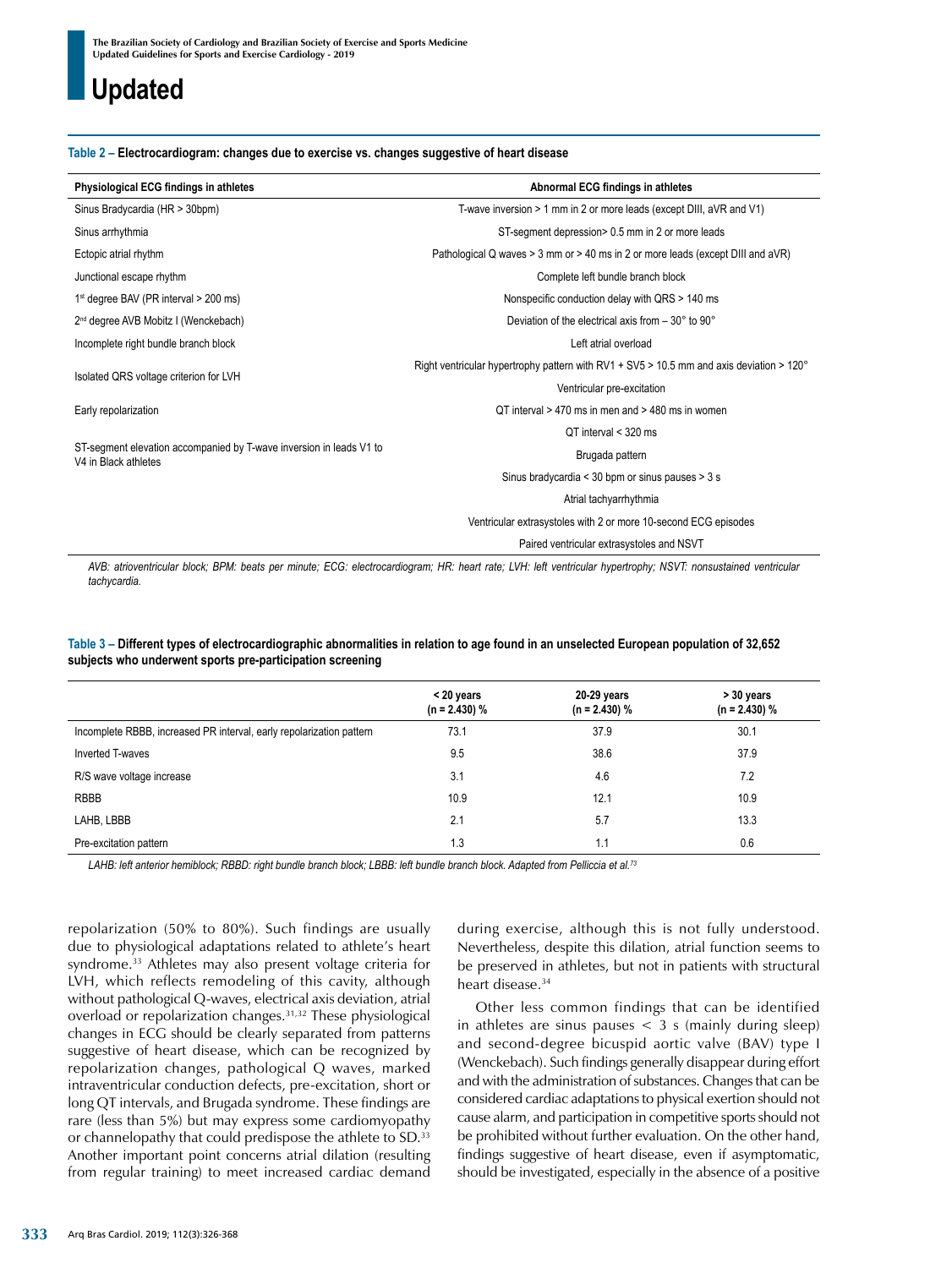family history or the presence of abnormal findings during physical examination.35,36

**Recommendation grade: I. Evidence level: A.**

#### **2.3.3. Exercise Stress Testing**

As part of a strategy for early cardiovascular disease identification, an exercise stress testing can be recommended for the initial evaluation of amateur or professional athletes of any age group. This test can contribute to the prognosis of asymptomatic patients or when there are symptoms potentially indicative of some pathological condition.37,38 Its may also be used to evaluate cardiorespiratory fitness during training for certain sports, especially those with a predominantly aerobic component.39,40

Asymptomatic individuals with no cardiovascular risk factors can be cleared without this examination. However, an exercise stress testing may be recommended in other conditions.41 After 35 years of age, CAD is the main cause of mortality. An exercise stress testing is recommended for individuals in this age range, mainly to identify myocardial ischemia, since the results can indicate the probable presence of the disease. In asymptomatic individuals, and even in those with known CAD, exercise stress testing is used for prescribing an adequate level of physical activity.

Changes in resting ECG, often due to physiological LVH, reduce the method's accuracy for diagnosing myocardial ischemia. Simultaneous analysis of other examination variables contributes to a more global assessment.<sup>42</sup> When a patient mentions having palpitations during physical activity, this should be investigated with an exercise stress testing to reproduce the conditions of the complaint in a controlled environment.

### *2.3.3.1. Variables to be Evaluated in an Exercise Stress Testing*

#### *2.3.3.1.1. Functional Capacity*

Low functional capacity indicates a poor prognosis. A number of observational studies have demonstrated an inverse association between the metabolic equivalents reached in the exercise stress testing and mortality.43-45 When an individual's functional capacity is low compared to predicted values for his or her gender and age group, additional investigation may be necessary.46

#### *2.3.3.1.2. Chest Pain*

An exercise stress testing can reproduce the conditions of chest pain or discomfort during exercise and allows a probable diagnosis of myocardial ischemia due to CAD, which should lead to further investigation and suspension of training. When an exercise stress testing leads to non-ischemic pain similar to that which motivated the test, but there are no changes in any of the test variables, the probability of CAD is low and the athlete can return to competition.<sup>47</sup> On the other hand, chest pain characteristic of angina, even if unaccompanied by STsegment changes, is usually associated with a poor prognosis. Proper interpretation of an exercise stress testing requires prior knowledge of normal findings for young athletes. Determining whether ST-segment depression in master athletes is related to CAD can be challenging. The possibility of a false positive result related to LVH cannot be ruled out, but ischemia of atherosclerotic origin should always be discarded. Additional investigation may be required before returning to practice and competition.<sup>48</sup>

#### *2.3.3.1.3. ST-T Segment*

ST-segment depression  $> 1$  mm is suggestive of CAD. especially when in a horizontal or descending pattern. Such alterations have higher values when occurring concomitantly with chest pain or other manifestations that contribute to a diagnosis of myocardial ischemia.<sup>49</sup> ST-segment elevation  $\geq 1$  mm at 60 ms after J-point, when not observed in a Q-wave area (inactive zone), is very suggestive of subepicardial (or transmural) injury,<sup>50</sup> indicates ischemia and must be managed as such.

In asymptomatic athletes, when ST alterations occur during an exercise stress testing, even if unaccompanied by chest pain, or when they occur with high double product values and high exercise capacity, especially if associated with frequent cardiac arrhythmias, training should be suspended (temporarily or not). In such cases, it is of fundamental importance to continue investigation into cardiovascular disease. Such an approach is based on the increased cardiovascular demand and increased risk of events during exercise, especially in individuals over 35 years of age or when one or more CAD risk factors are present.

ST-segment analysis should consider:

- Morphological characteristics, i.e., descending is more serious than horizontal, which is more serious than slow ascending.<sup>51</sup>
- Early onset during exercise and persistent changes late in the recovery phase indicate greater risk and severity.<sup>52</sup>
- ST-segment depression greater than 10% in relation to the immediately preceding R-wave amplitude. This adjustment in ST-segment evaluation should be considered due to recurring high-amplitude R-waves, which can express physiological LVH.53

Furthermore, regarding the ventricular repolarization phase, it is important to point out that when starting from an altered ECG, normalization during exercise can indicate a good prognosis (if not accompanied by symptoms).54,55

### *2.3.3.2. Blood Pressure*

Excessively high BP during an exercise stress testing in patients who have not been diagnosed with hypertension and who have normal resting levels could be a warning sign, because there is a significantly greater risk of developing hypertension in subsequent years. In patients with newly diagnosed hypertension, laboratory investigation and treatment should begin immediately. However, if there is a progressive decrease in systolic BP during an exercise stress testing, especially when it falls below the pre-effort value, subsequent investigation for heart disease should be carried out, especially in cases of stress-induced systolic dysfunction.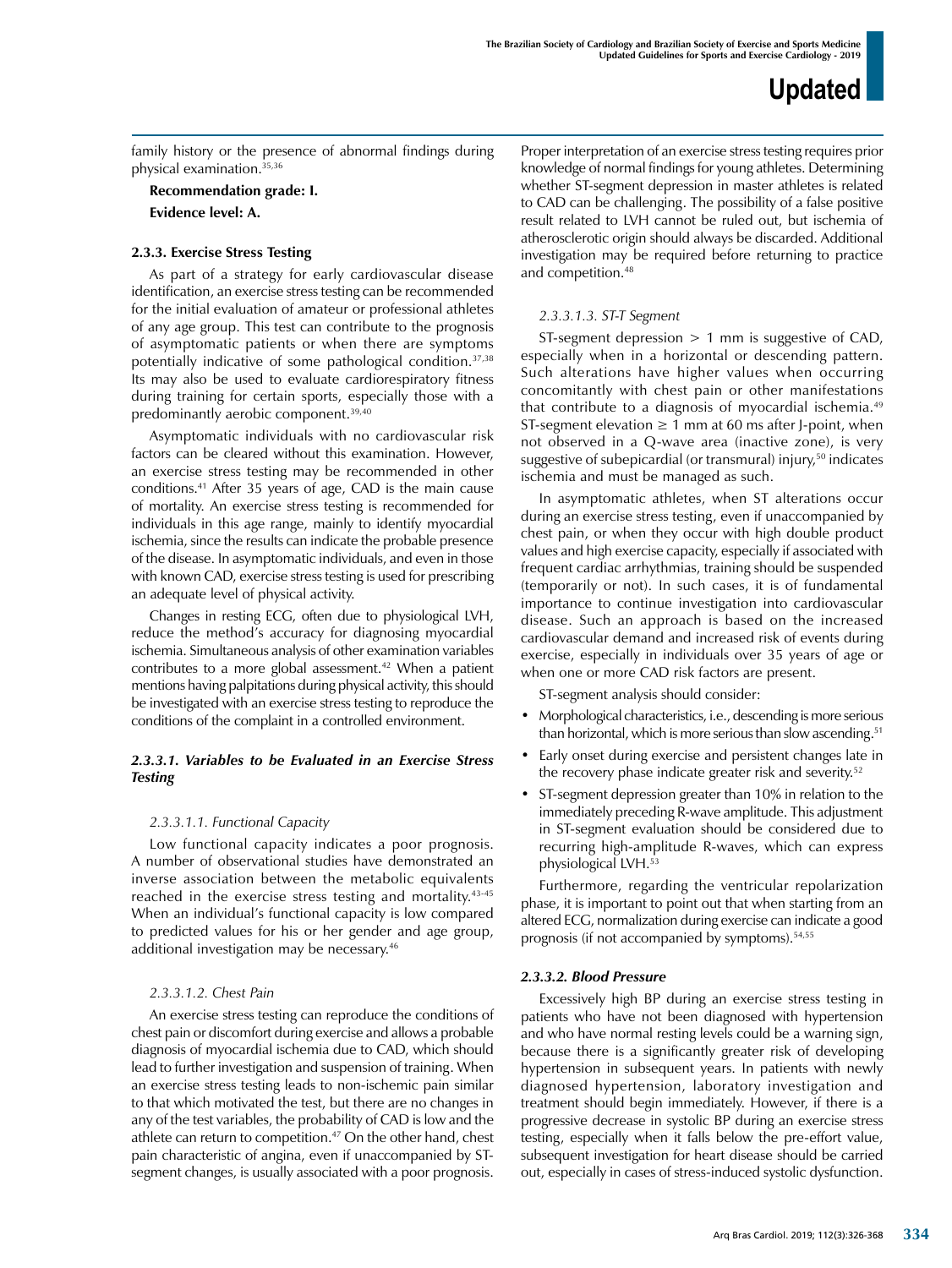#### *2.3.3.3. Heart Rate*

Chronotropic incompetence indicates a poor prognosis and has been associated with endothelial dysfunction, altered autonomic modulation, elevated inflammatory markers and CAD. An inadequate HR response can be considered as the inability to achieve 85% of the estimated maximum HR. The following equation can be used to predict maximum HR: 208 - (age  $\times$  0.70). A chronotropic index  $<$  80% is another way to identify chronotropic incompetence, which has prognostic value. It is obtained by the following ratio: (HR reserve obtained/estimated HR reserve)  $\times$  100.<sup>56</sup>

Vagal modulation of HR can be inferred from HR reduction in the first minute of recovery in relation to HR at peak exertion. This observation was initially identified when comparing athletes with heart failure (HF) patients.<sup>57,58</sup> Reductions  $\leq 12$  beats per minute have been associated with higher mortality rates.<sup>59</sup>

### *2.3.3.4. Cardiac Arrhythmias*

Less complex cardiac arrhythmias, such as occasional ventricular extrasystoles during an exercise stress testing, often express an increase in sympathetic autonomic modulation due to graduated exercise. Such conditions alone, without other alterations, do not justify limiting the activity of asymptomatic individuals, nor do they require further investigation. Symptomatic or asymptomatic patients who develop complex ventricular arrhythmias, such as ventricular tachycardia (whether sustained or not), must be investigated before they return to training.

For mild-to-moderate intensity leisure activities in asymptomatic individuals with a cardiovascular risk factor: perform an exercise stress testing at the beginning of participation.

**Recommendation grade: III.**

#### **Evidence level: C.**

For amateur athletes participating in high-intensity sports and competition: perform exercise stress testing at the beginning of training.

# **Recommendation grade: IIa.**

**Evidence level: A.**

For professional athletes participating in high-intensity athletic activity and competition: perform an exercise stress testing at the beginning of the season.

# **Recommendation grade: I.**

**Evidence level: C.**

### Any time:

When a patient refers to chest pain or discomfort, fatigue or dyspnea of unknown cause, palpitations, or when previously non-existent arrhythmias, exercise-related pre-syncope or syncope or elevated resting BP (with or without compromise a target organ) are identified: perform an exercise stress testing.

**Recommendation grade: I.**

**Evidence level: A.**

## **2.3.4. Cardiopulmonary Exercise Testing**

For a long time (including in Brazil), athletes and individuals participating in high-performance activities have undergone cardiopulmonary exercise testing (CPET) to evaluate performance and prescribe aerobic training.<sup>60</sup> As described in Table 4, CPET differs from an exercise stress testing by adding measures and analyses of expired gases.<sup>61</sup> Unlike in exercise tests for clinical diagnosis, when CPET is performed in apparently healthy athletes BP is often not measured and even ECG is often not performed, and HR is obtained by frequency meter. With so much equipment available (e.g., in laboratories, clinics, hospitals, clubs and sports centers) to perform these measures, there is little sense in evaluating an athlete's aerobic condition through a exercise stress testing, which has an error rate of approximately 20% when estimates based on formulas developed for clinical protocols involving treadmills or cycle ergometers are used.

In certain clinical settings and for certain groups of athletes, including a CPET in PPS may be recommended (or even critical for) individual risk stratification, especially due to the data collected from expired gas measurement and analysis. This could be relevant in master athletes, in individuals with cardiovascular and/or pulmonary diseases who are involved in recreational competition (e.g. half-marathons, marathons, mountain climbing, cycling, water sports, etc.), as well as in professional athletes. In these circumstances and whenever possible, it is best to use an exercise stress testing that closely approximates the patient's sport.

Among the additional clinical information that CPET can reveal about athletes or active, healthy individuals, two types stand out: (a) more precise and objective identification of limiting factor(s) for maximum effort (cardiovascular, respiratory and muscular or metabolic) and (b) evaluation of systolic volume behavior, which is obtained by analysis of the curves and maximal values of oxygen pulse (VO<sub>2</sub>/HR)

#### **Table 4 – Main differences between exercise stress testing and cardiopulmonary exercise testing**

| <b>Exercise testing</b>                    |                                   |                                     |  |  |
|--------------------------------------------|-----------------------------------|-------------------------------------|--|--|
| Variable                                   | <b>Exercise stress</b><br>testing | Cardiopulmonary<br>exercise testing |  |  |
| Functional capacity                        | Measured                          | Measured                            |  |  |
| Maximum aerobic power                      | <b>Fstimated</b>                  | Measured                            |  |  |
| Anaerobic threshold                        | Undetermined                      | Determined                          |  |  |
| V/O Ratio                                  | Not evaluated                     | Fvaluated                           |  |  |
| Inotropic response                         | Limited evaluation                | <b>Excellent evaluation</b>         |  |  |
| <b>Mechanical Efficiency</b>               | Presumed                          | Measured                            |  |  |
| Protocol                                   | More dependent                    | Less dependent                      |  |  |
| True maximum<br>cardiorespiratory capacity | Presumed                          | Probable/identified                 |  |  |
| Etiology of dyspnea                        | Unidentified                      | Probable/identified                 |  |  |

*V/Q ratio: ventilation/perfusion ratio.*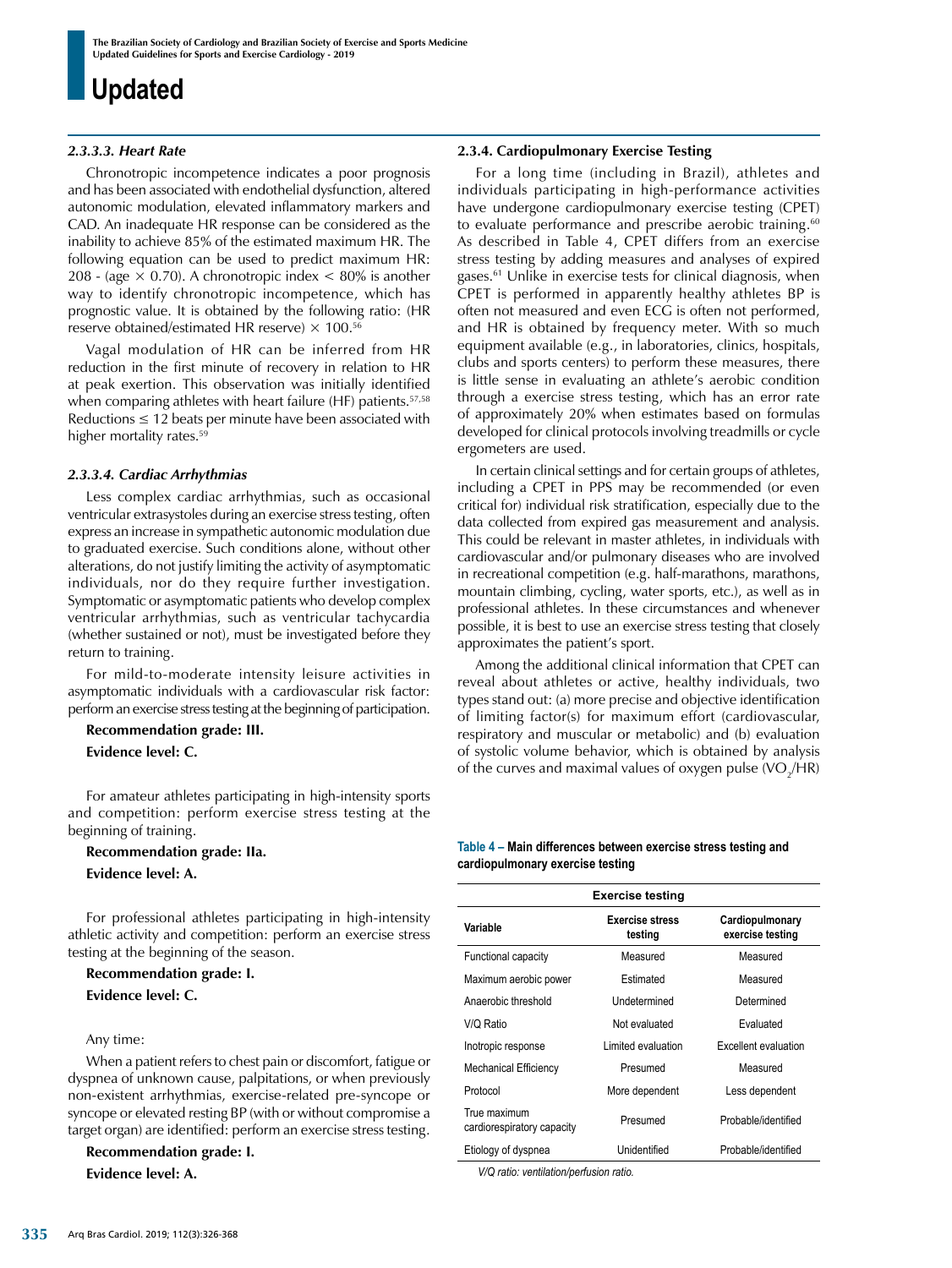and ventilatory equivalents (VE/VO<sub>2</sub> and VE/VCO<sub>2</sub>).<sup>62</sup> CPET is already included in cardiological evaluation of HF patients,<sup>63</sup> in identifying the etiology of effort dyspnea<sup>64</sup>, and has more recently been considered capable of identifying myocardial ischemia65,66 or abnormal responses after cardiac surgery.67 In patients with chest pain, changes in the oxygen pulse during CPET make its diagnostic and predictive accuracy greater than an exercise stress testing for detecting or excluding myocardial ischemia.<sup>68</sup> It is the procedure of choice when a valid and precise measurement of an athlete's aerobic condition is required and HR thresholds must be determined for exercise prescription.

| Recommendation                                                  | Recommendation<br>grade | Evidence<br>level |
|-----------------------------------------------------------------|-------------------------|-------------------|
| Amateur athletes                                                | lla                     |                   |
| Professional athletes                                           |                         | B                 |
| For more precise stratification of<br>exercise-limiting factors | lla                     | А                 |

CPET should be used when there is a change in resting ECG that may interfere in its interpretation or when there are suspicious hemodynamic responses.

#### **Recommendation grade: IIa.**

### **Evidence level: B.**

The routine use of CPET to stratify risk of sudden death in apparently healthy children and adolescents does not seem especially useful.

### **Recommendation grade: III. Evidence level: B.**

#### **2.3.5. Echocardiogram**

An echocardiogram may play a relevant role in PPS since it can diagnose the main diseases involved in SD in athletes (Table 5). It can also help distinguish between physiological alterations in the athlete's heart and HCM painlessly, quickly and at a relatively low cost. However, it should be reserved for cases where there is a clinical/family history of heart disease or when a physical examination gives suspicious results, as well as when changes in resting ECG indicate cardiomyopathy.69 Furthermore, in known cases of congenital heart disease, especially those of low complexity, when physical activity and even high-performance sports are not contraindicated, a periodic ECG helps evaluate the evolution of the condition in question and its correct management. Doppler echocardiogram associated with physical effort is important when verifying cardiac function during exercise, and it can aid in diagnosis and determining the course of treatment, especially for HCM patients.<sup>28</sup>

#### **2.3.6. Recommendations**

The European Society of Cardiology, in light of the findings of Corrado et al.<sup>6</sup> (the previously mentioned 25-year Italian follow up of athletes), has established a screening program

| Table 5 – Main causes of sudden death in athletes |  |  |  |
|---------------------------------------------------|--|--|--|
|---------------------------------------------------|--|--|--|

| Age $<$ 35                                 | Age $> 35$              |
|--------------------------------------------|-------------------------|
| Hypertrophic cardiomyopathy                | Coronary artery disease |
| Arrhythmogenic right ventricular dysplasia |                         |
| Anomalous origin of coronary arteries      |                         |
| Myocarditis                                |                         |
| Valve disease                              |                         |
| Pre-excitation syndrome                    |                         |
| Conduction system disease                  |                         |

for individuals between 12 and 35 years of age that includes an initial examination consisting of family history, a physical examination, and 12-lead ECG. Additional tests will only be performed after positive findings in initial evaluation.70 Using ECG in programs for young asymptomatic athletes (12 to 35 years of age) has proven to be a high-cost strategy, and no population studies with adequate follow-up have proven its efficacy. Although this test is considered the most practical method for detecting cardiac structural changes, its use as a screening tool is generally reserved for elite athletes, especially in clubs or teams with the necessary financial resources. ECG may indicate the presence of congenital abnormalities in athletes, even when the results are normal. However, since most of these changes are not implicated in the genesis of SD, its use has not been routinely recommended, especially given that its diagnostic power in asymptomatic athletes with normal physical examination results is very low.71

When CAD is suspected in the initial evaluation, further investigation should be carried out with more accurate examinations: ECG with physical or pharmacological stress, myocardial scintigraphy with physical or pharmacological stress or dynamic cardiac MRI. Studies have suggested introducing a limited echocardiogram that is restricted to the two-dimensional mode, which can be performed in 5 minutes. The results showed good sensitivity and specificity for diagnosing various SD-related conditions in athletes, especially HCM,<sup>72</sup> which is implicated in more than 30% of SD cases in young athletes. At the present time, ECG is considered a confirmatory diagnostic modality to be performed after suspicious results are found in PPS.

**Recommendation grade: I. Evidence level: A.**

There is no evidence to support the use of routine ECG in population screening programs for asymptomatic individuals.

#### **Recommendation grade: III.**

#### **2.3.7. Other Complementary Tests**

The use of other diagnostic tools, whether laboratory, graphic, imaging, invasive or non-invasive, should comply with clinical criteria and scientific evidence already established in the literature, depending on the PPS findings.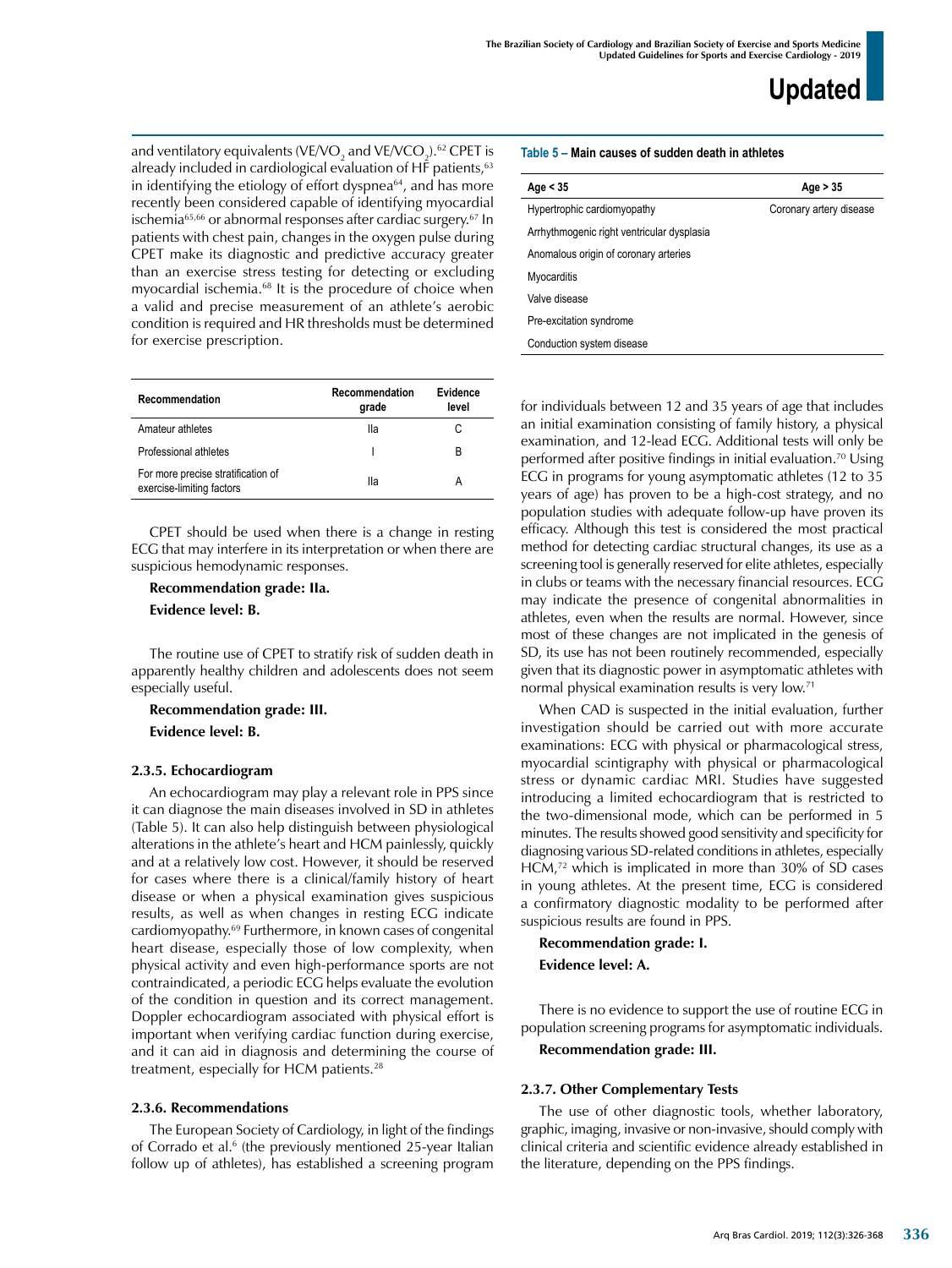#### **2.3.8. Final Recommendations**

The recommendations in Table 6 can be used as a population screening research strategy. Associations and governing councils of professional athletes currently have their own protocols, given the legal and economic issues involved. PPS based on initial clinical consultation and 12-lead ECG can help identify athletes at greater risk of SD.

# 3. Genetic Evaluation and Exercise

According to consensus and expert opinion, genetic assessment is not routinely recommended for athletes. If the question of whether a 12-lead resting ECG should be included in routine PPS is still being discussed, it follows that there must be a pressing reason for genetic investigation of an athlete.

There are two occasions when genetic evaluation is especially well indicated when:<sup>74</sup>

a) there is a family history of hereditary heart disease (cardiomyopathy, channelopathies, aortic diseases) or suspicion thereof (episodes of syncope, arrhythmias, cardiac arrest/SD). In such cases, it is important to point out that genetic study must first be performed on the individual or an effected family member. When a causal mutation has been detected, then the other family members should be studied (including the athlete if not initially tested);

b) the athlete has a phenotype that strongly indicates an inherited disease (signs, symptoms and/or test results suggestive or compatible with a specific disease).75,76

Clinical genetic assessment should always be the first step before genetic testing is conducted. This assessment should include a thorough anamnesis of family history as well as a complete physical examination. Family history should include aspects such as the age of symptom onset, the activities that triggered the symptoms, diagnosed diseases, and the number of affected relatives and degree of kinship. Thus, a thorough understanding the family tree or "family pedigree" will guide the investigation toward the affected side of the family. When there are no suspect first-degree relatives, the study should be extended to another generation if there is a great suspicion of inherited heart disease.

More recent studies have highlighted the role of genetic study in the "molecular autopsy" of individuals without anatomical changes who died suddenly.77-79 A comprehensive analysis of genes related to SD in subjects who died suddenly during exercise has identified potential causative variants. However, the effects of many genetic variants are still undetermined and further study is needed to understand their clinical significance. However, comprehensive genetic analysis of individuals who died during exercise could determine potential causative variants and help identify relatives at risk.77 Specific recommendations about genetic analysis are addressed in the sections on inherited diseases in this Guideline.

#### 3.1. Positive Genotype and Negative Phenotype

Individuals can be considered to have positive genotype/ negative phenotype when:

- They have a potentially pathogenic mutation.
- Complementary exams indicate no clinical manifestations or structural/electrical changes in the heart.

The question is whether these subjects are at increased risk of SD, even without the signs of structural heart disease. This is of paramount importance because in certain cases the adrenergic stress of intense or competitive exercise can trigger complications and SD. Reviewing the family history of inherited heart disease can be a great challenge, which is mainly due to variable expressivity (i.e., severity frequently varies, even within the same family), as well as to reduced penetrance (i.e., some patients may never develop the disease).80 Many investigated diseases are autosomal dominant, although some are due to *de novo* mutations. The age of onset may also vary, with patients remaining asymptomatic over a long period of the disease, which makes initial clinical diagnosis difficult.76

When faced with this diagnostic challenge, we must determine that the phenotype is truly negative. A thorough cardiologic investigation with ECG, echocardiogram, cardiac magnetic resonance, Holter monitoring, and provocative tests (exercise or drugs) should be performed when genetic disease is suspected.<sup>81</sup> The current European PPS recommendations state that after a detailed questionnaire (including symptoms and family history) and clinical examination, priority should be given to 12-lead ECG. Athletes with two or more "borderline ECG findings" or any "abnormal ECG findings" require further investigation.76

#### **Table 6 – Recommendations by age group and competitive level**

|                      | Leisure                                                                                    | <b>Amateurs</b>                                                                            | <b>Professionals</b>                                                                   |
|----------------------|--------------------------------------------------------------------------------------------|--------------------------------------------------------------------------------------------|----------------------------------------------------------------------------------------|
| Children/adolescents | Initial evaluation + 12-lead ECG                                                           | Initial evaluation + 12-lead ECG                                                           | Initial evaluation + 12-lead ECG                                                       |
| $18-35$ years        | Initial evaluation + 12-lead ECG                                                           | Initial evaluation + 12-lead ECG                                                           | Initial evaluation + 12-lead ECG                                                       |
| 35-59 years          | Initial evaluation $+$ CAD risk evaluation $+$<br>12-lead ECG + (consider functional test) | Initial evaluation $+$ CAD risk evaluation $+$<br>12-lead ECG + (consider functional test) | Initial evaluation + CAD risk evaluation +<br>12-lead ECG + (consider functional test) |
| > 60 years           | Initial evaluation $+$ 12-lead ECG $+$<br>functional test                                  | Initial evaluation $+$ 12-lead ECG $+$<br>functional test                                  | Initial evaluation $+$ 12-lead ECG $+$<br>functional test                              |

*12-lead ECG: resting 12-lead electrocardiogram; CAD: coronary artery disease.*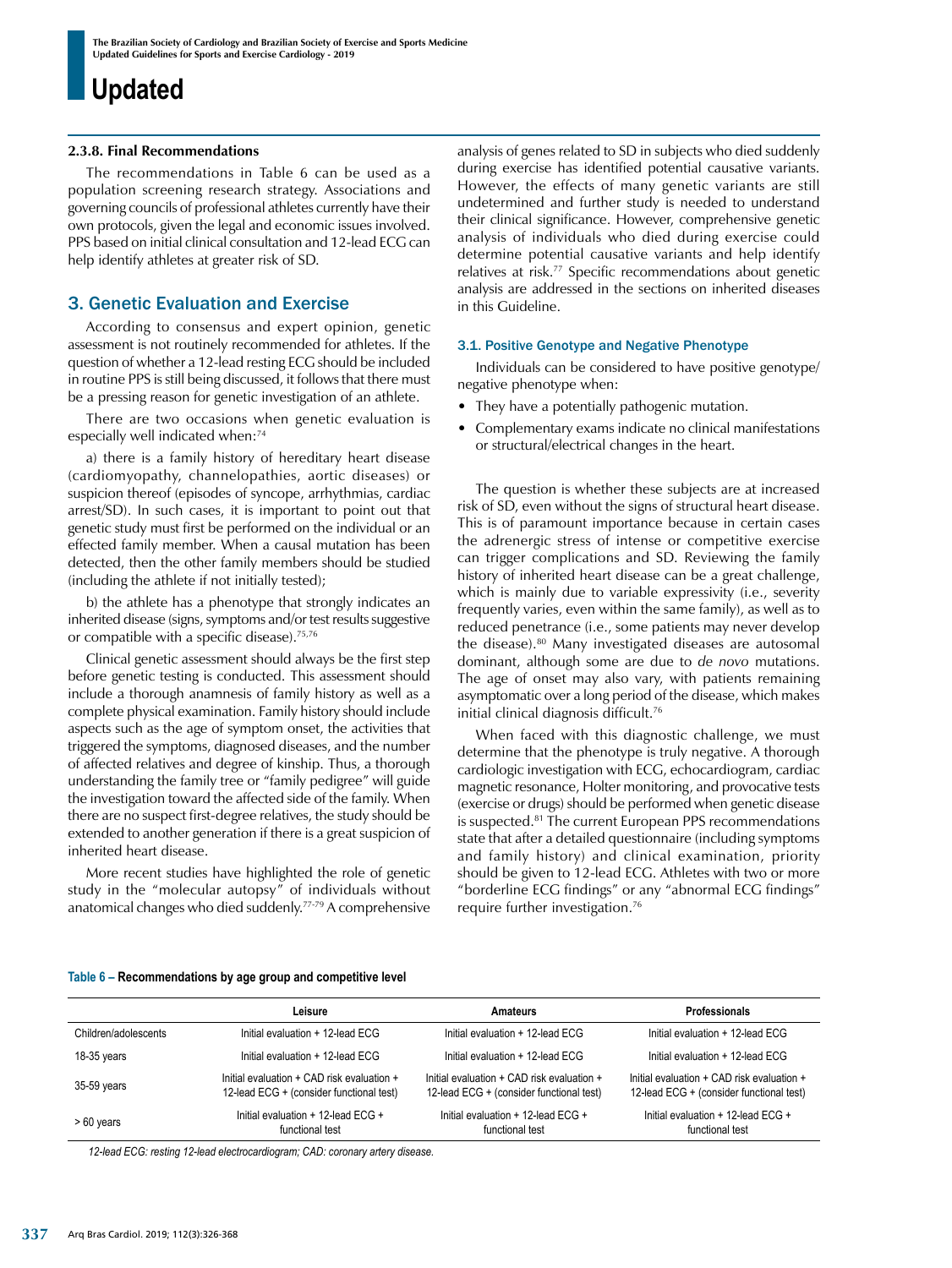The European Society of Cardiology reported that SD occurs three times more in athletes (2.3 per 100,000 individuals) than non-athletes (0.9 per 100,000 individuals).76 There have been a limited number of SD cases in asymptomatic HCM patients. Five cases of premature SD have been reported in which the autopsy revealed no macroscopic HCM or mutation of the TNNT2 gene.<sup>82</sup> Two patients were found with ventricular fibrillation and normal hearts who subsequently developed HCM and MYH7 gene mutation.83 In one ARVD case, a 13-year-old mutation carrier in the non-clinically affected DSP (desmo- toquine) gene suffered SD two years after the genetic study.<sup>84</sup> In an Italian study of 12,500 athletes, only one case of SD due to ARVD was not clinically detected.<sup>85</sup> In the context of dilated cardiomyopathies, a case of SD was also described in a 35-year-old female with LMNA gene (c908-909delCT) mutation in whom no structural disease or conduction disorder was detected.86

In assessing positive genotype/negative phenotype in the early development of cardiomyopathy, it is important to remember that intense sports activity can worsen the prognosis for mutation carriers, as in ARVD and HCM.87,88

The current recommendations are controversial, being based on expert consensus and the available few longitudinal studies. Table 7 shows general differences between U.S. and European recommendations. For example, the American Heart Association and American College of Cardiology state that patients with HCM-positive genotypes may participate in competitive sports, as long as two-dimensional echocardiogram indicates they are asymptomatic and without evidence of LVH and they have no family history of HCM-related SD (Class IIa; Evidence level C). However, athletes with clinically expressed and diagnosed HCM should not participate in most competitive sports.89 It is our opinion that future studies should evaluate the pathogenic potential and negative effects of intense exercise on individuals with positive genotypes. Finally, we believe that disqualification should only be used as a final intervention and that adequate information and decision-making (by the family, athlete, coach, sponsor, etc.) should be sought.

# 4. Individuals with Cardiomyopathies and **Myocarditis**

#### 4.1. Hypertrophic Cardiomyopathy

HCM is one of the major causes of sports-related SD in individuals under 35 years of age.<sup>90,91</sup> The U.S. National Registry of Sudden Death in Athletes evaluated the causes of SD in competitive athletes between 1980 and 2011. Of 2,406 total deaths identified in young athletes (mean age: 19 years), 842 had some cardiovascular diagnosis. HCM was the most common cause of SD, occurring in 36% of the cases.92 However, its contribution to SD in athletes has been systematically overestimated. Recent evidence from a metaanalysis<sup>92</sup> indicates that HCM caused 10.3% of athlete deaths, while 27.5% had structurally normal hearts.

HCM is an autosomal dominant genetic disease characterized by myofibrillar disarray in myocytes, accompanied by hypercontractility and asymmetrical hypertrophy (with or without obstruction of the outflow tract), which are unexplained by pressure, volume overload, or another underlying systemic condition. Ventricular hypertrophy (determined by an imaging method)  $> 15$  mm in any segment with no other apparent cause is highly suggestive of HCM.<sup>93</sup> For hypertrophy between 13 and 14 mm, other factors, such as family history, specific ECG changes, symptoms, another imaging method and even genetic evaluation should be considered in the differential diagnosis.94 In first-degree relatives of a HCM patient, hypertrophy greater than 13 mm is also highly indicative of this disease.<sup>91</sup> Hypertrophy related to pressure overload, physical training and basal septal hypertrophy in the elderly should be considered in the differential diagnosis.

HCM patients may be totally asymptomatic or present symptoms such as lipothymia, syncope, dyspnea, palpitations or angina, especially when related to increased myocardial demand or obstruction of the outflow tract, as occurs during exercise. SD in these patients occurs primarily due to ventricular arrhythmias, although other complications such as supraventricular arrhythmias (with or without pre-excitation),

|  |  |  | Table 7 - U.S. vs. European recommendations for athletes with positive genotypes |
|--|--|--|----------------------------------------------------------------------------------|
|--|--|--|----------------------------------------------------------------------------------|

| <b>Heart Disease</b>              | American Heart Association/American College of<br>Cardiology                     | <b>European Society of Cardiology</b>                                                          |
|-----------------------------------|----------------------------------------------------------------------------------|------------------------------------------------------------------------------------------------|
| Cardiomyopathies (HCM, DCM, ARVD) | No restrictions (e.g., asymptomatic and without left<br>ventricular hypertrophy) | Competitive sports prohibited: only non-competitive sports<br>and leisure activities permitted |
| Long QT                           | No restrictions (except QTL1 and swimming)                                       | Competitive sports prohibited: only non-competitive sports<br>and leisure activities permitted |
| Catecholaminergic tachycardia     | Competitive sports prohibited                                                    | Competitive sports prohibited                                                                  |
| Brugada syndrome                  | No restrictions                                                                  | No restrictions                                                                                |
| Marfan Syndrome                   | Mild-to-moderate activity only (no family history of aortic<br>dissection or SD) | Competitive sports prohibited                                                                  |

*HCM: hypertrophic cardiomyopathy; DCM: dilated cardiomyopathy; ARVD: arrhythmogenic right ventricular dysplasia.*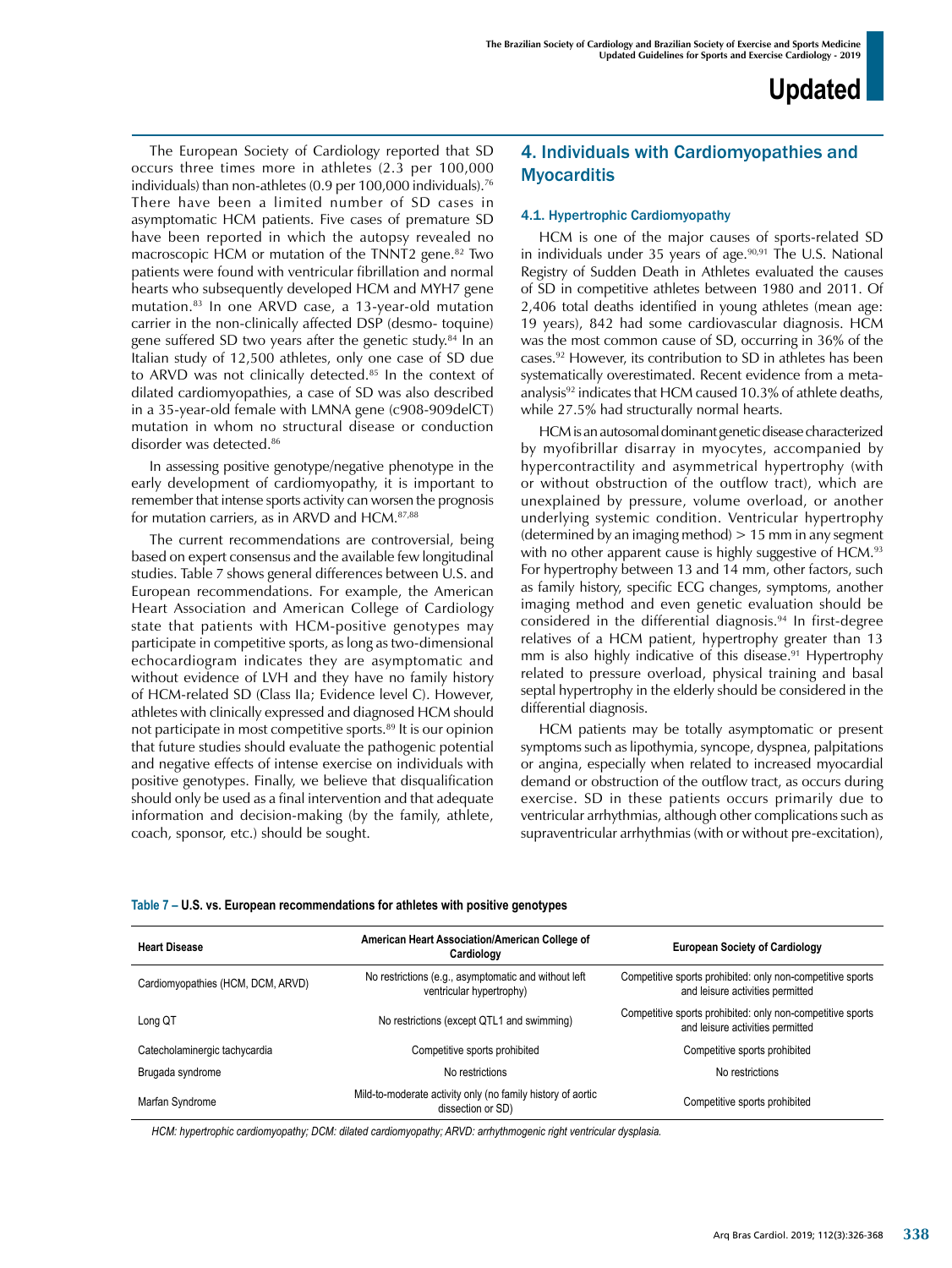advanced atrioventricular block, asystole, and myocardial infarction may also be the cause of this undesired event.

### **4.1.1. Genetics and Hypertrophic Cardiomyopathy**

At present, at least 20 genes have been implicated in the genesis of this disease, $95$  and more than 1,700 mutations related to contractile myocardial protein have been discovered. Mutations in at least 11 different genes that code for sarcomeric proteins have been identified in up to 70% of family cases.96,97 Mutations of genes in the beta-myosin heavy chain (MYH7) and myosin-binding protein C (MYBPC3) are the most frequent. Together, MYBPC3 and MYH7 account for up to half of all clinically recognized cases of HCM, and make up at least 75% of the index cases in which a mutation is identified.98 Other less frequent mutations are related to the troponin I and troponin T genes (TNNI3, TNNT2) and alpha-tropomyosin-1 (TPM1), whose frequency is often less than 5%. Still less common (less than 1%) are mutations of muscle LIM protein (CSRP3), troponin C (TNNC1) and titin (TTN). Genetic phenotypes such as Fabry disease, amyloidosis, Danon disease and Friedreich ataxia should also be considered.<sup>95</sup> Mutations in troponin genes, although less common (15% to 30%), have been most closely associated with SD,<sup>99</sup> including, in some reports, individuals with no phenotypic manifestations of the disease.

Genetic counseling by a multidisciplinary team experienced in genetically determined heart disease is recommended for individuals with HCM.

**Recommendation grade: I. Evidence level: C.**

Genetic sequencing study for patients with clinically diagnosed HCM (index cases).

**Recommendation grade: I. Evidence level: B.**

Assessment for specific mutations in direct relatives of patients diagnosed with genetically determined HCM.

**Recommendation grade: I. Evidence level: B.**

**4.1.2. Complementary Exams in Hypertrophic Cardiomyopathy**

### *4.1.2.1. Electrocardiogram*

ECG should be performed in all patients with suspected HCM.

**Recommendation grade: I. Evidence level: B.**

About 90% of patients with HCM have ECG changes, with ST-segment and T-wave being the most common. Athletes with HCM have a higher prevalence of T-wave changes (especially deep T-wave inversion in the lateral leads) and ST-segment changes than non-athletes with the disease. In addition to these changes, there is left atrial enlargement, which is identified by a prolonged P-wave duration (> 120 ms) in leads I or II with a negative P-wave portion  $\geq 1$  mm in depth and  $\geq 40$  ms in duration in the V1 lead. Complete left bundle branch block may also be suggestive of HCM. In the past, some ECG changes in athletes were considered potentially pathological, such as: left atrial enlargement and left axis deviation, T-wave inversion confined to V1-V4 preceded by J-point elevation (especially in blacks), Q-waves  $\geq 3$  to 4 mm (with an amplitude less than one-quarter of the R-wave and a duration  $< 0.04$  s). However, such changes are now considered physiological responses in the athlete's heart, and do not require additional clinical evaluation.100,101

### *4.1.2.2. Echocardiogram*

This exam play a fundamental role in HCM assessment. In addition to the degree of hypertrophy, they can determine the gradient between the left ventricle (LV) and the aorta, as well as the presence of mitral valve abnormalities: systolic anterior motion and altered patterns of diastolic function.93,102 Echocardiograms also have an important role in differentiating between hypertrophy due to HCM and that due to physical training (ventricular hypertrophy in the athlete's heart). A variety information, such as the pattern and distribution of hypertrophy, parietal thickening, cavity size, assessment of diastolic function by tissue Doppler imaging, and family history are required.<sup>103</sup> When not clinically differentiated, ECG, echocardiograph, functional or other imaging methods, such as serial ECG, may be useful when evaluating athletes with suspected HCM before and after a detraining period (Table 8).104 Regarding prognosis, LV wall thickness > 30 mm is a major risk factor for SD, especially in adolescents and young adults.<sup>105</sup> A gradient above 50 mmHg between the LV and the aorta is also associated with worse prognosis.106

When comparing athletes and non-athletes with HCM from an echocardiographic point of view, athletes present the following characteristics: lower LV wall thickness, higher left ventricular end-final diastolic diameter and higher ejection fraction.

#### *4.1.2.2.1. Transthoracic Doppler Echocardiogram*

Confirm clinical suspicions of HCM by determining parietal thickening and whether there is a dynamic gradient.

## **Recommendation grade: I. Evidence level: B.**

Investigate the presence of HCM in first-degree relatives. Reassessment of clinical evolution, as well as therapeutic interventions.

**Recommendation grade: IIa. Evidence level: C.**

Annual reassessment of family members of HCM patients aged 12 to 18 years.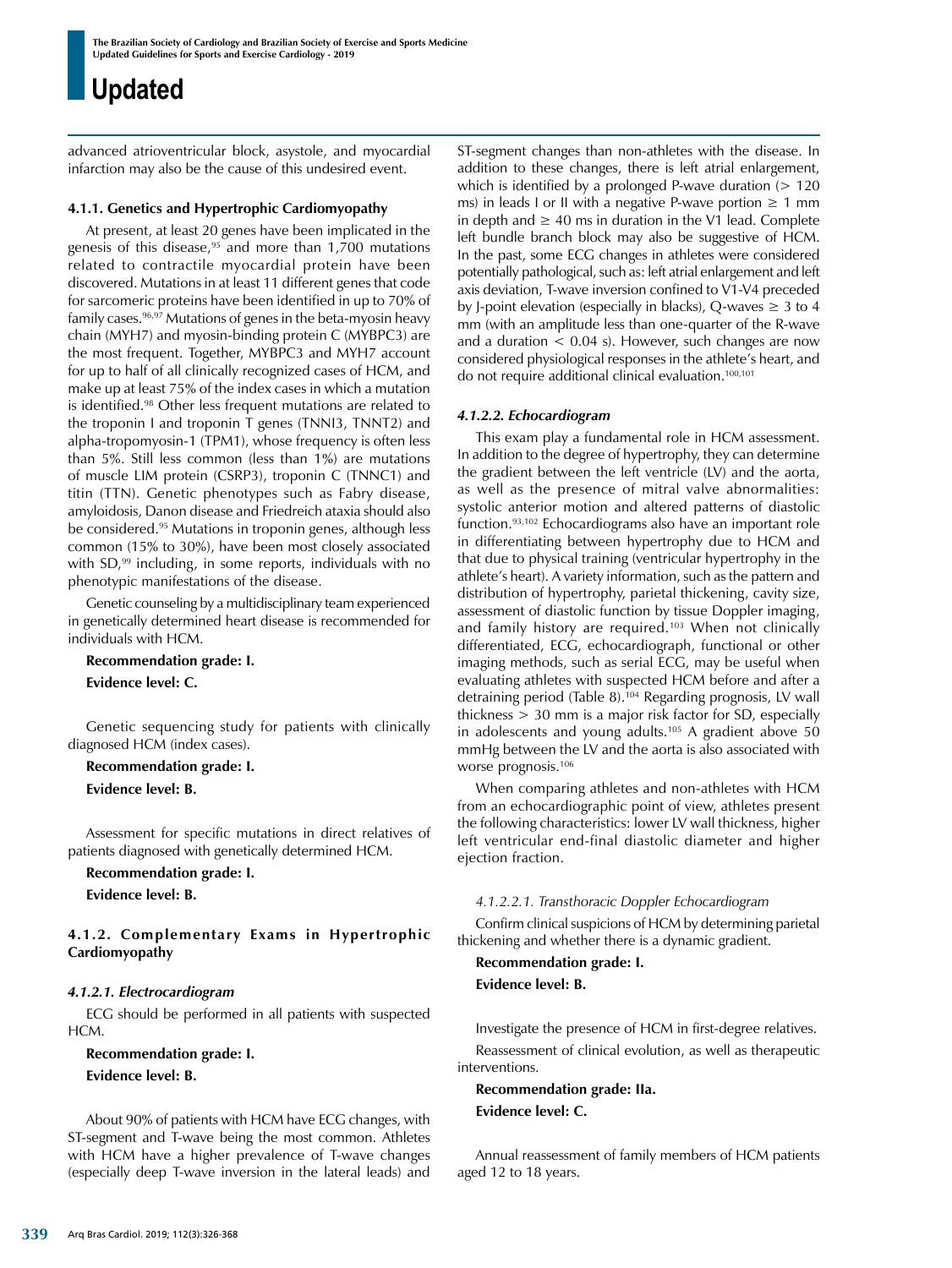**Table 8 - Factors indicative of athlete's heart syndrome (vs. HCM) in athletes with left ventricular hypertrophy in the "gray zone" (i.e., wall thickness: 13-15 mm)**

#### **Clinical**

No family history

Absence of diffuse T-wave inversion in ECG

#### **Nuclear magnetic resonance**

Homogeneous distribution of left ventricular hypertrophy

No late gadolinium enhancement (fibrosis)

#### **Echocardiogram**

Increased left ventricular diameter (LVDD > 55 mm)

Symmetrical hypertrophy (septum, posterior wall, apex and base)

Normal diastolic function (E/A ratio > 1, peak velocity to E' > 11.5 cm/s)

Hypertrophy regression after detraining

No HCM-causing mutations found in genetic analysis

*LVDD: left ventricular diastolic diameter; ECG: electrocardiogram; HCM: hypertrophic cardiomyopathy.*

In individuals over 21 years of age, reevaluation should be done every 5 years.

Tissue Doppler imaging should be performed to differentiate HCM from physiological or pathological cardiac hypertrophy (e.g. hypertension).

An exercise echo stress test should be used in asymptomatic patients who do not show significant gradients at rest or with the Valsalva maneuver.

### **Recommendation grade: IIa. Evidence level: C.**

#### *4.1.2.2.2. Transesophageal Doppler Echocardiogram*

Patients with an inadequate transthoracic window.

Transesophageal Doppler echocardiogram is used to assess valve damage and the mechanism and magnitude of mitral regurgitation when this is unclear after transthoracic ECG.

Intraoperative evaluation for myomectomy and alcohol septal ablation.

**Recommendation grade: I. Evidence level: B.**

To clarify the mechanism of atypical mitral regurgitation.

**Recommendation grade: IIa.**

**Evidence level: B.**

#### *4.1.2.3. Cardiac Magnetic Resonance Imaging*

Cardiac magnetic resonance imaging (CMRI) is used to evaluate patients with suspected HCM when an ECG is inconclusive. Although ECG is the first imaging choice for patients with suspected HCM, this method may be limited by poor acoustic windows, particularly for areas such as the cardiac apex.107 CMRI can also be used in highly suspicious cases that are not confirmed by ECG. Its excellent spatial resolution provides exclusive information about cardiac muscle and tissue, helping in the differential diagnosis of secondary causes of hypertrophy, such as amyloidosis and sarcoidosis. This examination allows the visualization of subtle changes in the thickness and contractility of the LV over time, as well as the detection of fibrotic areas, and recent studies have reported the presence and amount of fibrosis with prognosis.107,108

CMRI is used to evaluate athletes with ECG abnormalities that are suspicious of HCM and inconclusive ECG findings.

**Recommendation grade: I. Evidence level: B.**

CMRI should be used for myocardial fibrosis screening in every athlete with suspected HCM.

**Recommendation grade: IIa. Evidence level: B.**

#### *4.1.2.4. Exercise Tests and Hypertrophic Cardiomyopathy*

The exercise stress testing is an independent means of identifying patients at increased risk of SD. Since the presence of marked ST-segment changes in HCM patients may indicate ischemia but not necessarily heart disease, the exercise stress testing has little diagnostic value. However, it could be a prognostic marker to be taken into consideration, especially when associated with expired gas measurements (CPET).<sup>109,110</sup>

For these patients, a ramp protocol should be used first. This test avoids sudden changes in the recruitment of neuromuscular motor units and the metabolic changes associated with incremental protocols due to the constant and continuous increase of external work. The slope of the ramp should be individualized to last, preferably, from 8 to 12 minutes.109

*4.1.2.4.1. Exercise Testing Recommendations for Patients with Hypertrophic Cardiomyopathy*

The exercise stress testing is recommended for asymptomatic HCM patients who do not present high risk criteria as an associated element in prognostic stratification.

Exercise stress testing is recommended for asymptomatic patients without high risk criteria, but who wish to participate in recreational physical activity.

It is an additional element in differential diagnosis between athlete's heart syndrome and HCM.

**Recommendation grade: I. Evidence level: B.**

The exercise stress testing can be used for patients with doubtful symptoms that are not associated with other high-risk criteria (preferably CPET).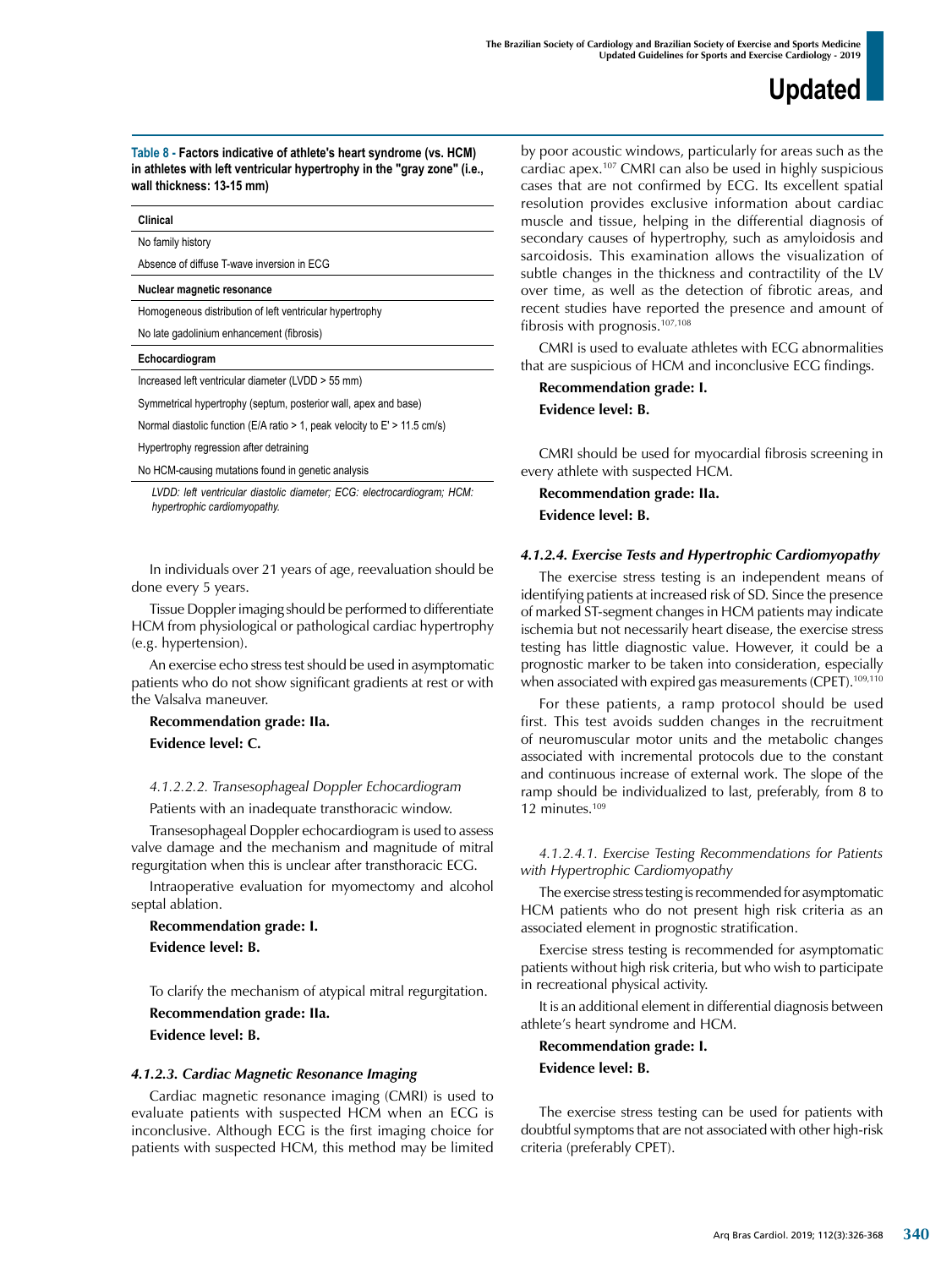It can be used to assess functional capacity and heart rate response to exercise in patients with an implanted defibrillator who wish to participate in low-intensity physical activity.

# **Recommendation grade: IIa.**

#### **Evidence level: C.**

In athletes with high risk criteria (symptomatic), it can facilitate differential diagnosis between HCM and physiological hypertrophy.

#### **Recommendation grade: III.**

### *4.1.2.4.2. The Role of Maximal Cardiopulmonary Exercise Testing in Hypertrophic Cardiomyopathy*

A maximal CPET can stratify HCM patients regarding cardiovascular morbidity and mortality, helping guide treatment. In athletes who are in the "gray zone" between physiological hypertrophy and the pathological hypertrophy of HCM, measuring oxygen consumption and peak oxygen pulse with a CPET can be of great assistance. In general, highly trained athletes have values between 55 and 70 mL.kg<sup>-1</sup>.min<sup>-1</sup>. Sharma et al.111 demonstrated that healthy athletes can actually achieve significantly higher peak oxygen consumption than athletes with HCM (66.2 mL.kg<sup>-1</sup>.min<sup>-1</sup> vs. 34.3 mL.kg<sup>-1</sup>.min<sup>-1</sup>). Since there was no overlap between groups, the researchers postulated a cutoff of 50 mL.kg<sup>-1</sup>.min<sup>-1</sup> to discriminate between the pathological hypertrophy of HCM from the dynamic component of the athlete's heart.

Finally, since there are conflicting data regarding CPET and specific predictions of SD in patients with HCM based on VE/VCO $_{\textrm{\tiny{2}}}$  slope, neither VE/VCO $_{\textrm{\tiny{2}}}$  slope nor peak VO $_{\textrm{\tiny{2}}}$  are currently used in risk stratification.<sup>112</sup>

**Recommendation grade: IIa.**

**Evidence level: B.**

### **4.1.3. Sports and Hypertrophic Cardiomyopathy**

Why is there a low prevalence of HCM among high-level athletes? The response seems to be related to a natural selection process that excludes individuals with HCMrelated functional and structural alterations from the highintensity training required to become a professional. So, is being a competitive athlete with HCM synonymous with SD? The answer is no. We all know cases of athletes who were diagnosed with this disease well into their professional careers or after they had already retired. The problem is that intense exercise can trigger severe arrhythmias, increased left ventricular outflow obstruction and/or ischemic compression in small blood vessels (possible fibrosis due to repetitive ischemia) during training and competition.

Based on the premise that strenuous exercise can be an important trigger for SD, athletes with a probable or unequivocal diagnosis of HCM should be excluded from most competitive sports. However, it should be pointed out that only a minority of HCM patients have SD or cardiac arrest during exercise.113 This recommendation is independent of age, sex, phenotype, symptoms, LV outflow tract obstruction, drug treatment, septal ablation, or pacemaker or implanted defibrillator.<sup>89</sup> Although criteria have been suggested<sup>114,115</sup> for establishing SD risk factors in HCM patients (Table 9), it should be pointed out that such criteria should be used with caution, since they do not take important HCM-related aspects into account, such as genetics and CMRI results.

Individuals classified as low risk (especially those without a gradient at rest or during effort)<sup>116</sup> may participate in sports such as golf, billiards, bowling and shooting (group IA). Recreational sports that require high intensity or abrupt changes of intensity are not recommended. Individuals with positive genotype/negative phenotype (without clinical evidence of disease) may participate in sports, provided they are assessed periodically, since the chance of SD is directly related to the presence of hypertrophy and fibrosis. A recent study evaluated vigorous exercise in HCM patients and individuals with positive genotype/negative phenotype. Exercise was associated with higher cardiac volumes and better diastolic function, but not with a higher incidence of ventricular arrhythmias.<sup>117</sup>

Participation in competitive sports for clinically diagnosed HCM patients.

**Recommendation grade: III. Evidence level: B.**

#### 4.2. Arrhythmogenic Right Ventricular Dysplasia

ARVD is a cardiac muscle disease of genetic origin characterized by changes during the formation of desmosomes. It is clinically manifested by the replacement of myocardial tissue with fatty and/or fibrous tissue, generally affecting the right ventricle and with more pronounced clinical manifestations when the apical septum of the LV is affected. Mutations in non-desmosomal genes have also been identified, such as filamin C, TMEM43 and phospholambam, especially in cases involving the LV.118,119 Among athletes from the Veneto region of Italy, ARVD is a major cause of SD: one study found a five-fold increase in SD risk for young athletes who participated in competitive sports.<sup>120</sup> Based on recent data, ARVD is ranked as the third most frequent cause of SD the United Kingdom.<sup>88</sup> ARVD is a rare condition in the

#### **Table 9 – Risk factors for sudden death in HCM patients**

| Greater risk factors                          |
|-----------------------------------------------|
| Cardiorespiratory arrest survivor             |
| Spontaneous sustained ventricular tachycardia |
| Family history of SD in patients < 40 years   |
| Unexplained syncope or pre-syncope            |
| Interventricular septum > 30 mm               |
| Minor risk factors                            |
| Abnormal blood pressure response to exercise  |
| Patients under 30 years of age                |
| Nonsustained ventricular tachycardia          |

*HCM: hypertrophic cardiomyopathy; SD: sudden death.*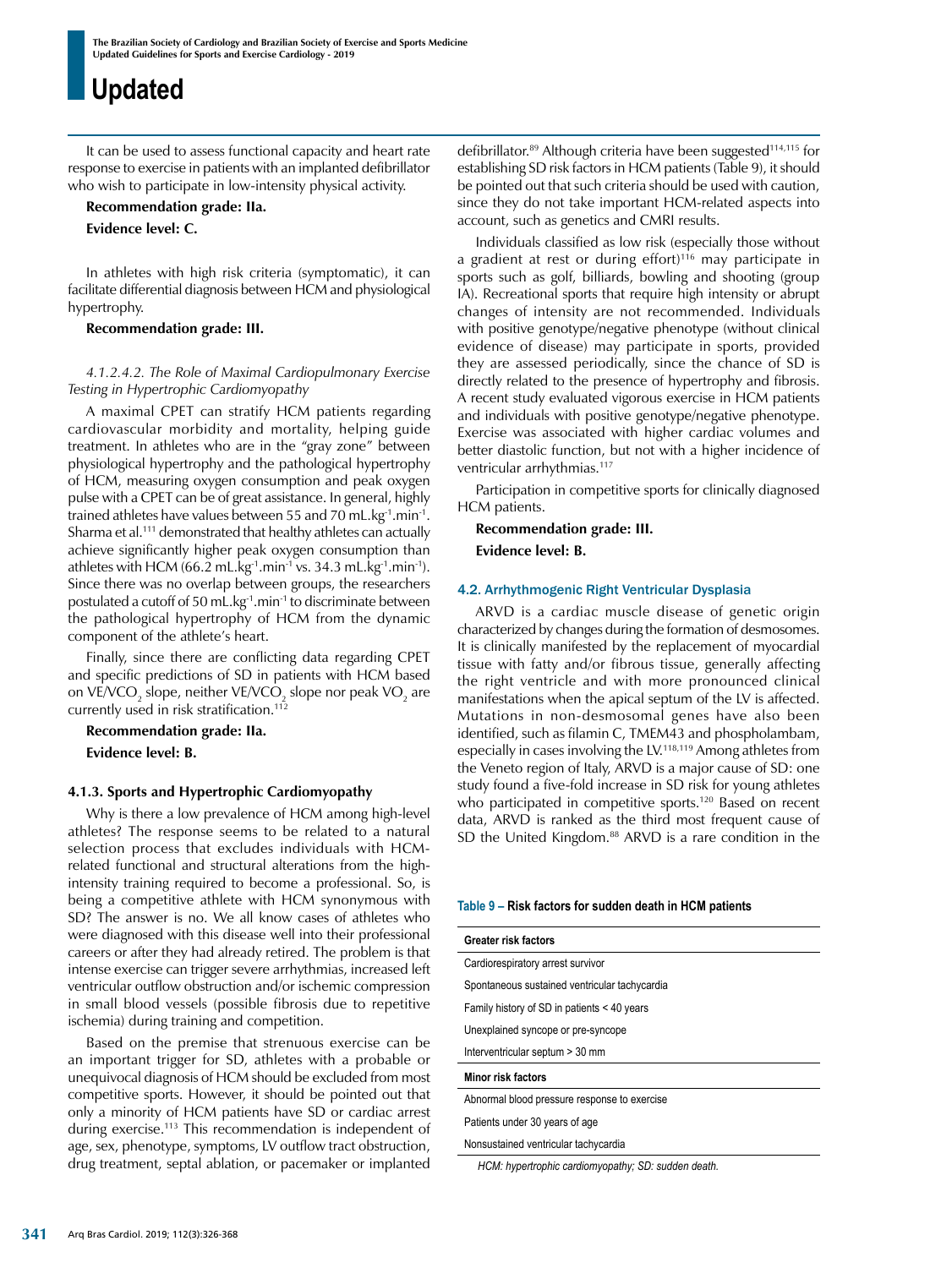general population, with an estimated prevalence of 1 in 5,000, although in some European countries, such as Italy and Germany, the prevalence is 1 in 2,000.121 Diagnosis can be challenging given the need to exclude other disorders that may present with similar signs and symptoms.122 The main clinical manifestations are palpitations, syncope, chest pain, complex ventricular arrhythmias and SD. Since highly trained athletes may have right ventricular (RV) hypertrophy, in addition to a variety of changes in depolarization, repolarization, and nerve conduction, a differential diagnosis between "athlete's heart syndrome" and ARVD should always be performed. Since an echocardiogram may have technical limitations with respect to RV images, its structural and functional analysis may be impaired. However, akinesia, dyskinesia or RV aneurysms associated with the dilation of this chamber are among the most important criteria in the revised classification. CMRI is a noninvasive imaging technique that has become the main tool for diagnosing ARVD. Segmental or global dysfunction of the RV or a substantial increase in this cardiac chamber, associated with myocardial thinning and presence of late enhancement (fibrosis and/or edema), supports a diagnosis of ARVD.121,123 A 12-lead resting ECG and Holter monitoring can help with diagnosis, principally by detecting arrhythmias such as branch block pattern ventricular tachycardia, inverted T-waves in the right precordial leads (V1 to V3) and epsilon waves (present in 30% of ARVD patients). Family history should always be investigated, and a confirmed case in a first degree relative is a major criterion. Thus, suspected firstdegree cases or confirmed second-degree cases are minor criteria. In especially difficult cases, a biopsy of the RV can be performed. The final clinical diagnosis may not be simple. The presence of two major criteria, one major and two minor criteria (different categories) or four minor criteria (different categories) confirm the diagnosis.

New evidence suggests that ECG adaptations, such as isolated right ventricular overload or T-wave inversion from V2 to V4 (associated with right axis right deviation in black athletes) are related to benign structural adaptations of the heart in competitive athletes. In these individuals careful investigation for the other criteria is necessary, and research on family history is of fundamental importance.124

## **4.2.1. Diagnosis and Management of Athletes with Suspected Arrhythmogenic Right Ventricular Dysplasia**

# *4.2.1.1. Echocardiography*

In athletes with a family history of ARVD or with ECG changes suggestive of ARVD.

**Recommendation grade: I.**

**Evidence level: C.**

# *4.2.1.2. Cardiac Magnetic Resonance Imaging*

CRMI should be used when there is a strong suspicion, despite a non-diagnostic ECG or in cases where an echocardiogram could not adequately assess the RV.

**Recommendation grade: I. Evidence level: C.**

Competitive physical activity in patients with a definite or probable diagnosis of ARVD.

# **Recommendation grade: III. Evidence level: B.**

There is sufficient evidence that exercise can trigger SD in individuals with ARVD. Probable causes include: increased sympathetic tone and even greater dilation of the ventricular chambers during exercise, which, associated with myocardial fibrosis, leads to the appearance of complex arrhythmias.125,126 Adhesion between the cells could be compromised by genetic factors, and in the meantime, mechanical stress from exercise can lead to cardiomyocyte apoptosis and worsening of the disease.127,128 Group 1A sports can be allowed on an individual basis. More recent studies have confirmed the deleterious role of sustained vigorous physical activity (> 6 metabolic equivalents) in the occurrence of ventricular arrhythmias in ARVD patients, and reducing exercise after diagnosis is associated with a lower occurrence of severe arrhythmias.129,130

### 4.3. Myocarditis

Myocarditis has a heterogeneous clinical profile and, although not very prevalent, it is the probable cause of 5 to 22% of SD cases in athletes, depending on age and region.<sup>88,131</sup> This disease is characterized by an inflammatory process with consequent non-ischemic degeneration and necrosis of the myocardium. Generally, myocarditis is the result of an infection (viruses, bacteria, fungi, protozoa), but it may be associated with substance use or autoimmune diseases.<sup>132</sup> SD may occur in the acute phase (when a myocarditis patient does not abstain from sports for 6 months), or even in the chronic phase, when there is already scar tissue in the myocardium, which is a consequence of complex arrhythmias triggered by an unstable electrical substrate. In this phase, exercise may be the arrhythmogenic trigger due to increased venous return and muscle fiber stretching from physical activity.133,134

In athletes, the main symptoms are palpitations, precordialgia, dyspnea, fatigue and syncope. ECG changes include ventricular arrhythmias, ST-T segment changes, and rhythm and conduction disorders. It may evolve with left ventricular enlargement due to the disease, hypertrophy due to physical training or a combination of both.<sup>135,136</sup> CMRI and myocardial biopsy (although less common in our country) may facilitate diagnosis. Due to their prevalence in Brazil, we point out that myocarditis may also be caused by the dengue and HIV viruses, as well as by Chagas' disease.

#### **4.3.1. Recommendations for Athletes with Myocarditis**

Competitive physical activity for patients with active myocarditis.

# **Recommendation grade: III. Evidence level: B.**

Athletes diagnosed with myocarditis should be advised against practicing any competitive sports and should undergo a period of convalescence. Although there is no consensus,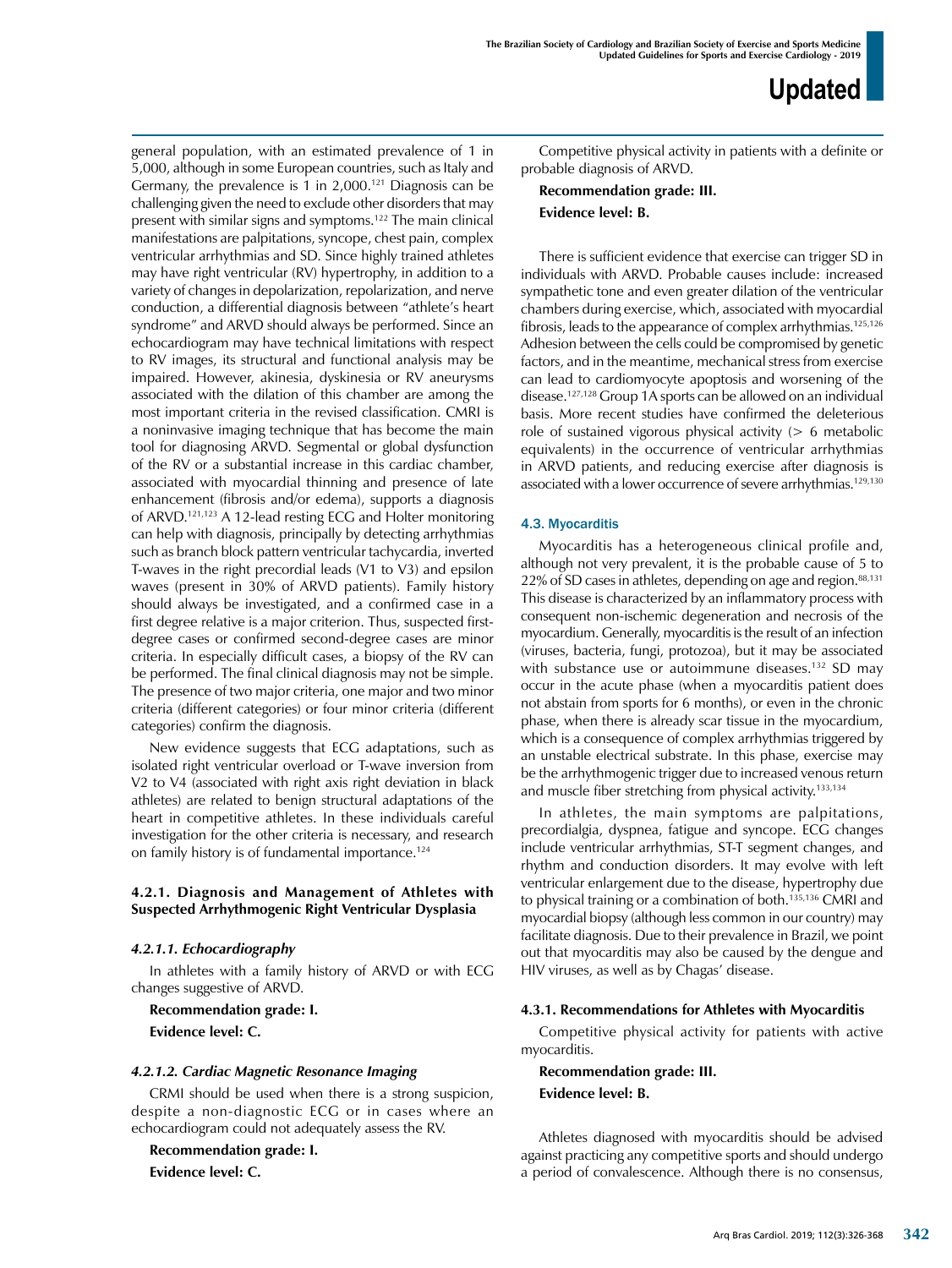many experts recommend that this period be at least six months after the onset of clinical manifestations. However, some experts have been more "liberal", recommending shorter periods of convalescence.

These athletes may resume training and competition after:

- Left ventricular function, ventricular wall motion, and cardiac dimensions return to normal values (based on stress and resting echocardiography and radionuclide imaging).
- Complex or frequent forms of ventricular and supraventricular arrhythmias and clinically relevant arrhythmias are absent.
- Inflammatory and heart failure markers are normalized.
- Resting ECG is normalized, although the persistence of ST-segment changes alone should not impede the athlete's return to training and competition.

### 4.4. Dilated Cardiomyopathy

Dilated cardiomyopathy (DCM) has an estimated prevalence of 40 cases per 100,000 individuals. It is defined as a myocardial disease, characterized by LV dilation and global systolic dysfunction, and there may be overlapping segmental abnormalities with increased myocardial mass. DCM includes disorders of genetic origin, disorders due to infection, inflammation, exposure to toxic substances or metabolic diseases, and disorders of idiopathic origin (although at least 40% of disorders classified as idiopathic are, in fact, of genetic origin). Up to 40 genes have been identified, with proteins from several cellular structures being affected (sarcomere, sarcolemma and intercellular junction).<sup>137</sup> DCM patients vary widely in clinical presentation and hemodynamics.<sup>138</sup>

Long-term aerobic training may lead to changes in cardiac morphology, including increased LV cavity size and mass. Increased cavity size may produce a greater systolic volume and thus, the resting ejection fraction may be at the lower limit of normal or slightly reduced. In this context, it is important to differentiate between LV increase due to systematic training and that due to DCM.138

## **4.4.1. Complementary Examinations for Dilated Cardiomyopathy**

## *4.4.1.1. Exercise Stress Testing and Cardiopulmonary Exercise Testing*

Although exercise performance may only be slightly reduced in young DCM patients, arrhythmias are usually present at a very early stage of the disease (including supraventricular and ventricular tachyarrhythmia, as well as conduction delays).

| <b>Recommendations for exercise stress</b><br>testing and CPET <sup>38</sup>                                                                      | <b>Recommendation</b><br>grade | Evidence<br>level |
|---------------------------------------------------------------------------------------------------------------------------------------------------|--------------------------------|-------------------|
| Exercise stress testing or CPET to assess<br>individuals with known or suspected<br>ventricular arrhythmias during exercise,<br>regardless of age |                                |                   |
| Exercise stress testing to assess DCM<br>severity                                                                                                 | llb                            | R                 |

| la  | R |
|-----|---|
| llb | R |
|     | R |
|     |   |

*CPET: cardiopulmonary exercise testing.*

### *4.4.1.2. Echocardiogram*

An echocardiogram is more sensitive than ECG for diagnosing LVH and accurately quantifies LV mass. Thus, cardiac abnormalities detected by an echocardiogram have additional predictive value.<sup>138,139</sup>

| Recommendations for performing<br><b>ECHO</b>                                          | Recommendation<br>grade | Evidence<br>level |
|----------------------------------------------------------------------------------------|-------------------------|-------------------|
| Assessment of patients with suspected<br>DCM or heart failure                          |                         | R                 |
| Assessment for differential diagnosis<br>between DCM and "athlete's heart<br>syndrome" |                         | R                 |

*Echo: echocardiogram.*

### *4.4.1.3. Cardiac Magnetic Resonance Imaging*

CMRI can clearly and effectively demonstrate and quantify anatomical and functional changes in DCM. This examination has been found useful for evaluating HF patients by accurately calculating the function of both ventricles. It also helps distinguish idiopathic DCM from other forms of ventricular dysfunction, such as ventricular dysfunction caused by coronary artery disease.140 In addition, the method makes an important contribution to prognostic evaluation. Determining the presence and extent of fibrosis by myocardial late enhancement has good prognostic value, since it represents a substrate for arrhythmia and SD. Further research is needed to confirm the role of CMRI in the prognostic stratification of DCM, especially when defining the arrhythmic risk of these patients.<sup>141</sup>

### **4.4.2. Sports and Dilated Cardiomyopathy**

DCM is an uncommon myocardial disease that deserves consideration because it is a potential cause of SD in athletes.142-144 In reality, there is little information on the risk of SD during physical activity or the relative risk of physical training for athletes with DCM. Thus, it is not clear whether asymptomatic DCM patients are at risk of SD during physical activity or competitive sports, since tachyarrhythmias are much more common in patients with more advanced disease, i.e., with explicit cardiac symptoms and reduced ejection fraction.

### *4.4.2.1. Recommendations for Athletes Diagnosed with Dilated Cardiomyopathy*

Until further information is available, symptomatic DCM athletes should not participate in competitive sports except for those in class IA and selected cases.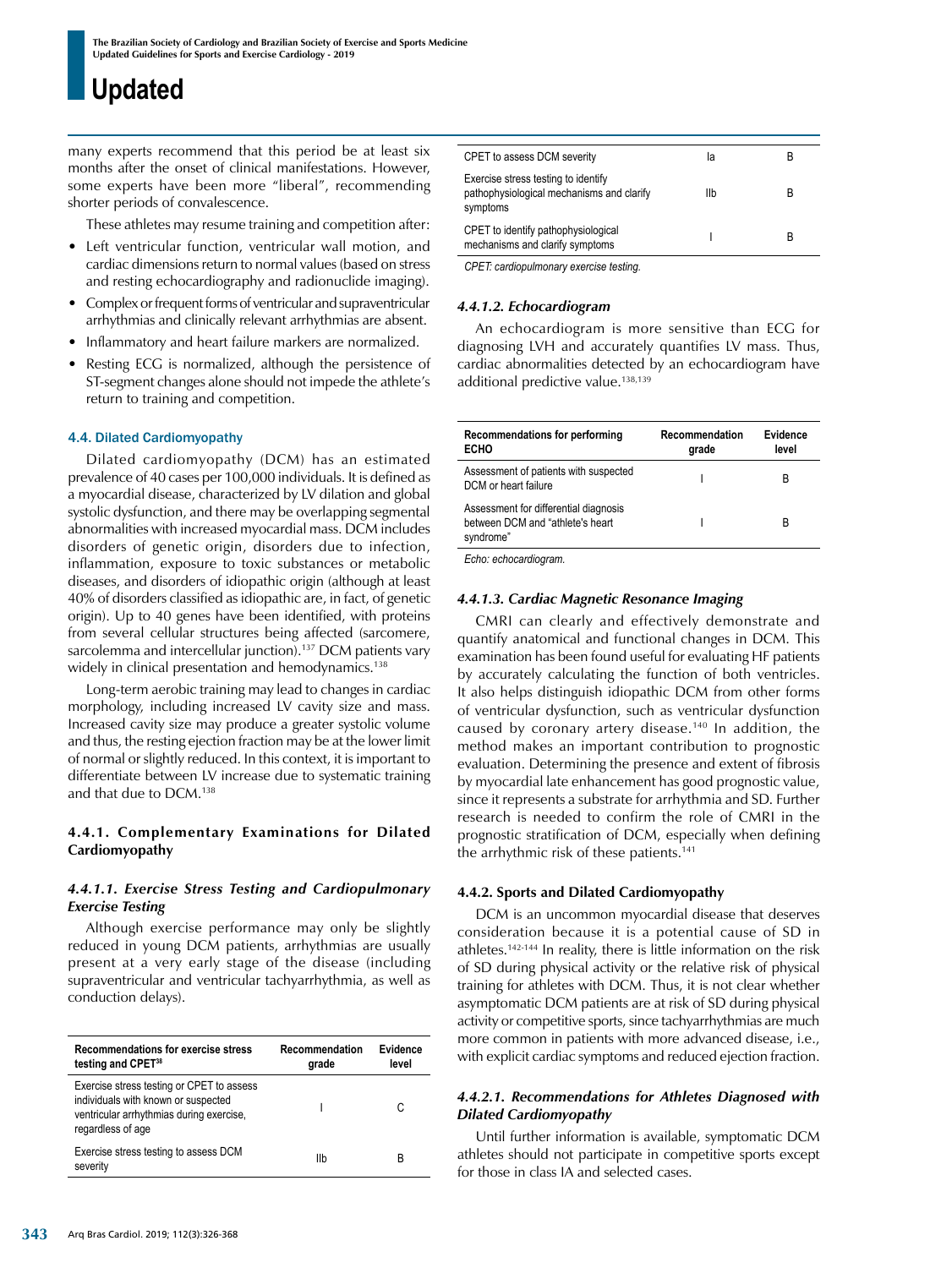## **Recommendation grade: III. Evidence level: B.**

Athletes with a definite DCM diagnosis but a low risk profile (asymptomatic, no family history of SD, slightly reduced ejection fraction, normal pressure response to exercise and no complex ventricular arrhythmias) could participate in low-tomoderate intensity dynamic exercise and low-intensity static exercise (recommendations IA and IB).

These recommendations apply to competitive exercise. Physical activity of a therapeutic nature (cardiac rehabilitation) is indicated for all DCM and heart failure patients.<sup>145</sup>

#### 4.5. Non-Compacted Cardiomyopathy

Non-compacted cardiomyopathy is a rare cardiac disease that has been recently recognized. It is due to embryonic interruption of myocardial compaction and is characterized by segmental thickening of the LV walls that consists of two layers: a compacted epicardial layer and an endocardial layer with marked trabeculations and deep intratrabecular recesses that are filled by blood flow. In non-compacted cardiomyopathy, left ventricular capacity is usually increased and the ejection fraction is reduced.<sup>146,147</sup>

Although considered a rare condition by some researchers, the incidence and prevalence of non-compacted cardiomyopathy are uncertain. Using echocardiography, a study at a large institution found a prevalence of 0.05%. Among HF patients, the prevalence of non-compacted cardiomyopathy is 4%.148 Diagnosis is quite difficult due to the lack of clear criteria, as well as the condition's heterogeneous clinical spectrum and the usual need for MRI for a reliable diagnosis.

This disease may be asymptomatic or present with HF, ventricular and/or atrial arrhythmias, pre-excitation, thromboembolic events or SD. However, the risk of adverse consequences, including SD, seems to be associated with the degree of LV systolic dysfunction and/or ventricular tachycardia.149 There are no universally accepted criteria or precise guidelines for morphological diagnosis. However, a noncompacted/compacted myocardium ratio of > 2.1:1 at the end of systole in an echocardiogram or of 2.3:1 at the end of systole in CMRI is currently the most widely accepted criterion.150

Non-compacted cardiomyopathy can be found alone or combined with congenital heart defects, neuromuscular disorders or as part of genetic syndromes.<sup>149</sup> It is a genetically heterogeneous disease, with familial or sporadic cases, and with pathogenic mutations involving the cytoskeleton, mitochondria, sarcomeres and z-line proteins. Therefore, different forms have been described: autosomal dominant, autosomal recessive, X-linked, and with mitochondrial patterns of inheritance, although the most common form has an autosomal dominant trait.146

#### **4.5.1. Sports and Non-Compacted Cardiomyopathy**

Neither the extent to which physical training can alter non-compacted cardiomyopathy nor the prevalence of noncompacted LV morphology among healthy athletes have been determined.151,152 Since forensic reports of SD in young athletes do not include non-compacted cardiomyopathy as a possible cause, it is not possible to apply risk stratification strategies for new patients with this disease.

Recent studies have found a higher prevalence of increased LV trabeculation among athletes than controls (18.3% vs. 7%). It is believed that these abnormalities represent a non-specific epiphenomenon that increases with higher image resolution in echocardiography. In addition, increased LV trabeculation or isolated echocardiographic criteria for cardiomyopathies are likely to be of little significance and may be a part of the athlete's heart.153,154 Thus, not all athletes with isolated ventricular non-compaction should be diagnosed with non-compacted cardiomyopathy. Therefore, functional parameters such as ejection fraction must be considered in patient management.154

#### *4.5.1.1. Recommendations for Athletes Diagnosed with Non-Compacted Cardiomyopathy*

Athletes with an unequivocal diagnosis of non-compacted cardiomyopathy and compromised systolic function, major ventricular tachyarrhythmias in Holter monitoring or at an exercise testing or a history of syncope should not participate in competitive sports, with the possible exception of lowintensity sports (class IA), at least until more clinical information becomes available.

**Recommendation grade: III.**

**Evidence level: C.**

#### 4.6. Chagas Disease

Chagas disease continues to be one of the most important causes of non-ischemic cardiomyopathy in Latin America. Approximately 8-10 million people are estimated to be infected with *[Trypanosoma cruzi](https://pt.wikipedia.org/wiki/Trypanosoma_cruzi)*, 155 and this protozoa is responsible for approximately 12,000 deaths per year.<sup>156</sup> The disease usually manifests itself in 30% to 40% of those infected, and clinical findings usually appear 10 to 30 years after initial infection.157 Cardiac arrhythmias and SD are common and may occur at any stage of progression, even in individuals without significant structural disease.<sup>158,159</sup> Sustained ventricular tachycardia is the main cause of SD, and is associated with LV dysfunction, syncope and non-sustained ventricular tachycardia in Holter monitoring or the exercise testing.<sup>160,161</sup> In addition, sinus node dysfunction, atrioventricular and intraventricular conduction disorders are common findings in patients with Chagas disease and may progress to complete atrioventricular block. Few studies have evaluated the risk of SD in Chagas patients during intense exercise, and a lack of symptoms does not exclude the presence of cardiomyopathy, even in high-level athletes.<sup>162</sup> Diagnosis involves epidemiological and serological evaluation (immunofluorescence). ECG and echocardiogram facilitate diagnosis of cardiomyopathy and conduction disorders. An exercise stress testing or a CPET, MRI, Holter monitoring and even electrophysiological study can more accurately assess the risk of SD. The exercise recommendations are similar to those for individuals with DCM.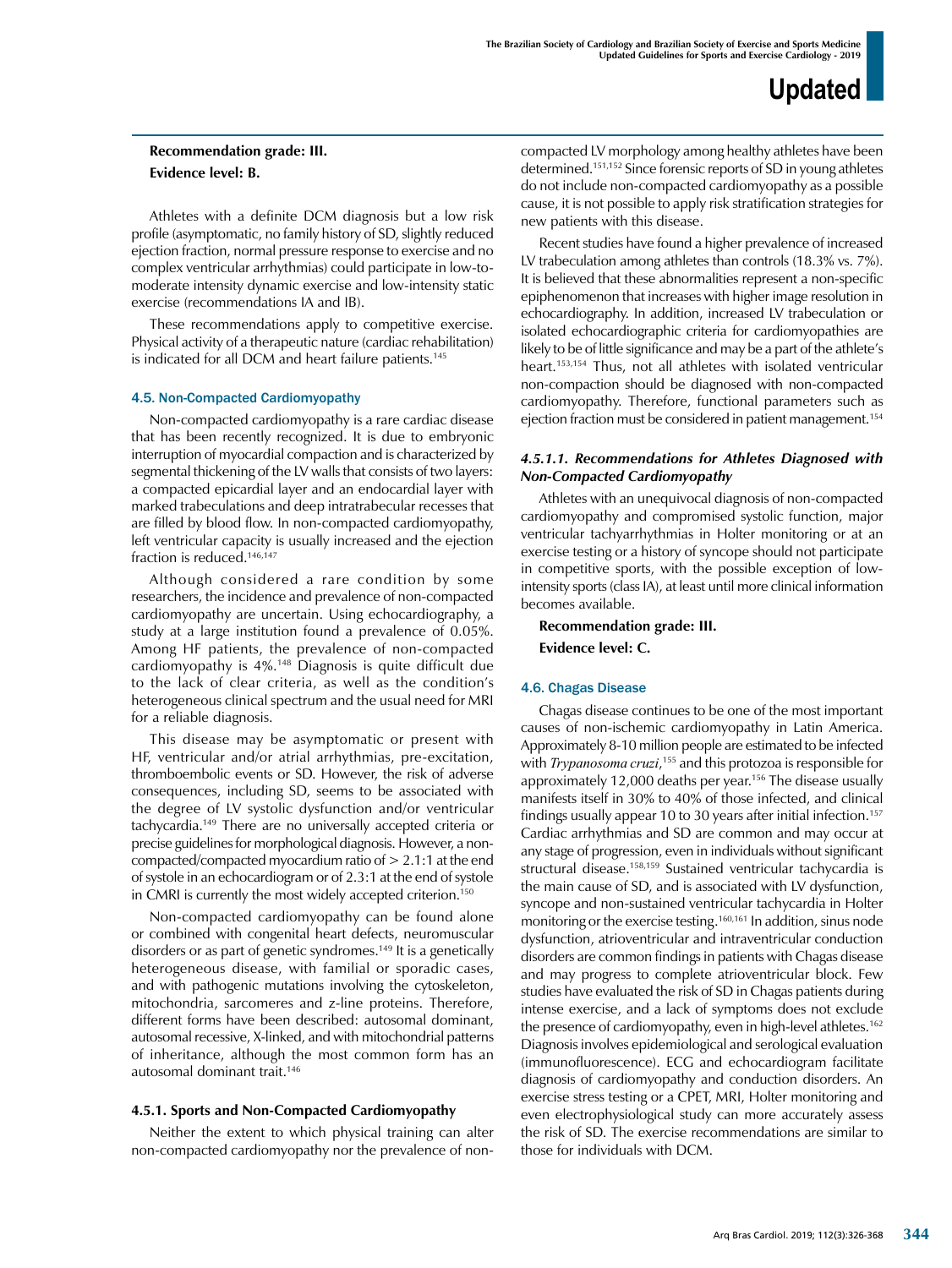# 5. Channelopathies

### 5.1. Introduction

Channelopathies are inherited arrhythmogenic heart diseases that do not involve structural impairment and are caused by genetic changes that result in dysfunction of the cardiac ion channels, which leads to risk of SD.163 The most commonly known channelopathies are long QT syndrome, short QT syndrome, Brugada syndrome, and catecholaminergic polymorphic ventricular tachycardia (CPTV)<sup>75</sup> Sinus node disease and Lenegre disease or conduction system disease are also examples of channelopathies.

Ion channels, the ion currents moving through these channels, proteins that attach to the membrane structure of myocardial cells, and the junctions between these structures are involved in electrical impulse formation and the synchronous transmission of these impulses throughout the heart, which generates cardiac action potential.<sup>164,165</sup> The performance of each of these functions is determined by different genes. Mutations in related genes cause specific dysfunctions and cause channelopathies.166,167 The ion channels in the cell membrane allow ions to enter and exit following a voltage gradient. Genetic mutation in these channels can lead to gain or loss of function. With the recent increases in knowledge about these entities, defibrillator use and easier access to genetic evaluation, decisions shared between the medical team and the family have allowed a more permissive stance toward exercise in individuals with channelopathies.168 Detailed recommendations on the most prevalent syndromes are described below.

### 5.2. Long QT Syndrome

Long QT syndrome (LQTS) is the prototype channelopathy. First described more than 50 years ago as an autosomal recessive disease, Jervell and Lange-Nielsen syndrome<sup>169,170</sup> includes congenital deafness, increased QTc intervals, and syncope or SD. Subsequently, an autosomal dominant form called Roman-Ward syndrome (prolonged QTc without deafness) was discovered. Several types of LQTS are currently known, which are determined by gene mutations that cause distinct changes in ventricular depolarization and repolarization.

The typical clinical features of LQTS include syncope or SD associated with increased QTc intervals and ventricular tachyarrhythmias such as torsade de pointes.171 Typically, certain factors trigger syncope in LQTS, which are related by subtype and genotype. The most common triggers are: adrenergic activity in SQTL1, sudden awakening and an acute auditory stimulus in SQTL2 and sleeping/resting in SQTL3. However, phenotypic presentations vary widely. Carriers can be asymptomatic, have no increase in QTc interval or have syncope or SD in the first days of life. Thus, diagnostic criteria were developed to score alterations, which are divided into three main groups: clinical history, family history and ECG.163

# **5.2.1. Genetic Alterations in Long QT Syndrome**

Genetic alterations are known in approximately 60% of the clinical cases of LQTS, and at least 17 genes have been associated with this clinical entity. Generally, patients have mutations in three specific genes: KCNQ1, KCNH2 or SCN5A.172 Hundreds of mutations have already been described, with the most prevalent type being cardiac.173 The most common mutation occurs in the KCNQ1 gene, which is responsible for more than 30% of the genetic variants and pathological mutations identified in LQTS and causes SQTL1.173 This type of mutation causes a loss of function in the IKs potassium current,<sup>166</sup> which plays an important role in cell repolarization and QT interval adaptation to heart rate. SQTL5, a mutation caused by the KCNE1 gene, is much less frequent (considered rare) and is responsible for IKs loss-offunction.166 The KCNH2 (HERG) gene, which encodes the alpha subunit of the fast potassium channels, and KCNE2, which encodes the beta subunit, are responsible for the rapid entry of potassium during phase 3 of the action potential.<sup>174</sup> Loss of alpha subunit function accounts for 40% of genotyped LQTS and is responsible for SQTL2.175 SQTL3 accounts for approximately 10% of all mutations diagnosed in LQTS, due to changes in the SCN5A gene, whose functional gain produces a continuous sodium input during the plateau phase, which facilitates early depolarization in cardiac cells. Although hundreds of other mutations have been described, treatment and follow-up of LQTS patients and families are restricted to the most known forms.176

### **5.2.2. Risk Stratification in Long QT Syndrome**

Genetic analysis has been widely used for risk stratification and determining specific therapeutic interventions in LQTS patients and their relatives. Since LQTS is an uncommon clinical condition and data have only been obtained through cohort studies, the evidence level for recommendations about risk stratification and treatment strategies has been limited to B. The most robust risk marker of LQTS is a previous episode of aborted SD, and its most common cause is polymorphic ventricular tachycardia, degenerating or not into ventricular fibrillation. Patients who have experienced such a condition have a 13-fold increased risk of new SD episodes. Previous syncope is also an extremely unfavorable risk marker, which could double the risk.177

However, the risk of having an arrhythmic event is not the same for all patients. Evidence shows that individuals with SQTL2 and SQTL3 have a higher risk of events than those with the mutations that cause SQTL1. In addition, individuals with a QTc duration > 500 ms are at higher risk than those with shorter QTc durations.172 Mutations involving the gene segment that encodes the channel pore are also related to poorer prognosis. Therefore, once again, the value of genotyping in patients with this syndrome is clear. A family history of SD did not prove to be a higher risk marker for events.178

## **5.2.3. Recommendations for Athletes with Long QT Syndrome**

A few years ago, LQTS patients were advised not to participate in competitive sports based on the understanding that they were exposed to an increased risk of SD. In 2015, Aziz et al.<sup>179</sup> studied more than 100 patients with a positive LQTS genotype, all engaged in some type of sports program.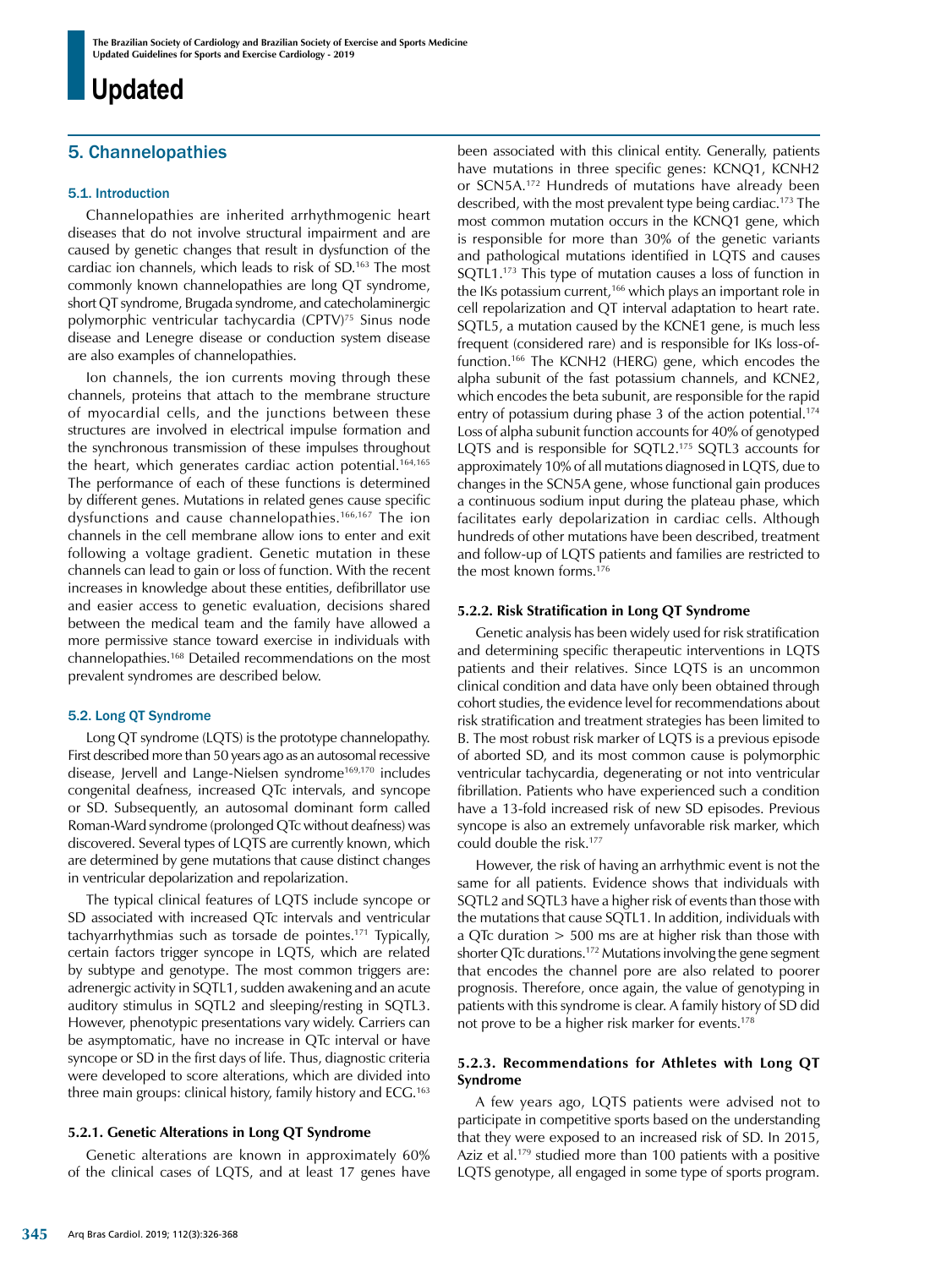Of these, 25% practiced competitive sports. Interestingly, the authors found no disease-related symptoms during sports, confirming that no event or SD had been described in those undergoing proper treatment.179 This and other evidence led to a revision of the recommendation to universally restrict LQTS patients from competitive sports. Thus, the American Heart Association/American College of Cardiology published new eligibility recommendations for athletes with channelopathies.<sup>180</sup> Participation in competitive sports was reconsidered for athletes with LQTS due to a lack of evidence that asymptomatic athletes with positive genotype/negative phenotype may be at increased risk of malignant arrhythmias during sports. However, athletes must be under treatment and asymptomatic for 3 months before returning to training. Furthermore, precautionary measures, such as an automatic external defibrillator (Table 10), are advisable. However, it is important to stress that water sports are contraindicated for athletes with SQTL1.

#### **Recommendation grade: IIb.**

**Evidence level: C.**

Regarding water sports, Ackerman et al.180 described the follow up of swimmers diagnosed with SQTL1 and treated with beta-blockers, many with an implantable cardioverterdefibrillator (ICD), who chose to continue competing. The incidence of events was low, with only two events (both in the same individual) among 74 patients diagnosed with LQTS. It should be noted that this individual had a history of aborted SD and was not using beta-blockers.

Beta-blockers are the basis for managing LQTS, and are indicated for all symptomatic or asymptomatic individuals with a QTc interval  $\geq$  470 ms. Therefore, all patients with a prolonged QT interval should receive beta-blockers, although protection is incomplete for patients with LQTS2 and 3 (class I intervention). For patients with a mutation (positive genotype) but a normal QT interval, prophylactic use of beta-blockers is also recommended, given their good tolerability and the fact that at least 10% of asymptomatic individuals will develop symptoms over time.<sup>181,182</sup>

### **Recommendation grade: IIa. Evidence level: B.**

An ICD is recommended for all cardiac arrest survivors with good functional status and life expectancy > 1 year.

#### **Table 10 – Precautionary measures for patients with channelopathies**

Avoid substances that prolong the QT interval (www.crediblemeds.org)

Avoid substances that exacerbate Brugada syndrome (www.brugadadrugs.org)

Hydration and replacement of electrolytes: avoid dehydration (trigger)

Avoid hyperthermia, whether due to fever or excessive heat in athletes with long QT and Brugada syndrome

An external automatic defibrillator should be part of the athlete's equipment

Establish an emergency action plan

# **Recommendation grade: I. Evidence level: B.**

Patients who develop syncope despite the use of betablockers may also benefit from ICD.

**Recommendation grade: IIa. Evidence level: B.**

An ICD can be considered in patients at high risk of SD, such as those with SQTL3, even if asymptomatic. Individuals with a QTc interval  $> 500$  ms present a very high risk.<sup>183</sup>

**Recommendation grade: IIb. Evidence level: B.**

Sympathetic denervation may be considered for patients with syncope or CPTV who are already using betablockers.181,184

**Recommendation grade: IIb. Evidence level: B.**

#### 5.3. Short QT Syndrome

Short QT syndrome is a very rare condition that has been known for less than 20 years.<sup>185</sup> In this disease, shortening of repolarization occurs, which favors the development of ventricular arrhythmias by reentry. It is characterized by a short QT interval (QTc < 320 ms) with peaked T-waves (that could have increased amplitude) with a normal ascending phase and a rapid descending phase.<sup>186,187</sup> A QTc interval  $\leq$  340 ms is a risk marker. Short QT syndrome should also be considered when the patient has a QTc interval  $\leq$ 360 ms in association with a confirmed genetic mutation, a family history of short QT syndrome, a family history of SD in individuals under 40 years of age and/or in survivors of cardiorespiratory arrest.<sup>188</sup> Since the clinical parameters are still unclear, genetic analysis is useful to confirm the diagnosis in suspected cases. Mutations in three genes that encode potassium channels have been described: KCNH2, KCNQ1 and KCNJ2, all resulting in function gains in the IKr, IKs and IK1 channels, respectively, and determining short QT syndrome types 1, 2 and 3.187 Three other genes that encode calcium channels, CACNA1C (short QT syndrome type 4), CACNB2 (short QT syndrome type 5) and CACNA2D1 (short QT syndrome type 6) were also identified.188 Given that the number of patients with a confirmed diagnosis is very small, it has not yet been determined whether any specific type of mutation determines a worse prognosis. Moreover, new generation sequencing does not identify any genetic cause in up to 40% of individuals with a clear phenotype.188 Risk factors for arrhythmias are also not known. Treatment for this condition is still controversial: in patients with a KCNH2 gene mutation, quinidine has been shown to prolong refractoriness and suppress the induction of arrhythmias during an electrophysiological study,<sup>189</sup> although for other mutations its usefulness has not been established. The disease appears to be highly lethal, but there may be a diagnostic bias toward severe cases. Although the use of ICD may be considered,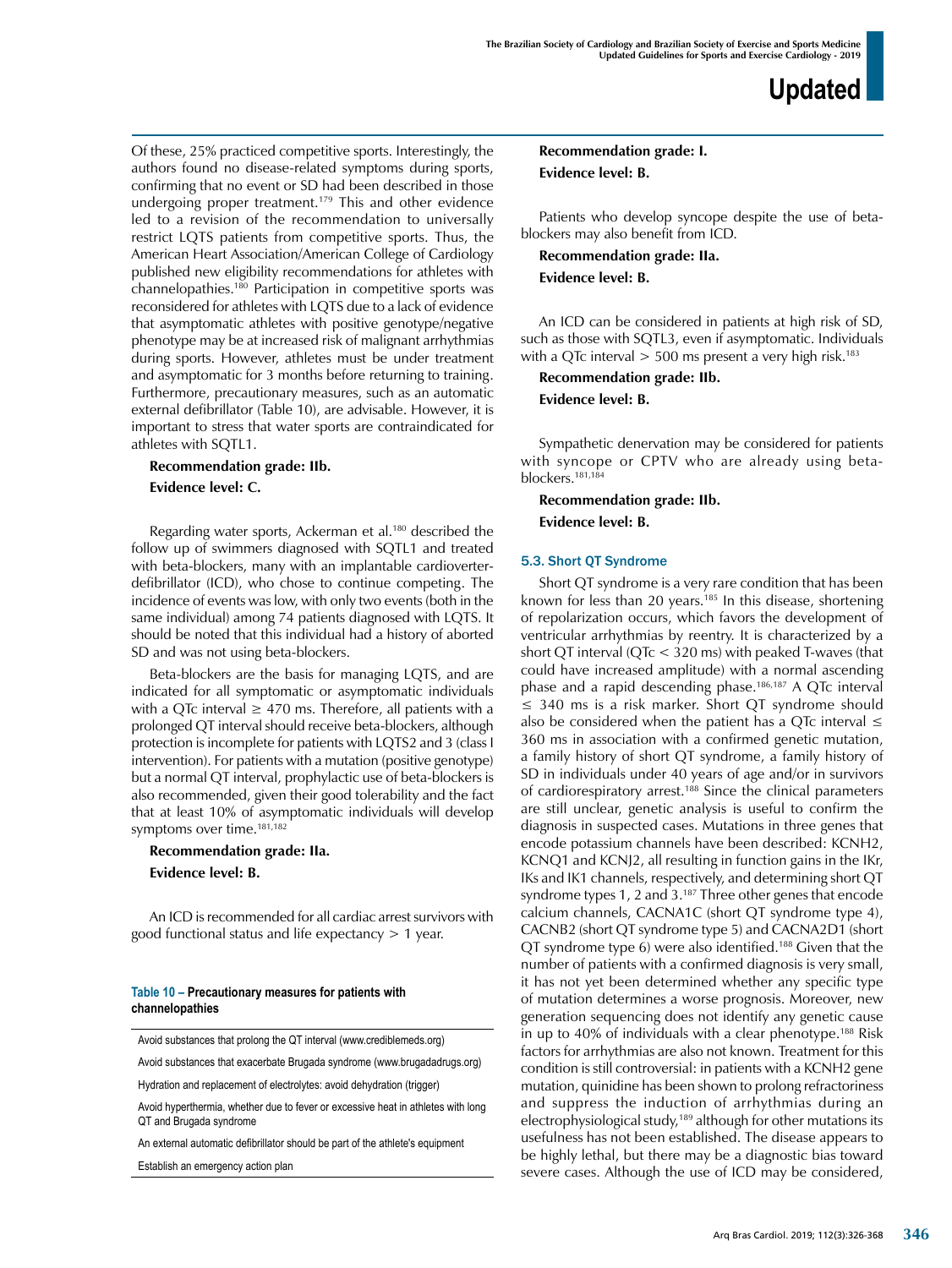inappropriate shocks may occur due to the double-counting phenomenon (QRS complexes and T-waves).<sup>190,191</sup>

Regarding exercise recommendations, participation in competitive sports may be considered for short QT patients as long as they are asymptomatic, have been under treatment for 3 months and precautionary measures are taken (automatic external defibrillator).

**Recommendation grade: IIa.**

**Evidence level: C.**

### 5.4. Brugada Syndrome

This syndrome is characterized by the occurrence of syncope or SD caused by polymorphic ventricular tachycardia in structurally normal hearts. Its diagnosis may be based on a specific EGC pattern, defined as an ST-segment elevation ≥ 2mm (0.2 mV) in the right precordial leads. However, this diagnosis may be unstable.192 Its most peculiar aspect is J-spot elevation in the right precordial leads (V1 to V3), although this phenomenon has also been described in lower leads.193-195 However, the ECG results may be unimpressive, requiring the use of sodium channel blockers to unmask the condition. The tracking and proper identification of these patients are essential, since SD is rarely the first symptom.<sup>192</sup>

 This syndrome is highly influenced by gender, since 90% of cases occur in men. To date, only functional loss mutations in SCN5A, present in about 20% of those affected, have been identified. Currently, a total of 23 genes have been implicated in Brugada syndrome (BrS1-BrS23), and the vast majority of them are very rare.196 Clinically, the disease manifests with syncope or SD, predominantly in the third or fourth decade of life, with fever as a trigger for arrhythmias.

In risk stratification, individuals with spontaneous J-point elevation have a worse prognosis than those in whom the typical pattern was observed only after infusion of flecainide, procainamide or ajmaline. The occurrence of syncope, associated with spontaneous J-point elevation, increases the risk of SD by up to 6 times. Neither a family history of SD nor detecting a mutation in the SCN5A gene proved useful for risk stratification.197,198

Sports have not been described as a SD risk factor in Brugada syndrome. However, since there is a greater risk of events related to parasympathetic activity in this syndrome, arrhythmias can occur after exercise/training, a point in which there is vagal recovery and sympathetic withdrawal. In addition, significant elevations in body temperature due to intense physical activity in unfavorable environments may also trigger SD.

Defibrillators are recommended for:

Aborted SD patients.

**Recommendation grade: I. Evidence level: B.**

Patients with spontaneous J-point elevation and syncope, or with previously documented ventricular tachycardia.

**Recommendation grade: IIa. Evidence level: B.**

Exercise and competitive sports may be considered for Brugada patients, provided they are asymptomatic and have been undergoing treatment for 3 months.

**Recommendation grade: IIa. Evidence level: C.**

#### 5.5. Catecholaminergic Polymorphic Ventricular **Tachycardia**

Catecholaminergic polymorphic ventricular tachycardia (CPVT) is triggered by physical exertion or emotional stress in children and young adults with structurally normal hearts.199,200 The patient's resting ECG will appear normal, except for relative bradycardia for age and frequent U-waves. The disease manifests clinically as syncope.<sup>199</sup>

At least four mutations have been described in several genes (RyR2, CASQ2, TRDN, CALM1) that potentially cause CPVT. The most common cause is functional gain mutation in RyR2 (about 60% to 75% of cases), the gene that encodes type 2 ryanodine receptor, which is the protein responsible for releasing calcium from the sarcoplasmic reticulum. Anomalies in the CASQ2, the gene that encodes cardiac calsequestrin, which is a calcium-binding protein in the sarcoplasmic reticulum, account for up to 5% of CPVT cases. The CALM1 gene encodes calmodulin, a protein that binds to calcium and stabilizes the RyR2 channel, and accounts for less than 1% of the cases. Finally, there is also the TRDN gene (identified in two families with CPVT), which encodes triadin, a protein that binds RyR2 and calsequestrin to the sarcoplasmic reticulum.201-203 Genetic analysis does not contribute to risk stratification, but it is important for identifying mutation carriers that have not yet manifested symptoms. The initial presentation of about 30% of patients is SD, and up to half of the patients suffer cardiac arrest between the ages of 20 and 30 years.<sup>204</sup> CPVT is a penetrating disease, and the prevalence of "silent" cases could be up to 20%.205 However, cardiac events may occur even in this subgroup of individuals, who should be treated according to current guidelines. In these cases, genetic analysis plays a central role.206,207

Arrhythmias during exercise are the typical manifestation, frequently 120 to 130 beats per minute, beginning with isolated ventricular extrasystoles and progressing to episodes of unsustained and sustained ventricular tachycardia if effort is continued, usually with 180° rotation in the front plane (bidirectional). Atrial arrhythmias, atrial fibrillation and supraventricular tachycardia are also common in the syndrome. Beta-blockers, the main therapeutic pillar for CPVT,208,209 are very effective and are recommended for:

Patients with clinical manifestations.

**Recommendation grade: I. Evidence level: B.**

Asymptomatic mutation carriers.

**Recommendation grade: IIa. Evidence level: B.**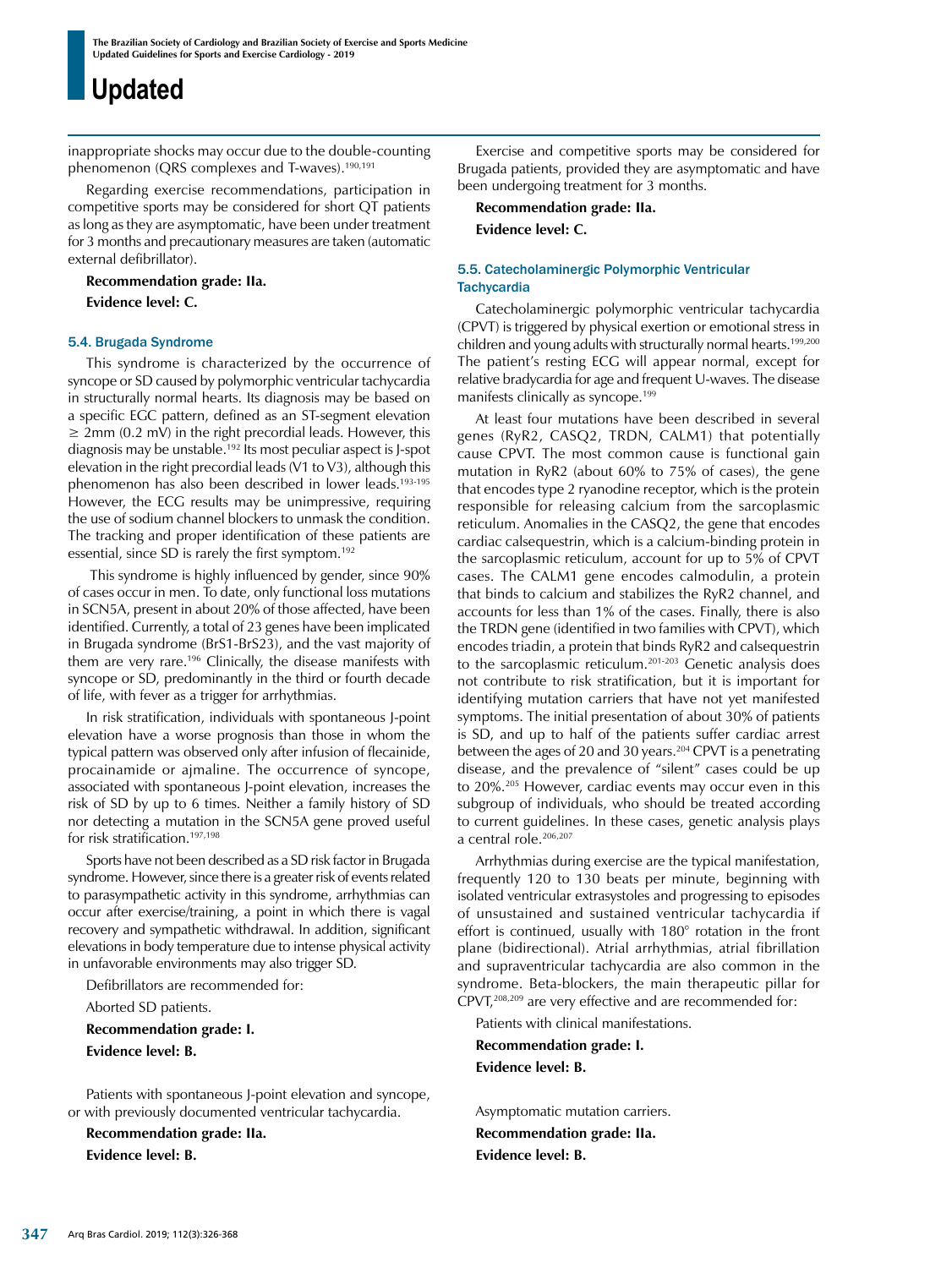An ICD is recommended for individuals with aborted SD. **Recommendation grade: I.**

**Evidence level: B.**

Individuals with sustained syncope or ventricular tachycardia despite the use of beta-blockers.

**Recommendation grade: IIa. Evidence level: B.**

Recommendations about competitive sports in this disease are quite restrictive: athletes with symptomatic or asymptomatic CPVT should not participate in competitive sports (except class IA).

**Recommendation grade: III. Evidence level: C.**

# 6. Athletes with Valvular Heart Disease

#### 6.1. Introduction

The assessment and follow-up of physically active individuals with valve disease are important pillars of sports cardiology. For athletes with valvular heart disease, eligibility criteria are based on cohort studies and expert consensus. However, randomized clinical trials with prospective data are scarce.

Athletes with intermediate degrees of valve disease are the most challenging group. Serial evaluation and stratification of disease severity are fundamental. As new symptoms develop, they should be treated promptly.

To qualify for competition, athletes must initially be classified according to symptoms, degree of valvular damage and left ventricular dysfunction.

Stage A: Asymptomatic athletes at risk of developing stenosis or significant valve regurgitation, e.g., mitral valve prolapse or BAV, as well as individuals whose physical examination is consistent with the underlying pathology (mitral, aortic ejection), but not classic valve dysfunction.

Stage B: Asymptomatic athletes with mild-to-moderate valve disease with preserved LV function.

Stage C: Asymptomatic athletes with severe valve disease with preserved LV systolic function (C1) or LV systolic dysfunction (C2).

Stage D: Symptomatic athletes with severe valve disease (with or without LV dysfunction).

#### 6.2. Aortic Valve Disease

Aortic impairment is usually degenerative and is a result of aortic stenosis in middle-aged/elderly athletes and BAV in younger athletes. In Brazil, rheumatic etiology should be considered. Primary aortic diseases are common causes of aortic regurgitation, although there are also rheumatic and congenital causes (e.g., BAV).<sup>210,211</sup>

#### **6.2.1. Aortic Stenosis**

Aortic stenosis is considered a progressive disease and survival during the asymptomatic phase has been found similar to that of age-matched controls.212 In 2010, approximately 40 million people worldwide aged 65 or older had aortic stenosis, and this number is expected to reach 72 million by 2030.<sup>213</sup> Lower exercise tolerance, effort dyspnea, and angina in athletes with systolic murmur are suggestive of clinically important aortic stenosis. Dyspnea is due to increased LV filling pressure or an inability to increase cardiac output with exercise.

Aortic stenosis is also recognized as responsible for SD in young athletes, although the prevalence of less than 4%.<sup>214</sup> It is important to point out that almost 70% of SD episodes in subjects with severe aortic stenosis were not preceded by any of the classic symptoms of the disease.<sup>212</sup>

Echocardiography with Doppler color flow mapping is the method of choice for diagnosis, classification and evaluation of aortic stenosis<sup>215</sup> (Table 11).

Transthoracic echocardiography provides evidence of aortic valve anatomy (e.g., the number of cusps and the extent of calcification), as well as valve hemodynamics (to confirm severity) and their consequences on LV function. Pulmonary hypertension, concomitant valvular disease and aortic root dilation can also be evaluated.<sup>216</sup>

Cardiac MRI is useful for patients with an unfavorable transthoracic window and/or when there is disagreement between two-dimensional echocardiographic parameters.<sup>217</sup> Computed tomography of the heart can be used to quantify valve calcification. A calcium score of less than 700 Agatston units excludes severe aortic stenosis and has a high negative predictive value. On the other hand, scores over 2,000 Agatston units suggest severe aortic stenosis.<sup>213</sup>

Due to potential progressive aortic valve narrowing, athletes with mild or moderate (stage B) aortic stenosis should be assessed annually.

In asymptomatic or oligosymptomatic patients, exercise testing (exercise stress testing or CPET) could reveal those with low functional capacity, intraoperative hypotension and/or electrocardiographic changes during exercise. Such findings will conflict with the recommendations about sports participation. Recently, Saeed et al.<sup>218</sup> analyzed almost 800 exercise tests and found that patients with moderate-to-severe asymptomatic aortic stenosis can perform the test safely and with good tolerability. In addition, event-free survival at 1 year was almost 90% in asymptomatic patients, but less than 70% in those who reported symptoms during exercise.

BAV patients without stenosis (stage A) should have an annual physical examination to detect new heart murmurs. Athletes with mild-to-moderate aortic stenosis (stage B) should

#### **Table 11 – Aortic stenosis severity rating**

| Impairment<br>(degree) | Jet velocity<br>(m/s) | Medium<br>gradient<br>(mmHg) | Aortic valve area<br>(cm <sup>2</sup> )             |
|------------------------|-----------------------|------------------------------|-----------------------------------------------------|
| Mild                   | $\leq 3$              | < 25                         | > 1.5                                               |
| Moderate               | $3-4$                 | 25-40                        | $1.0 - 1.5$                                         |
| Severe                 | > 4                   | >40                          | $< 1.0$ ( $< 0.6$ cm <sup>2</sup> /m <sup>2</sup> ) |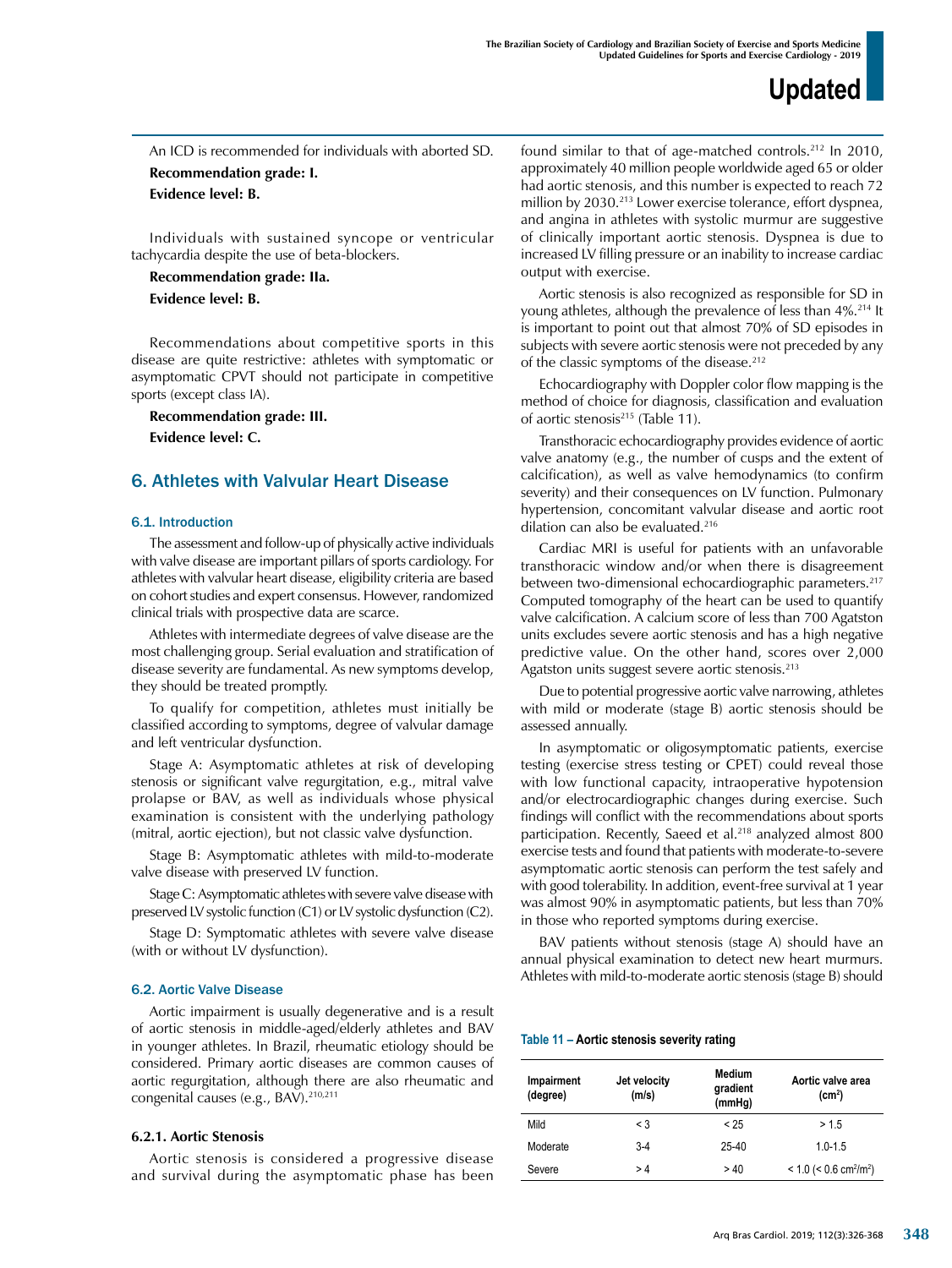undergo anamnesis, a physical examination, echocardiography (to evaluate disease progression), and exercise testing to ensure that their exercise tolerance is compatible with their physical activity, that no episodes of hypotension occur during exercise, and that there is no electrocardiographic evidence of complex ischemia/arrhythmia.

#### *6.2.1.1. Recommendations and Evidence Level*

Athletes with aortic stenosis should be evaluated annually to continue participating in sports.

**Recommendation grade: I. Evidence level: C.**

Athletes with discrete aortic stenosis (stage B) and an appropriate physiological response to a maximal exercise testing may participate in any sport.

**Recommendation grade: IIa.**

**Evidence level: C.**

Athletes with moderate aortic stenosis (stage B) can participate in competitive sports with low-to-moderate static and dynamic components (classes IA, IB and IIA) if the exercise testing results are sufficient for the activity level required in competition, with clinical, hemodynamic and ECG responses to exercise and without ventricular tachyarrhythmias.

**Recommendation grade: IIa.**

**Evidence level: C.**

Asymptomatic athletes with severe aortic stenosis (stage C) should not participate in competitive sports, except for those with low static and dynamic components (class IA).

Symptomatic athletes with aortic stenosis (stage D) should not participate in competitive sports.

#### **Recommendation grade: III.**

**Evidence level: C.**

### **6.2.2. Aortic Regurgitation**

The prevalence of aortic regurgitation increases with age, although it is very low (1%) in individuals less than 70 years of age. After that age, its prevalence increases to over 2%.219 In the native valve, aortic regurgitation may be the result of abnormalities of the valve leaflets, the aortic root or both. The main causes of aortic regurgitation are diseases that affect the aortic ring or root without directly involving the aortic valve: BAV, connective tissue genetic disorders (Marfan, Ehlers-Danlos and Loeys-Dietz syndromes), inflammatory diseases (in particular syphilitic aortitis, Takayasu arteritis and giant cell arteritis), rheumatic heart disease and hypertensive dilation. In fact, so-called "idiopathic" aneurysms of the ascending aorta have a genetic diagnosis in at least 30% of the cases.210,219 Aortic regurgitation is invariably well tolerated and asymptomatic for years; however, eccentric hypertrophy progressively develops and LV systolic and diastolic volumes increase, which could lead to LV systolic dysfunction.

Aortic regurgitation is diagnosed in asymptomatic athletes when physical examination reveals wide arterial pulse pressure, a diastolic murmur in the aortic area or Erb's point, or a systolic murmur related to increased systolic volume. An echocardiogram is definitive for diagnostic confirmation and classifying aortic regurgitation. With color Doppler echocardiography, the size of the regurgitant jet and the flow convergence can be determined, allowing the regurgitant orifice area to be calculated.210,220

CMRI may be used as a complement to echocardiography when quantifying aortic regurgitation. In fact, it has been reported that quantitative volume and regurgitant fraction can be calculated with better reproducibility through CRMI than echocardiography.221,222

Because the pathophysiology of aortic regurgitation leads to LV dilation in elite athletes, it must be differentiated from the physiological alterations in athlete's heart syndrome. Therefore, when evaluating increased LV volume in elite athletes with suspected or diagnosed aortic regurgitation, only LV volumes that exceed normal physiological response to sports training should be considered.

Although up to 45% of male athletes have a LV end-diastolic diameter (LVDD) > 55 mm, only 14% of elite male athletes have a LVDD  $> 60$  mm, and LVDD rarely exceeds 70 mm. A LVDD > 55 mm occurs in < 10% of elite female athletes, while only 1% have a LVDD  $> 60$  mm.<sup>223-225</sup> The same is true for LV end-systolic diameter (LVSD): in elite athletes, the upper limit for LVSD is 49 mm for males and 38 mm for females. Only index data on body surface area and height are available regarding LVDD, which indicate upper limits of 35.3 mm/m2 and 40.8 mm/m<sup>2</sup> for male female athletes, respectively.<sup>223-226</sup>

A normal LV ejection fraction response to exercise is observed in aortic regurgitation patients until there is significant LV dilation. When evaluating the progressive effects of severe aortic impairment in athletes with normal LV ejection fraction, serial analysis of LVSD is of great value. The American Heart Association/American College of Cardiology define preserved systolic function (stage C1) in patients with significant aortic impairment as a LV ejection fraction  $\geq$  50% and LVSD  $\leq$  50 mm or index LVSD  $\leq$  25 mL/m<sup>2</sup>.<sup>210,227</sup> Thus, in athletes with significant aortic impairment and a LVDD that exceeds the abovementioned reference values. There is a higher probability that severe aortic impairment contributes to LV dilation. Such athletes require a more careful evaluation to verify that no ventricular increase has occurred and whether signs and/or symptoms occur during exercise, such as dyspnea on exertion or reduced functional capacity.

### *6.2.2.1. Recommendations and Evidence Level*

Athletes with aortic regurgitation should be evaluated annually to continue participating in sports.

To confirm that athletes with aortic regurgitation are truly asymptomatic, they should undergo an exercise testing involving at least the activity level achieved during training and competition and have a physiological hemodynamic response.

Athletes with mild-to-moderate aortic impairment (stage B), a physiological response to a maximal exercise testing, normal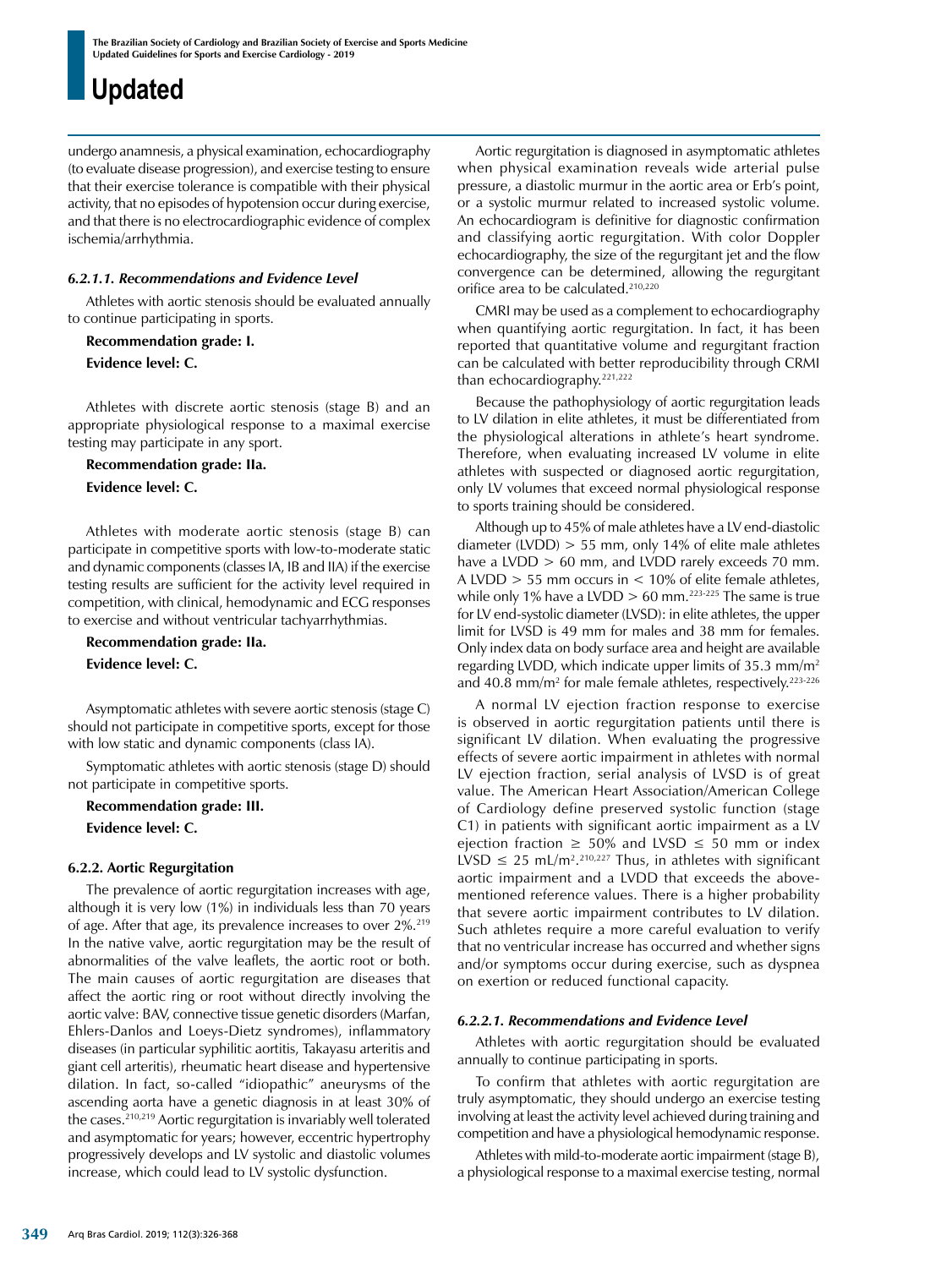or discretely dilated LV and a normal ejection fraction may participate in any sport (with frequent reassessment).

### **Recommendation grade: I. Evidence level: C.**

Athletes with mild to moderate aortic regurgitation (stage B), a physiological response to a maximal exercise testing, a moderately dilated LV (LVSD < 50 mm [men], < 40 mm [women] or  $<$  25 mm/m<sup>2</sup> [both sexes]) and a normal ejection fraction may participate in any sport (with frequent reassessment).

# **Recommendation grade: IIa. Evidence level: C.**

Athletes with severe aortic regurgitation (stage C1), a physiological response to a maximal exercise testing, a moderately dilated LV (LVSD  $<$  50 mm [men],  $<$  40 mm [women] or  $\lt 25$  mm/m<sup>2</sup> [both sexes]), a normal ejection fraction and no progression of aortic impairment or LV regurgitation according to echocardiography may participate in any sport (with frequent reassessment).

Athletes with aortic regurgitation whose aortic diameters are 41 to 45 mm may participate in sports in which there is no risk of collision (with frequent reassessment).

### **Recommendation grade: IIb. Evidence level: C.**

Symptomatic athletes with significant aortic regurgitation (stage D), LV systolic dysfunction with an ejection fraction < 50% (stage C2), LVSD > 50 mm or > 25 mm/m2 (stage C2) or a significant increase in LVDD ( $>$  70 mm or  $\geq$  35.3 mm/  $m^2$  [men],  $> 65$  mm or  $\geq 40.8$  mm/m<sup>2</sup> [women]) should not participate in competitive sports.

# **Recommendation grade: III. Evidence level: C.**

#### **6.2.3. Bicuspid Aortic Valve**

BAV is the most common congenital heart disease, affecting 1.3% of the population.<sup>228</sup> There is already consensus that an association exists between BAV and changes in vascular connective tissue, and that dilation of the aortic root can occur, including a risk of dissection, even in the absence of hemodynamically significant aortic stenosis or aortic regurgitation.<sup>229,230</sup>

#### *6.2.3.1. Recommendations*

Athletes with BAV but not aortic root dilation (less than 40 mm, or equivalent in children and adolescents according to body surface area), significant aortic stenosis, or aortic regurgitation may participate in any competitive sport.

Athletes with BAV and aortic root measurements between 40 and 45 mm may participate in competitive sports with a low-to-moderate static component or a low-to-moderate dynamic component (classes IA, IB, IIA and IIB) but should avoid sports that involve a risk of collision or trauma.

Athletes with BAV and aortic root dilation greater than 45 mm may participate only in competitive sports with low static and dynamic components (class IA).

#### 6.3. Mitral Valve Disease

#### **6.3.1. Mitral Stenosis**

A mitral valve area of 4 to 6 cm<sup>2</sup> is considered normal. Mitral stenosis affects women twice as frequently as men.<sup>231</sup> As mitral stenosis progresses, particularly when the area becomes smaller than  $2 \text{ cm}^2$ , a diastolic pressure gradient develops between the left atrium (LA) and the LV, causing elevation in LA pressures and decreased flow towards the LV.<sup>232</sup> Frequently of rheumatic origin, mitral stenosis rarely causes SD. However, exercise may lead to a marked increase in pulmonary and pulmonary capillary pressure, sometimes culminating in acute pulmonary edema.233 Athletes with mitral stenosis are more likely to develop atrial fibrillation as a result of strenuous exercise in an already enlarged atrium. Systemic embolization is the main complication, but there is no evidence that strenuous exercise increases risk. When atrial fibrillation occurs in an athlete with mitral stenosis, anticoagulant therapy should be applied.

As in other valvular heart diseases, the evaluation of athletes with mitral stenosis requires a well-documented anamnesis, as well as an echocardiogram (Table 12).<sup>215</sup> This disease is considered severe when there is a resting mean transmitral gradient of 5 to 10 mmHg, which is dependent on transvalvular flow and the diastolic filling phase, factors that vary widely with increased heart rate during exercise.<sup>210</sup>

Athletes with mitral stenosis, whether asymptomatic or with minimal symptoms, should perform an exercise testing involving at least the activity level achieved during training/ competition, especially if the disease severity is uncertain. The intensity of physical activity should depend on the size of the left atrium and the severity of the defect. Pulmonary artery systolic pressure during exercise can be estimated noninvasively with an echocardiogram, which can be of great value in quantitative analysis of the safe training range for mitral stenosis patients.<sup>210</sup>

#### *6.3.1.1. Recommendations and Evidence Level*

Athletes with mitral stenosis should undergo an annual evaluation to continue participating in sports.

An exercise testing should be performed involving at least the activity level achieved during training/competition with a hemodynamic response to confirm the symptom status.

#### **Table 12 – Echocardiographic features of severe mitral stenosis**

| Mitral valve area $< 1.5$ cm <sup>2</sup>                      |
|----------------------------------------------------------------|
| Mean left atrial/left ventricular diastolic gradient ≥ 10 mmHg |
| Pulmonary artery systolic pressure $\geq$ 50 mmHg at rest      |
| Pulmonary artery systolic pressure $\geq 60$ mmHg on effort    |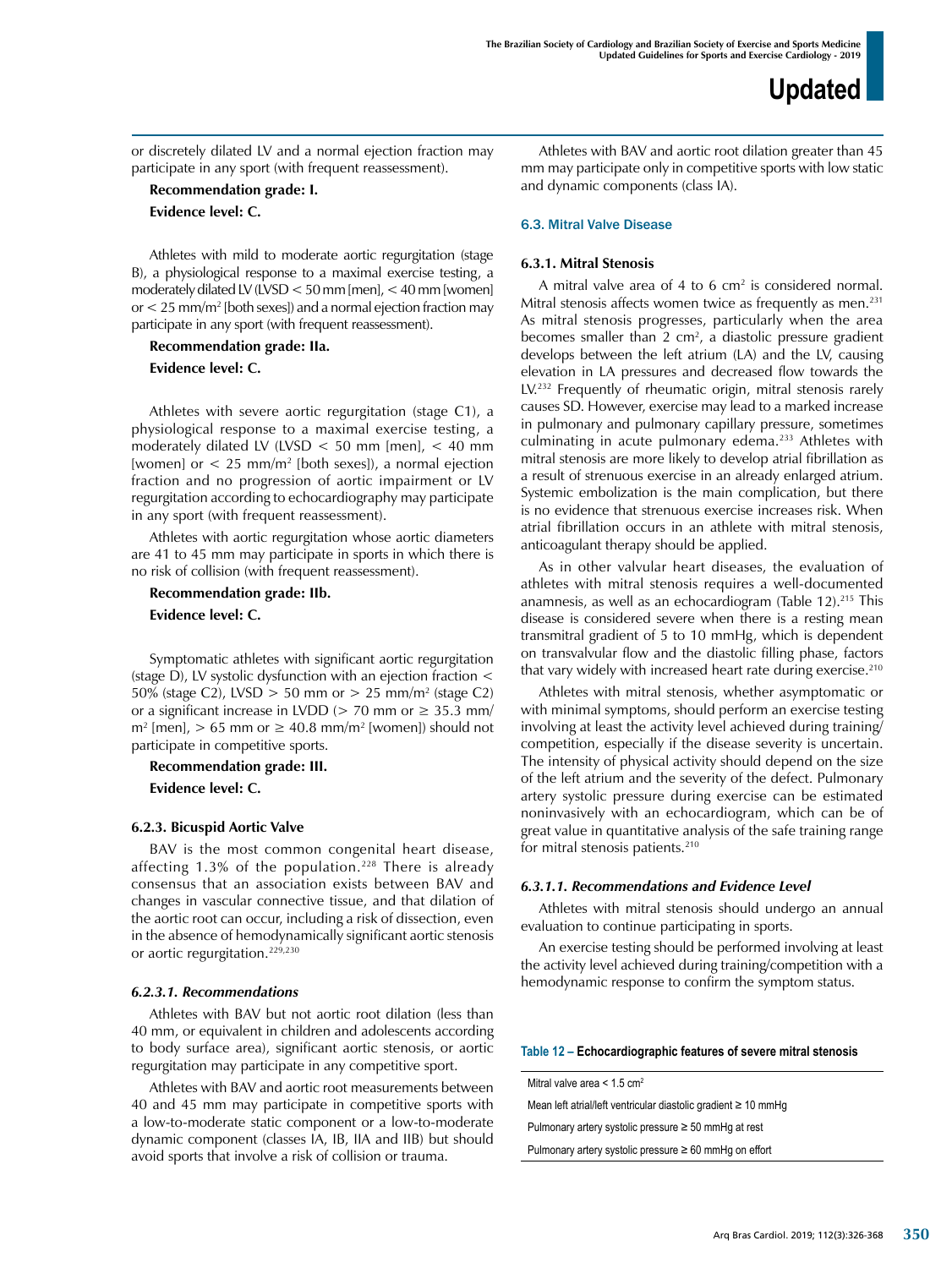**Recommendation grade: I. Evidence level: C.**

Athletes with mild mitral stenosis (mitral valve area > 2.0 cm<sup>2</sup>, mean gradient  $< 10$  mmHg at rest) in normal sinus rhythm may participate in any competitive sport.

**Recommendation grade: IIa.**

**Evidence level: C.**

Athletes with significant mitral stenosis should not participate in competitive sports, with the possible exception of sports with low static and dynamic components (class IA).

Athletes with any degree of mitral stenosis and atrial fibrillation or who have a history of atrial fibrillation on anticoagulant therapy should not participate in competitive sports involving collision/trauma risk.

**Recommendation grade: III.**

**Evidence level: C.**

### **6.3.2. Mitral Regurgitation**

The prevalence of mitral regurgitation is age dependent, with a frequency  $> 6\%$  in adults over 65 years of age.<sup>234</sup> The pathogenesis varies from mitral-valve prolapse (sometimes with myxomatous degeneration) to rheumatic causes, connective tissue diseases (e.g., Marfan syndrome) and infective endocarditis, to secondary causes such as coronary artery disease and dilated cardiomyopathy. Diagnostic suspicion arises from auscultating a systolic murmur at the apex, which is confirmed and quantified by echocardiography.<sup>220</sup> Generally, athletes with mild or moderate mitral regurgitation are asymptomatic (Stage B).

The severity of mitral regurgitation is related to LV regurgitant volume into the left atrium, with increased atrial pressure, increased ventricular diastolic volume and posterior LV dilation.235 Due to overestimation of the LV ejection fraction, LV systolic dysfunction in athletes with mitral insufficiency is defined as a LV ejection fraction < 60% or LVSD > 40 mm. As in aortic regurgitation, it is difficult to distinguish LV dilation due to exercise from that caused by major mitral regurgitation when LVDD is  $< 60$  mm (or  $< 40$  mm/m<sup>2</sup>). However, LVDD > 60 mm strongly suggests significant mitral regurgitation, thus justifying subsequent investigation.<sup>210</sup>

Dynamic exercise generally decreases the regurgitant fraction due to reduced systemic vascular resistance. On the other hand, static exercise with increased systemic BP, HR and systemic vascular resistance increase regurgitant volume, which increases the pressure in pulmonary capillaries. The assessment of athletes with mitral regurgitation, which should occur at least annually, should include complete anamnesis and an echocardiogram. This test can noninvasively estimate pulmonary artery systolic pressure during exercise and is useful for decision making about the intensity of safe physical activity, especially in those with more severe mitral regurgitation.<sup>210</sup>

The recommendations listed below should be considered in patients with secondary causes of mitral regurgitation (e.g., infective endocarditis, rupture of the mitral valve chordae) due to a marked increase in LV systolic pressure, which could further damage valve tissue.

#### *6.3.2.1. Recommendations and Evidence Level*

Athletes with mitral regurgitation should be evaluated annually to continue participation in sports.

Athletes with mitral regurgitation should undergo an exercise stress testing or CPET involving at least the activity level achieved in during training and competition, with a hemodynamic response to confirm symptom status.

Athletes with mild-to-moderate mitral regurgitation, normal sinus rhythm, normal LV diameter and function, and normal pulmonary arterial pressures (stage B) may participate in any competitive sport.

**Recommendation grade: I. Evidence level: C.**

Athletes with moderate mitral regurgitation (stage B), normal sinus rhythm, normal LV ejection fraction, and moderate LV dilation (compatible with that resulting exclusively from exercise [LVDD  $< 60$  mm or  $< 35$  mm/m<sup>2</sup> in men or  $< 40$ mm/m2 in women) may participate in any sport.

# **Recommendation grade: IIa.**

**Evidence level: C.**

Athletes with significant mitral regurgitation, normal sinus rhythm, a normal LV ejection fraction at rest, and mild LV dilation (compatible with that which can only result from exercise [LVDD < 60 mm or < 35.3 mm/m<sup>2</sup> in men or < 40 mm/m2 in women]) (stage C1) may participate in sports with a low-to-moderate static component and a low dynamic component, as well as in sports with a low static component and a moderate dynamic component (classes IA, IIA and IB ).

## **Recommendation grade: IIb. Evidence level: C.**

Athletes with mitral regurgitation and significant LV dilation  $(LVDD \geq 65$  mm or  $\geq 35.3$  mm/m<sup>2</sup> [men] or  $\geq 40$  mm/m<sup>2</sup> [women]), pulmonary hypertension and LV ejection fraction  $< 60\%$  or LVSD  $> 40$  mm should not participate in any competitive sport, with the possible exception of low static and dynamic component sports (class IA).

Athletes with mitral regurgitation and a history of atrial fibrillation and long-term anticoagulation therapy should not participate in sports that involve a risk of collision/trauma.

**Recommendation grade: III.**

**Evidence level: C.**

#### **6.3.3. Mitral-Valve Prolapse**

This pathology, which has an estimated prevalence of 2% to 4% in the general population, appears to be more common in women. Diagnosed with echocardiography, it is defined as systolic displacement of one or both mitral leaflets  $\geq 2$  mm into the left atrium, as well as by the mitral annular plane in the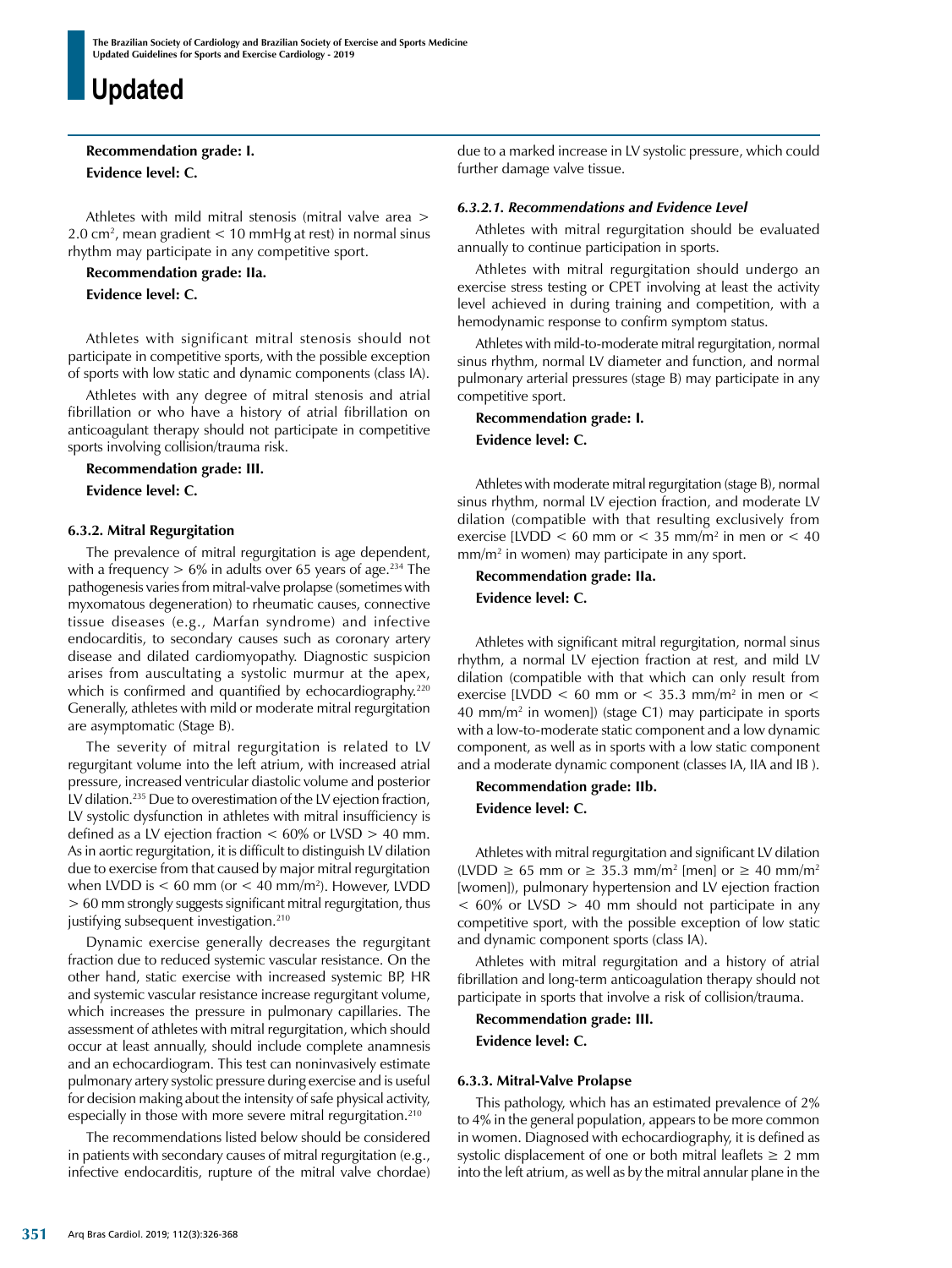parasternal cross-section of the long axis.235,236 It occurs in two forms: the classical form, with diffusely thickened leaflets ( $\geq 5$ mm) with bileaflet prolapse; or the non-classical form, in which there is limited  $(< 5$  mm) or absent thickening and segmental prolapse. Classical prolapse can be further subdivided into symmetrical (when the leaflets meet at a common ring point) and asymmetrical (when one leaflet is moved further towards the atrium).<sup>237</sup> A mitral valve leaflet thickness  $> 5$  mm in the echocardiogram has been associated with an increased risk of SD, stroke and endocarditis in patients with classic prolapse.<sup>236</sup>

The etiology can be primary (degenerative disease) or secondary (Marfan syndrome, Ehlers-Danlos syndromes, pseudoxanthoma elasticum). These patients can be identified through auscultation by the presence of a meso-telesystolic click and/or a mitral regurgitation murmur, as well as by chest pain, dyspnea, exercise intolerance, syncope and/or dizziness.

The major risks related to mitral-valve prolapse include severe progressive mitral regurgitation requiring valve surgery, infective endocarditis, embolic events, atrial and ventricular tachyarrhythmias and SD (which appears to be associated with structural abnormalities of the mitral valve, as in the classical form), with diffuse thickening, stretching and redundancy, and, in some cases, rupture of chordae tendineae.

The prognosis for mitral-valve prolapse is controversial. For example, the Framingham Heart Study<sup>238</sup> described mitralvalve prolapse as a benign entity, but other studies indicate that a subgroup of patients may be at a greater risk of cardiac arrest, which is the most devastating consequence. Thus, the risk for serious adverse events secondary to mitral-valve prolapse remains uncertain.<sup>239,240</sup>

SD associated with isolated mitral-valve prolapse is rare among young people, particularly with respect to exercise, and is also rare among professional athletes: its frequency in these groups is no greater than that of the general population. It predominantly occurs in patients over 50 years of age with severe mitral regurgitation and/or systolic dysfunction. However, Basso et al.<sup>241</sup> have shown a growing interest in mitralvalve prolapse, highlighting this entity as a neglected cardiac abnormality that could be associated with severe cardiac events, including SD in youth and adults. Caselli et al.<sup>242</sup> evaluated a large cohort of competitive athletes from 2000 to 2010, finding that mitral-valve prolapse was a relatively common finding, although predominantly benign. In addition, they recommend that detecting moderate-to-severe mitral regurgitation, as well as ventricular arrhythmias, may be useful for identifying athletes with mitral-valve prolapse who are at greater risk.

Some individuals with mitral-valve prolapse present a phenotype described as MASS (mitral valve, aorta, skeleton, and skin), which involves connective tissue changes, long limbs, deformity of the thoracic cage, and joint hypermobility). In such patients the risk of progression to aortic dilation/ dissection or SD is greater. The MASS phenotype only applies if the aortic diameter z-score is  $\leq$  2, the systemic score is ≥ 5 and the patient is at least 20 years old.243-246

### *6.3.3.1. Recommendations*

Athletes with mitral-valve prolapse but no prior syncope (especially if of arrhythmogenic origin), sustained supraventricular or unsustained tachycardia or complex ventricular tachycardia according to 24 h Holter monitoring, severe mitral regurgitation according to an echocardiogram, LV systolic dysfunction (LV ejection fraction < 50%), previous embolic event or family history of SD related to mitral-valve prolapse may participate in any competitive sport.

Athletes with mitral-valve prolapse who exhibit any of the above characteristics may participate in competitive sports with low static and dynamic components (class IA).

Recommendations for athletes with mitral-valve prolapse and hemodynamic overload secondary to moderate-to-severe mitral regurgitation should be guided by the mitral regurgitation.

#### **6.3.4. Tricuspid Stenosis**

In isolation, tricuspid stenosis is rare. It is mainly caused by rheumatic disease and is usually associated with mitral stenosis. Although less common, tricuspid stenosis may result from congenital/genetic abnormalities, such as Ebstein's anomaly, Fabry disease, Whipple disease, or active infective endocarditis.247 In summary, tricuspid stenosis patients should be considered according to degree of severity (Table 13).<sup>215</sup>

#### *6.3.4.1. Recommendations*

Asymptomatic athletes may participate in any competitive sport. An exercise testing involving at least the activity level achieved during training and competition should be performed.

#### **6.3.5. Tricuspid Regurgitation**

Tricuspid regurgitation is reported as the most common heart valve disease, affecting up to 85% of the population.<sup>248</sup> It is divided into two categories: primary (or organic) and secondary tricuspid regurgitation, which is the most common form. Namely, only 8% to 10% of tricuspid regurgitation cases are primary,<sup>246</sup> being associated with rheumatic heart disease, pacemaker electrode and defibrillator leads (iatrogenic complications) myxomatous degeneration, myocardial degeneration, tricuspid valve prolapse, infectious diseases (e.g., endocarditis) and congenital heart diseases (e.g., Ebstein's anomaly). It may also be related to postoperative complications. Physical examination and chest X-ray may help estimate tricuspid regurgitation, but echocardiogram is the gold standard for assessing the mechanism and severity of the condition. Three-dimensional echocardiography is even more sensitive, allowing a simultaneous view of all the leaflets.<sup>249</sup> If RV function cannot be adequately evaluated with this method, CMRI, due to its capacity to quantify RV volumes and ejection fraction, is an important introductory step.<sup>248</sup> If these measures

#### **Table 13 – Echocardiographic features of severe tricuspid stenosis**

Tricuspid valve area  $\leq 1.0$  cm<sup>2</sup> Mean diastolic gradient right atrium/right ventricle ≥ 5 mmHg Isolated right atrial enlargement Tricuspid pressure half-time ≥ 190 ms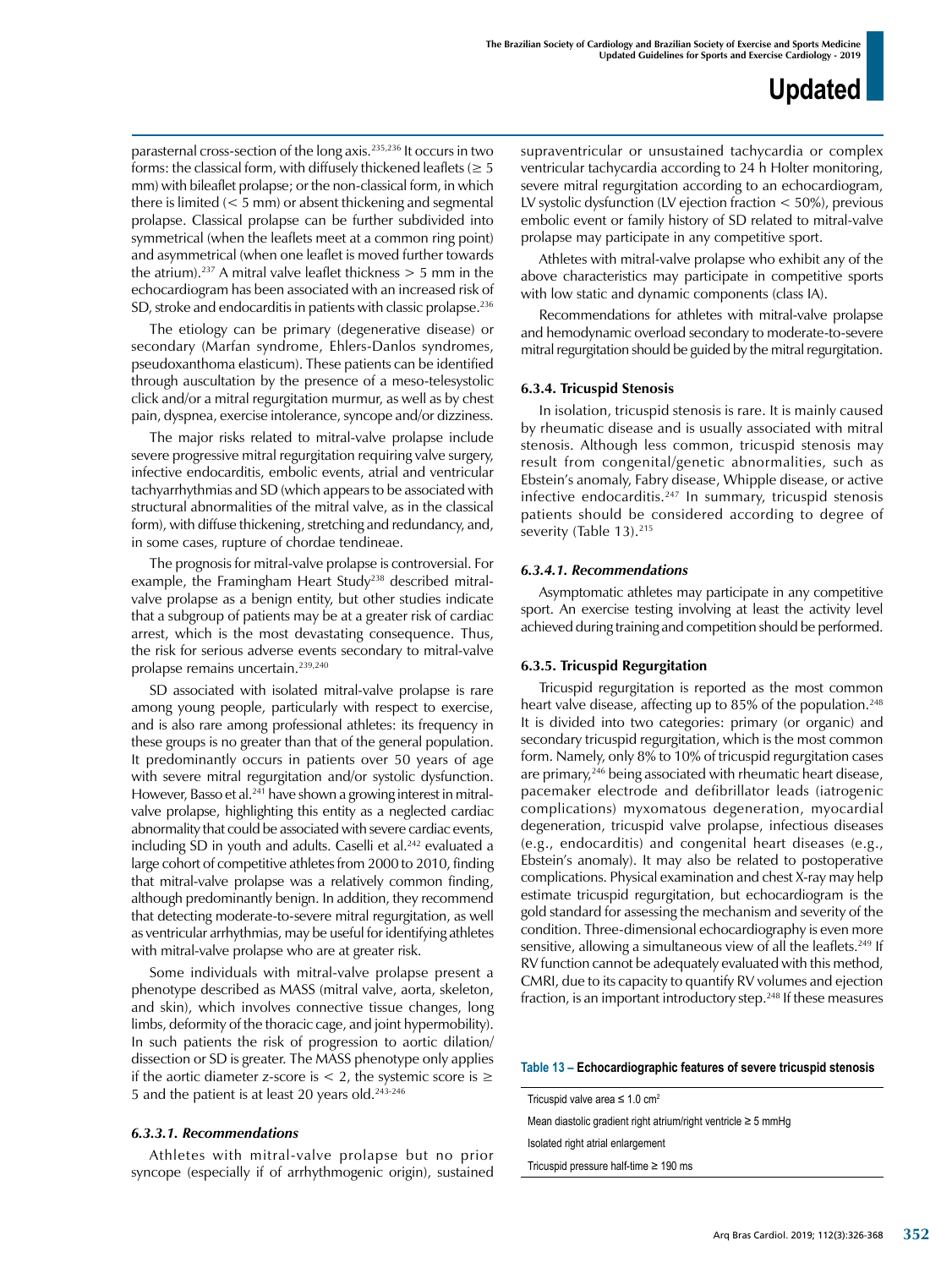cannot be estimated/determined non-invasively, right cardiac catheterization is used for such evaluation.

"Physiological" tricuspid regurgitation can be detected by echocardiography in approximately 80% of healthy athletes and does not imply any structural valve abnormality.<sup>231</sup>

### *6.3.5.1. Recommendations*

Athletes with primary tricuspid regurgitation, regardless of severity, and normal RV function, in the absence of right atrial pressure > 20 mmHg or elevated RV systolic pressure, may participate in any competitive sport.

### **6.3.6. Multivalvular Heart Disease**

Multivalvular heart disease, a combination of stenotic and/ or regurgitant lesions of two or more heart valves, is a highly prevalent clinical condition among patients with valvular heart disease. It occurrence is mainly due to rheumatic heart disease, although the incidence of this etiological factor has decreased dramatically in the last five decades.<sup>250</sup> Myxomatous valvulopathy and infective endocarditis are also associated with multivalvular disease. Diagnosis is through physical examination, echocardiogram (the main imaging mode for diagnosis and follow-up), and sometimes cardiac/ coronary angiography.

## *6.3.6.1. Recommendations*

The cumulative effects of multiple significant valve lesions on an individual's physiological response to exercise may be difficult to predict, and multiple moderate lesions may also have physiological effects on the somatosensory system. Generally speaking, athletes with moderate-tosevere multivalvular disease should not participate in competitive sports.

# 6.4. Sports after Valve Surgery

Although much progress has been made in cardiac surgery, mortality after valve replacement is still higher than that of the general population of the same age group.

Mechanical heart valve prosthesis requires anticoagulant therapy and transvalvular gradients of varying degrees, which could be exacerbated by exercise. Thus, for athletes who have had a valve replacement, such factors determine their adequacy for competitive sports.<sup>251</sup>

An exercise stress testing or CPET involving at least at the activity level achieved during training and competition is of great value for analyzing the functional capacity of the athletes who have undergone valve replacement/repair.

# **6.4.1. Recommendations and Evidence Level**

Athletes with an aortic or mitral bioprosthesis who are not on anticoagulant therapy and have normal LV ejection fraction and valvular function may participate in competitive sports (class IA, IB, IC and IIA).

Athletes with an aortic or mitral mechanical heart valve prosthesis who are undergoing anticoagulant therapy and have normal LV ejection fraction and valvar function may participate in competitive sports (class IA, IB and IIA) if there is no risk of collision/trauma.

Athletes who have undergone successful mitral balloon valvuloplasty or surgical commissurotomy may participate in competitive sports based on the severity of their residual mitral regurgitation or aortic stenosis and their pulmonary arterial pressure during rest and exercise.

Athletes who have undergone mitral valve surgery to correct mitral regurgitation or aortic valve repair, having no residual or moderate mitral regurgitation and having normal LV ejection fraction, may participate in sports (class IA, IB and IIA), but only at the discretion of the attending physician and if there is no risk of collision/trauma.

**Recommendation grade: IIa. Evidence level: C.**

## **6.4.2. Transcatheter Aortic Valve Implantation**

Transcatheter aortic valve implantation is a minimally invasive percutaneous procedure that was performed for the first time in 2002. It is considered the gold standard for patients with aortic stenosis who are at high surgical risk, especially older adults.<sup>252</sup> Since these patients often have low functional capacity, therapeutic exercise intervention can improve their physical integrity and performance in activities of daily living.

Several recent studies have confirmed the benefits of exercise in patients who have undergone transcatheter aortic valve implantation. They are unanimous in reporting improved functional capacity (as measured by CPET or the 6-minute walk test).253-256 Altisent et al.,257 in a 4-year follow-up, found that an increase < 20% in the 6-minute walk test 6 months after the procedure correlates with an all-cause mortality of 65%. Therefore, exercise increases the functional capacity of these individuals, improving prognosis and quality of life. It should be pointed out that we are not aware of any studies on athletes who have undergone transcatheter aortic valve implantation.

# 7. Athlete's Heart Syndrome in Women

### 7.1. Introduction

Since the passage of Title IX in 1972, women's participation in sports has increased dramatically. During the 2014-2015 school year, approximately 8 million United State. high school students participated in sports, over 40% of whom were girls.<sup>258</sup> Female athletes have been historically underrepresented in research that has guided exercise and sports cardiology. However, in the last three decades there has been an exponential increase in the number of women participating in competitive sports. Thus, female gender should be considered an important biological variable in this context.

As in men, the body of female athletes also undergoes physiological adaptations to physical training and may present structural and electrical changes compatible with athlete's heart syndrome. Such adaptations can occur in all athletes, but their magnitude depends on several factors, including gender. There are anthropometric, physiological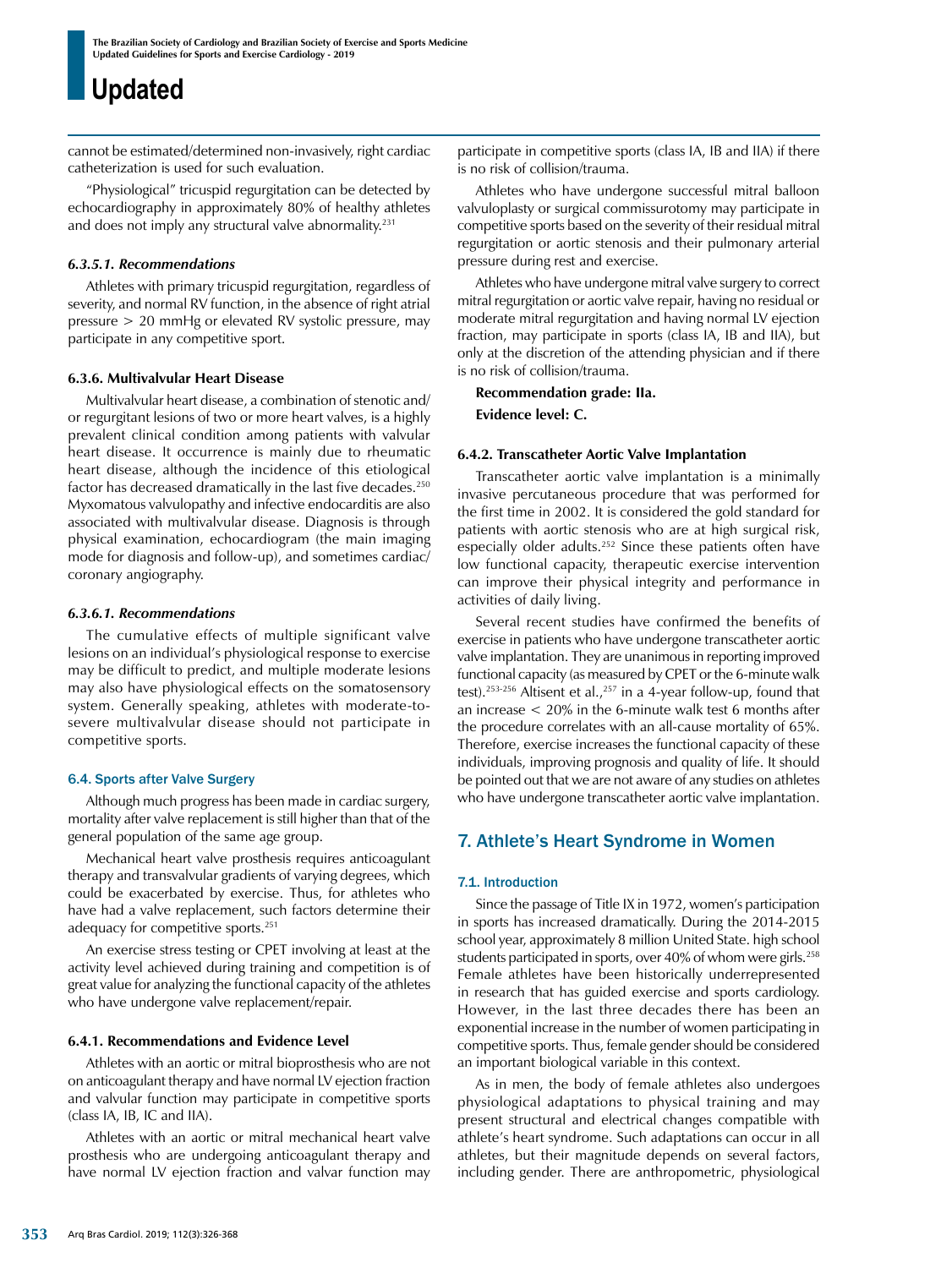and biochemical differences between men and women, including smaller stature, lower body mass, smaller LV diameter, less testosterone and a different physical work capacity.259 In hemodynamic terms, higher resting HR have been observed, although maximum levels during exercise are reached in a manner similar to men. Systolic BP and systolic volume increase less on effort, and maximal  $\mathrm{O}_2$  consumption (VO<sub>2</sub>max) is lower. Nevertheless, female cardiac output is 5% to 10% higher than that of males at any level of submaximal oxygen consumption.<sup>260</sup> In absolute values, female work capacity is lower, but when assessed at the same intensity percentage, the cardiovascular performance of men and women are similar.

Since physical training can result in a series of cardiovascular system modifications and adaptations, knowing how to differentiate physiological responses due to regular exercise from pathological ones can be a challenge when performing detailed clinical evaluations of athletes.

#### 7.2. Complementary Exams

#### **7.2.1. Twelve-Lead Electrocardiogram**

#### *7.2.1.1. Electrocardiogram: Physiological Changes vs. Changes Suggestive of Heart Disease*

Both physiological and pathological adaptations may differ between female and male athletes in ECG. However, data on specific ECG differences between genders are limited. Using the criteria of Pelliccia et al.  $(2000)$ ,  $^{261}$  women had a higher prevalence of normal ECG than men (78% vs. 55%) in a cohort of European Olympic athletes. On the other hand, according to the latest Seattle criteria,<sup>262</sup> no significant differences were observed between genders (96% of males and 97% of females had normal ECG). This contrast could be justified by the fact that the Seattle Criteria are much more rigorous, which increases specificity without sensitivity loss.

Female athletes appear to have a lower prevalence of physiological changes in ECG, especially regarding isolated increases in QRS complex amplitude (in about 10% of women), incomplete RBBB and early repolarization (four times less than men).<sup>263,264</sup> However, female athletes had a higher frequency of QT interval increase, as well as inverted T-wave in the V1-V2 leads  $(1\% \text{ vs. } 0.2\% \text{ in male athletes})^{265}$ such findings are considered non-pathological adaptations. Inverted T-waves in the inferior and/or lateral walls are more prevalent in male athletes, being more commonly associated with underlying structural heart disease.<sup>266</sup> On the other hand, anterior precordial T wave inversion is more common in women and, when limited to V1-V3 leads, does not appear to be related to structural heart disease.<sup>267,268</sup> However, ventricular repolarization changes in lateral leads are less common and should always serve as a warning for a possible pathology.269

One important point to consider is that the international guidelines for interpreting ECG in athletes do not differ according to gender, but are unanimous in stipulating a higher QTc interval cut-off point for women than men, since women, regardless of cardiac remodeling, have longer QTc intervals than men ( $\geq 480$  ms vs.  $\geq 470$  ms, respectively).<sup>101,270</sup>

#### 7.3. Echocardiogram

The echocardiogram is one tool available for PPS and determining sports eligibility. In a study of 600 female athletes who participated in different sports, it was found that the LV cavity is rarely greater than 54 mm (a threshold value for normality in women) and never above 66 mm. The thickness of the LV wall rarely measures over 11 mm, reaching a maximum of 13 mm, usually in blacks.<sup>225,271</sup> Finocchiaro et al.264 confirmed these findings: none of the women in their sample had an LV wall thickness  $> 12$  mm, and only 7% had a LV end-diastolic diameter  $> 54$  mm. In fact, these results are clinically relevant, since a LV cavity < 54 mm can distinguish, for example, an "athlete's heart" from HCM with excellent sensitivity and specificity.<sup>272</sup>

It has long been known that one adaptation to regular physical training is increased LV mass, observed mainly in endurance athletes. However, when LV wall thickness is accompanied by a reduction in cavity size, a pathological process such as HCM should be suspected. LV wall thickness  $> 12$  mm in men or  $> 10$  mm in women is considered abnormal in white athletes, and further investigation is necessary.273 In black athletes, an LV wall thickness of 11 mm can be observed, which can reach up to 12 or even 13 mm in exceptional situations.271 Since none of the athletes Finocchiaro et al.'s sample had a LV wall ≥ 13 mm, it would be reasonable to infer that an LV wall thickness of 13 mm probably represents the upper physiological limit of LV hypertrophy in black and asymptomatic athletes where there is no family history of HCM.

Recent experiments have demonstrated that women with "athlete's heart" have eccentric LV hypertrophy. Initially, there is an increase in the cavity which, although smaller (5%) than that of a man, is larger when indexed to body surface. LV wall thickness and LV mass do not increase proportionally, being smaller than those of male athletes (23% and 31%, respectively). It is suggested that a relative LV wall thickness  $> 0.48$  is a marker of pathology.<sup>269</sup>

D'Ascenzi et al.<sup>274</sup> investigated the morphology and function of the left and right atria in competitive volleyball athletes, observing a biatrial increase with normal filling pressures and low complacency. In women, these characteristics are typical of athlete's heart and should be thus interpreted as a physiological adaptation to intense physical training.

#### 7.4. Exercise Testing

Prior to this decade, the exercise stress testing was considered less accurate when diagnosing CAD in women. However, more recent studies have vindicated its effectiveness, especially for variables besides ST-segment. Women are more likely to have baseline ST-segment and T-wave changes, as well as ST-segment depression, during exercise. This is believed to be a consequence of a "digoxin-like" estrogen effect, since the changes seem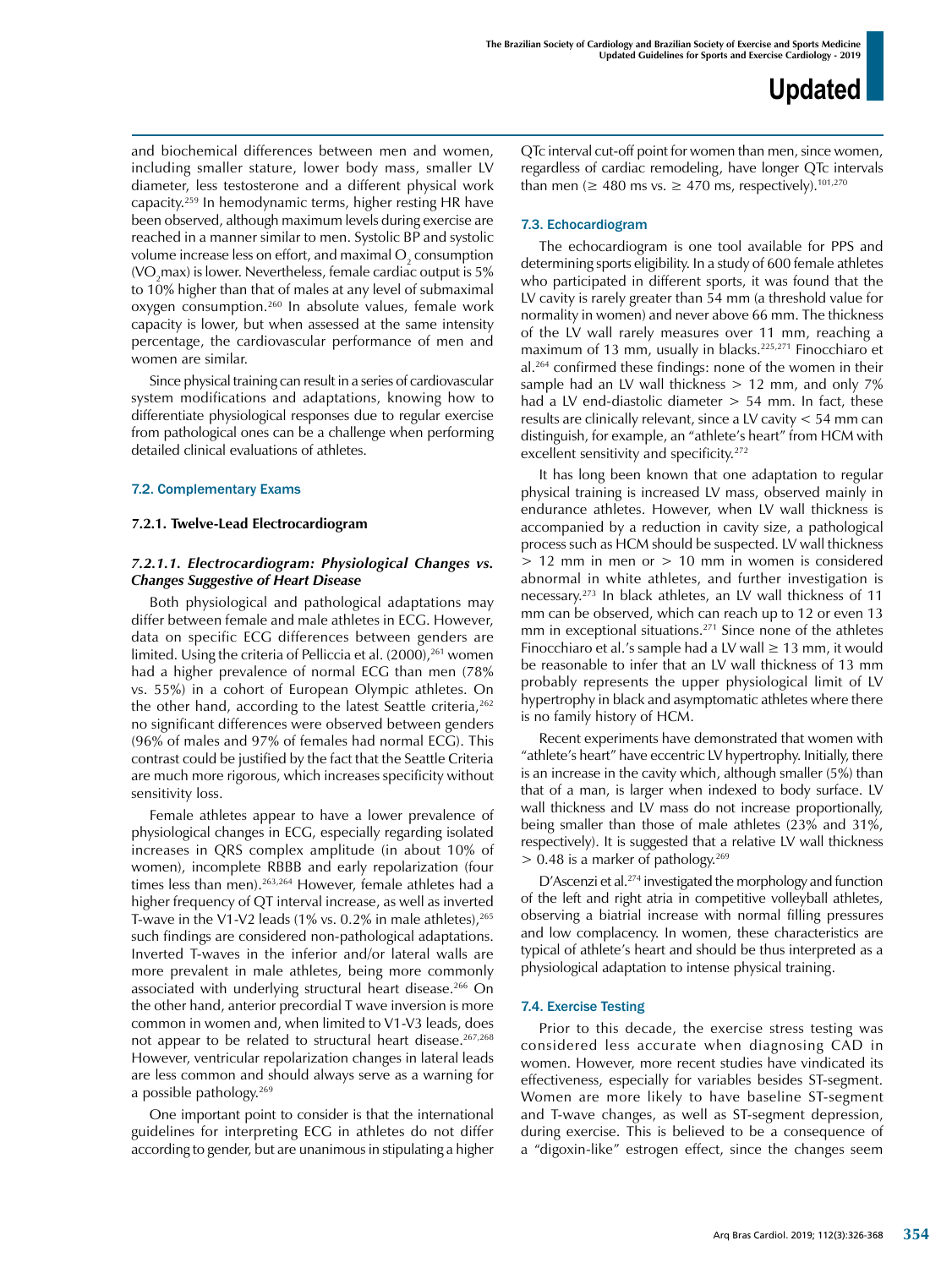to vary according to menstrual cycle and postmenopausal hormone replacement.275 Unlike men, ST-segment change in asymptomatic women does not correlate with mortality. In many circumstances, due to the relatively higher prevalence of false-positive traits in women, those with ST-segment depression generally receive non-cardiac diagnoses, with no additional exams or subsequent cardiac treatment.276

In men and women, a chronotropic index  $< 0.8$  and HR recovery < 12 bpm after the first minute correlate with increased mortality and are valuable measures for prognostic evaluation.

Functional capacity, obtained though the exercise stress testing, is especially useful for athletes, besides being an independent predictor of CAD and mortality. For accurate evaluation of exercise capacity, as well as for training adjustments, an association of exercise ECG and expired gas measurements (CPET) is recommended.259

| Recommendation                                                                                                        | Recommendation<br>grade | Evidence<br>level |
|-----------------------------------------------------------------------------------------------------------------------|-------------------------|-------------------|
| Exercise stress testing in initial<br>assessment for competition or a series of<br>tests for training load adjustment | llb                     | R                 |
| CPET (previous item)                                                                                                  | lla                     | R                 |
|                                                                                                                       |                         |                   |

*CPET: cardiopulmonary exercise testing.*

### 7.5. Sudden Death

Curiously, the occurrence of SD differs between male and female athletes. Several types of evidence indicate that SD is overwhelmingly more prevalent in male athletes.<sup>277-280</sup> This disproportional occurrence would seem to suggest that women have some "protective factor" against heart disease, in whom SD is less likely than men under similar conditions. However, little is known about other factors that could be decisive in this outcome. Moreover, it has been shown that 92% of young athletes with SD were men, and that only 53% of women had some structural change.<sup>281</sup>

The proportion of women among master athletes  $(> 40$ years of age) has grown. There has been much discussion about whether intense exercise over a period of many years has deleterious effects. Myocardial fibrosis, atherosclerotic plaques, and a higher incidence of atrial fibrillation have been found in some groups of athletes.282 However, whether the additional risk from very intense exercise applies equally to men and women has also been questioned. A recent metaanalysis involving more than  $149,000$  women<sup>283</sup> found that moderate exercise reduces the chance of developing atrial fibrillation, especially in comparison to sedentary women, and that women who exercised intensely on a regular basis had a 28% lower risk of atrial fibrillation. In contrast, a prospective study suggested that the risk of atrial fibrillation in women followed the same pattern as in men.<sup>284</sup> According to this study, the risk in more active women was higher than in moderately active women and similar to that of sedentary women. Thus, further investigation is necessary to better understand the relationship between exercise and atrial fibrillation in women.

# 8. Basic Life Support for Athletes

#### 8.1. Sudden Death among Athletes

Although rare, SD at a sporting event causes a public commotion, especially when involving elite athletes. Statistics show that in the general population the incidence of SD during exercise is approximately 0.46 cases per 100,000 personyears.285 In young athletes this incidence is also low: (a) 0.5 for every 100,000 person-years among athletes in Minnesota; (b) 2.3 per 100,000 person-years among competitive athletes in northern Italy; $^7$  (c) 1 to 3 for every 100,000 person-years in professional American football players.<sup>286</sup> However, the true incidence of cardiac SD in athletes still requires further investigation. More recently, Emery and Kovacs<sup>144</sup> pointed out that the studies estimating these events vary methodologically, diverging between the number of athletes who suffered SD (numerator) and the number of athletes at risk (denominator). In addition, some included only events that resulted in death, while others also included those who survived cardiorespiratory arrest.

Several structural and non-structural changes (channelopathies) are responsible for most cases of cardiac arrest among athletes. Studies conducted in the 1990s pointed to HCM as the main cause of SD,<sup>287,288</sup> and data from another experiment conclusively showed that HCM is the main cause of SD in young athletes, accounting for 26% of cases.289 Nevertheless, a meta-analysis of retrospective cohort studies, registries, and autopsy series by Ullal et al.290 challenged these conclusions: in more than 4,000 young SD victims, structurally normal hearts were the most common findings (26.7%). Interestingly, the proportion of HCM was much lower among their sample (10.3%). Irrespective of these controversies, however, vigorous exercise, when associated with heart disease, appears to trigger malignant events.

PPS generally consists of a detailed history, a physical examination and resting 12-lead ECG, although whether ECG should be mandatory has been debated in the international scientific community.<sup>5</sup> An important Italian study showed that mandatory ECG use reduced the annual incidence of cardiac SD by 90%.291 The American Heart Association/American College of Cardiology question the cost-effectiveness of this strategy, the high rate of false-positive results, and the availability of qualified personnel to interpret the results.<sup>292</sup> On the other hand, the European Society of Cardiology recommends ECG for PPS.<sup>35</sup> Regardless of this controversy, PPS cannot eliminate SD among athletes. Thus, a second pillar must be further developed: basic life support.

#### 8.2. Initial Care for Athletes

The basic emergency care strategy can be summarized as a set of actions taken in the first few minutes following a sudden cardiac event: (1) the organization and planning of an emergency response team at the activity site; (2) training first responders in cardiopulmonary resuscitation and AED use. Places where sports activities occur (e.g., training centers, schools, colleges, gymnasiums, etc.) must have a well-organized emergency care plan, including personnel trained in basic life support and fast and effective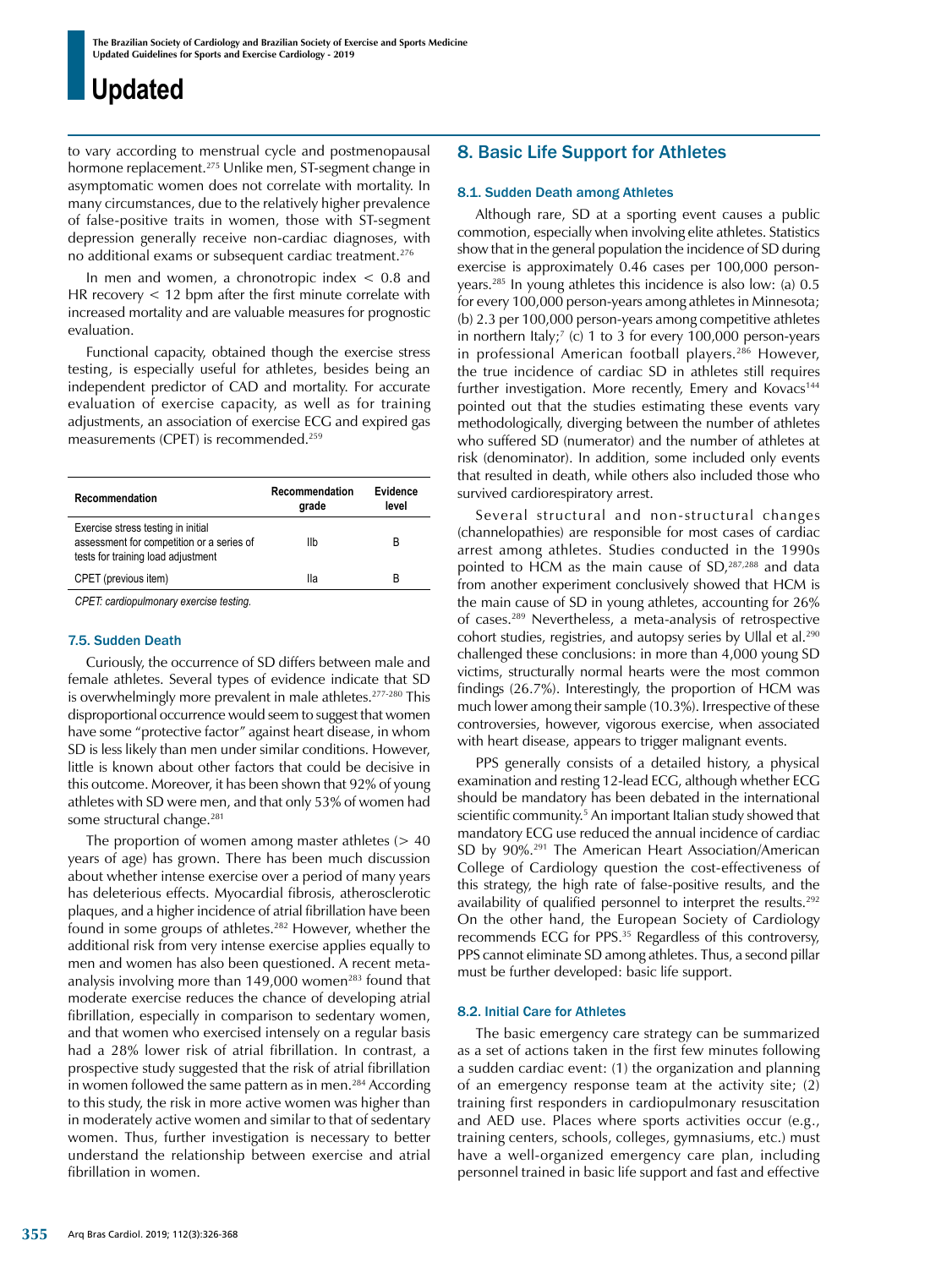communication with emergency services who can perform advanced cardiac life support.

Effective treatment for an athlete who has suffered sudden cardiorespiratory arrest depends on a sequence of interdependent actions that, when linked together, form a chain reaction that increases the victim's chance of survival. The American Heart Association calls this a "chain of survival" that consists of the following links: rapid access, early cardiopulmonary resuscitation, early defibrillation and early advanced cardiac life support .

Most sudden cardiorespiratory arrest in athletes is due to tachyarrhythmia (ventricular fibrillation),<sup>293</sup> and can be treated with immediate defibrillation and cardiopulmonary resuscitation (CPR). Reducing mortality among athletes who have suffered sudden cardiorespiratory arrest requires CPR training programs and AED use, as well as personnel who can recognize emergencies, activate the emergency system, provide quality CPR, and use an AED. Current guidelines for sports facilities require the installation of strategically placed defibrillators in those with more than 2,500 patrons or those that host activities for individuals in certain at-risk groups (e.g., heart disease patients or older adults).294,295

It is a well-established fact that for each minute without CPR, the cardiorespiratory arrest victim's chance of survival decreases from 7% to 10%. However, regarding structural diseases, ventricular arrhythmias appear to be more susceptible to minor delays in defibrillation than structurally sound hearts,<sup>296</sup> which might explain why the survival rate of athletes declines more significantly when AED use is delayed. This highlights the extreme importance of early defibrillation, the third link in the chain.

Numerous studies have documented increased survival rates due to programs promoting public access to defibrillation, including locations such as casinos,<sup>297</sup> airports<sup>298</sup> and airplanes.299 If resuscitation is delayed until the arrival of emergency services, survival rates are very low, around 1 to 2%.300 The use of AED in public places has led to survival rates of up to 74% for out-of-hospital cardiac arrests.<sup>301</sup> However, due to the rarity of such events among athletes, little is known about this initiative's specific impact on them.

An important risk marker, PPS should be mandatory, since it can detect cardiovascular changes that predispose an athlete to SD. Despite differing international recommendations, there is consensus that the assessment of every athlete should include clinical history, a physical examination and 12-lead ECG, being complemented with other exams according to the degree of suspicion.

Athletes who experience SD require immediate highquality cardiopulmonary resuscitation to provide vital blood flow to the brain and heart. Defibrillation should be performed, ideally, 3 to 5 minutes after collapse to increase the chance of success. If, as in most cases, the post-shock rhythm cannot achieve effective perfusion, CPR should be restarted immediately.

Finally, periodic medical evaluation, an effective local emergency protocol, and personnel trained in basic life support can ensure high-quality CPR and early defibrillation. This, plus quick access to centers with advanced cardiac life support are fundamental for decreasing the number of SD cases in athletes and increasing their chance of survival.

#### 8.3. Special Aspects in Preventing Exercise/Sports-Related Sudden Death

### **8.3.1. Doping: Illicit Substances in Sports**

Some substances used for doping can have deleterious repercussions especially on the cardiovascular system, including SD. Among the most commonly used substances, we highlight anabolic steroids, ephedrine and amphetamines. Among recreational drugs, we will address the use of cocaine and 3, 4-methylenedioxymethamphetamine, also known as ecstasy.

#### *8.3.1.1. Anabolic Steroids*

 Anabolic steroids cause a number of side effects, including undesirable cardiovascular effects. Anabolic steroids can induce secondary hypertension and nephrosclerosis. Testosterone may increase the vascular response to norepinephrine and, as a consequence, promote fluid retention and elevated peripheral vascular resistance, leading to increased blood pressure.

Tagarakis et al.302 were the first to describe another important effect of steroids at the microscopic level: the adaptation of cardiac capillaries and myocytes to concomitant steroid use and physical training, which leads to a disproportionate increase of in myocardial mass in relation to the cardiac capillaries. The results of this study suggest that anabolic steroids could cause an imbalance between oxygen supply and consumption, especially during exercise. Recently, it has been shown that the long-term administration of nandrolone decanoate to rats affects the physiology of the cardiac autonomic system, resulting in a greater predisposition to cardiovascular risk and SD. In addition, discontinued usage did not result in an immediate return to normality.<sup>303</sup> In humans, anabolic steroids may be associated with a shortened QT interval, thus negatively impacting cardiac electrical activity.304 In addition, indiscriminate use of anabolic steroids seems to be an independent risk factor for morbidity and premature death.305

### *8.3.1.2. Ephedrine*

In general, stimulants lead to tachycardia and increased myocardial oxygen consumption, which may lead to arrhythmias and acute myocardial infarction in susceptible individuals. Ephedrine may cause symptomatic ventricular tachycardia, frequent ventricular extrasystoles, atrial fibrillation, and SD. It is important to point out that many products called "natural" or "herbal" contain ephedrine-like substances that go unmentioned in the product description.

#### *8.3.1.3. Amphetamines*

Amphetamines are the prototype central nervous system stimulants. They come in a great variety of formulas and presentations, with the most commonly used being dextroamphetamine sulfate. This substance directly stimulates adrenergic receptors at the cortical level and the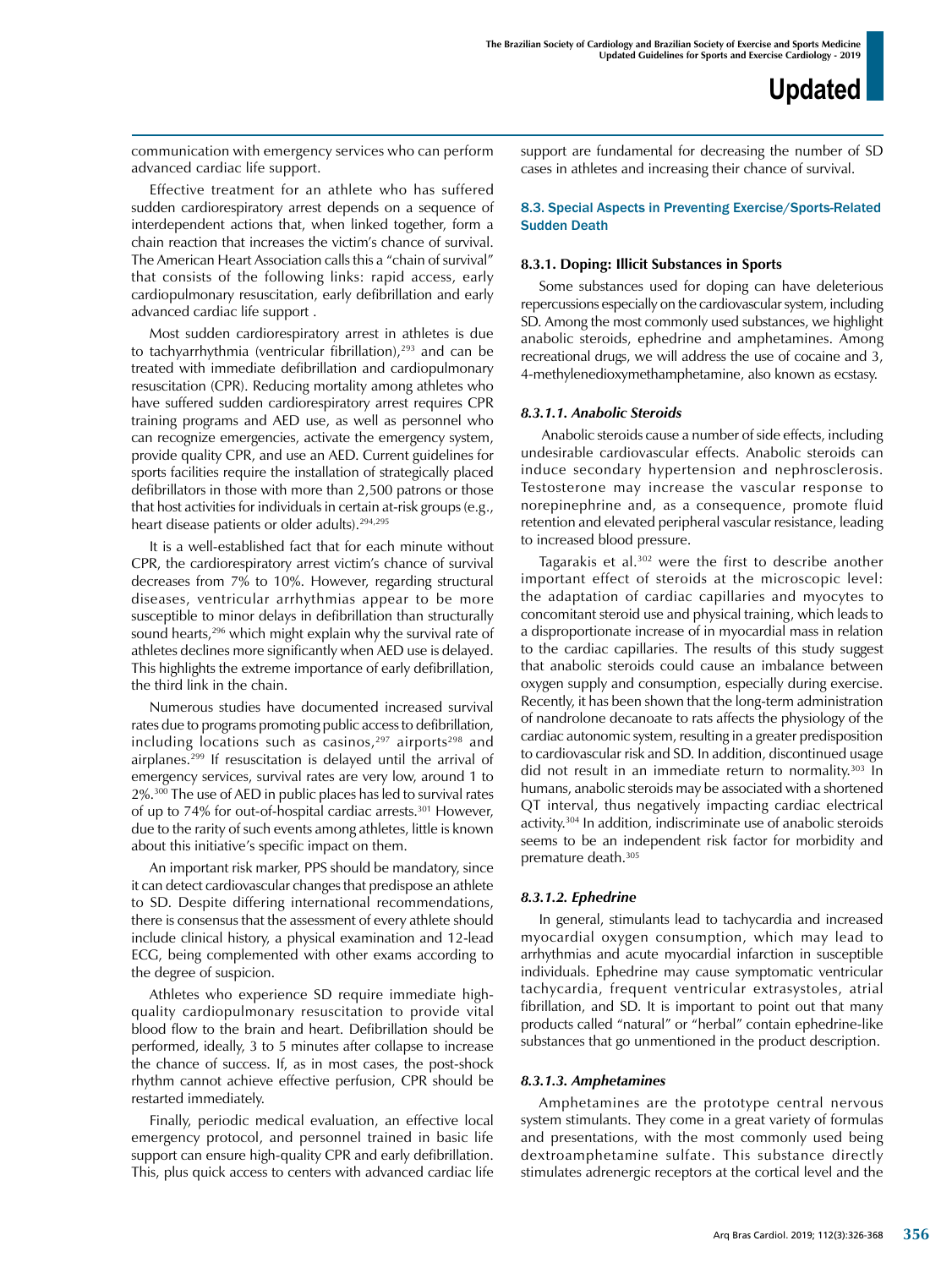ascending reticular activating system, and its indirect action includes displacing endogenous catecholamines from their sites in nerve endings. Its most pronounced general side effects are insomnia, dizziness, profuse sweating, tremors and euphoria; the cardiovascular effects are palpitations, tachycardia and precordial discomfort; cerebral hemorrhage is the neurological effect.

### *8.3.1.4. Cocaine*

Cocaine causes generalized vasoconstriction, with the main consequence being hypertension. Although cocaine use causes more intense vasoconstriction in the central nervous system, it can also affect other organs such as the kidneys, resulting in glomerular, tubular, vascular and interstitial changes that lead to renal damage.<sup>306,307</sup> Cocaine may also cause acute myocardial infarction, cardiac arrhythmias, congestive cardiomyopathy, myocarditis, subarachnoid hemorrhage, aortic rupture, rhabdomyolysis, arterial hypertension, spontaneous or exercise-induced myocardial ischemia, and cardiac SD.

# *8.3.1.5. Ecstasy*

Ecstasy is a hallucinogen similar to amphetamine. Due to its low cost and availability in tablet form, its popularity and consumption have increased significantly. Ecstasy increases the release of serotonin, dopamine and norepinephrine by presynaptic neurons. It also prevents the metabolism of these neurotransmitters by inhibiting monoamine oxidase. Its main cardiovascular effects are hypertension, tachycardia and arrhythmias, which can lead to SD.308-310

### 8.4. Evaluating Athletes and the Organization and Planning of Emergency Care

Sports-related SD is a dramatic event, and some measures can (and should) be taken by doctors to try to prevent this rare but tragic complication of sports/exercise.

### **8.4.1. Aspects Related to the Athlete**

### *8.4.1.1. Pre-participation Screening*

Considering that, in most cases, sports-related SD is caused by known or undiagnosed heart disease, everyone who intends to participate in sports should undergo PPS, regardless of age. This clinical examination should be preceded by a thorough anamnesis with particular attention paid to family history of cardiovascular disease and SD.

PPS, in attempting to detect these pathologies, is the most efficient way to prevent a fatal cardiovascular event.311 In 2009, the International Olympic Committee published a paper on the importance of periodic medical evaluation in elite athletes.312,313

Although isolated clinical examination may fail to detect all forms of heart disease with the potential to cause SD, this procedure, whose emphasis on examining the cardiovascular system is preceded by a thorough anamnesis and previous pathological history (including family history), is nevertheless the first step in proper evaluation of the athlete.

The clinical examination should ideally include a resting 12 lead ECG. Although there is disagreement between U.S. (who recommend only anamnesis and physical examination) and European authorities (who recommend adding 12-lead ECG to anamnesis and clinical examination),<sup>314</sup> the Brazilian Society of Cardiology considers 12-lead ECG as mandatory at the first cardiological examination.<sup>315</sup> Resting ECG can diagnose numerous heart diseases that can lead to SD, including long QT syndrome,<sup>316</sup> Brugada syndrome,<sup>193</sup> Wolf-Parkinson-White syndrome<sup>317</sup> and HCM.<sup>318</sup> The European protocol, which includes anamnesis, physical examination and ECG, is currently used by the International Olympic Committee, the Italian Olympic Committee, FIFA and the Union of European Football Associations.292,319,320 The clinical examination should include family and personal history and specific screening for Marfan syndrome.312 A more detailed approach to PPS is available in another section of this Guideline.

## *8.4.1.2. Regarding the Athlete's Preparation*

Follow-up for athletes must be thorough. To prevent clinical and cardiovascular events, basic preventive measures, such as adequate nutrition and hydration are also important, respecting rest periods and avoiding training and competition during the hottest periods of the day. Athletes in training and competition must be monitored and observed by qualified medical staff, preferably who have experience in sports medicine and first aid in case of emergency.

### **8.4.2. Aspects Related to Training Venues and Competition**

### *8.4.2.1. Emergency Care and Medical Contingency Planning*

In addition to procuring the necessary equipment for cases of cardiorespiratory arrest, training and competition venues should develop a medical contingency plan that includes personnel trained in cardiorespiratory resuscitation and optimized transport to a hospital with advanced cardiac life support when applicable.<sup>286,321</sup>

### *8.4.2.2. Automatic External Defibrillators*

The AED is a computerized device that can identify the occurrence of ventricular fibrillation and tachycardia, the cardiac abnormalities that respond to shock. These devices should be available for use in less than 5 minutes at training venues and competitions, clubs, arenas, stadiums, gyms and cardiovascular rehabilitation clinics, which should also have a team trained in cardiopulmonary resuscitation.<sup>145,322</sup>

Among young athletes, CPR arrest usually occurs after intense training sessions or during a competition. Although the occurrence of these events is rare (corresponding to 1% of those occurring in middle-aged or older adults), prompt care and successful resuscitation increase long-term survival.<sup>323,324</sup>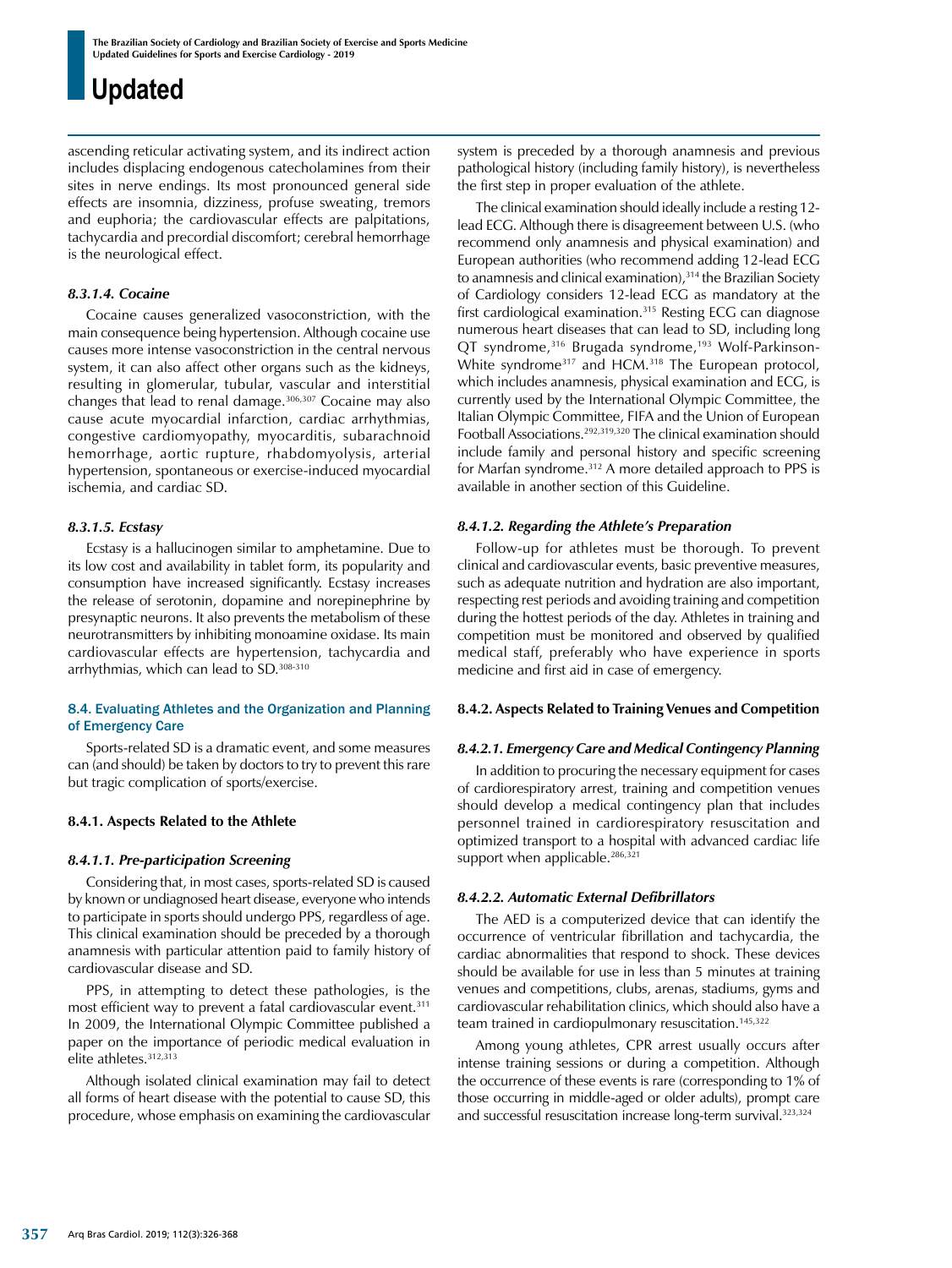# **References**

- 1. Caspersen CJ, Powell KE, Christenson GM. Physical activity, exercise, and physical fitness: definitions and distinctions for health-related research. Public Health Rep. 1985;100(2):126-31.
- 2. Araujo CG, Scharhag J. Athlete: a working definition for medical and health sciences research. Scand J Med Sci Sports. 2016;26(1):4-7.
- 3. Ghorayeb N, Costa RV, Castro I, Daher DJ, Oliveira Filho JA, Oliveira MA; Sociedade Brasileira de Cardiologia. [Guidelines on exercise and sports cardiology from the Brazilian Society of Cardiology and the Brazilian Society of Sports Medicine]. Arq Bras Cardiol. 2013;100(1 Suppl 2):1-41. Erratum in: Arq Bras Cardiol. 2013;100(5):488.
- 4. Maron BJ, Levine BD, Washington RL, Baggish AL, Kovacs RJ, Maron MS; American Heart Association Electrocardiography and Arrhythmias Committee of Council on Clinical Cardiology, Council on Cardiovascular Disease in Young, Council on Cardiovascular and Stroke Nursing, Council on Functional Genomics and Translational Biology, and American College of Cardiology. Eligibility and Disqualification Recommendations for Competitive Athletes With Cardiovascular Abnormalities: Task Force 2: Preparticipation Screening for Cardiovascular Disease in Competitive Athletes: A Scientific Statement From the American Heart Association and American College of Cardiology. Circulation. 2015;132(22):e267-72.
- 5. Mosterd A. Pre-participation screening of asymptomatic athletes: "don't do stupid stuff". Neth Heart J. 2018;26(3):123-6.
- 6. Corrado D, Basso C, Pavei A, Michieli P, Schiavon M, Thiene G. Trends in sudden cardiovascular death in young competitive athletes after implementation of a preparticipation screening program. JAMA. 2006;296(13):1593-601.
- 7. Corrado D, Zorzi A. Sudden death in athletes. Int J Cardiol. 2017 Jun 15;237:67-70.
- 8. Schmied C, Borjesson M. Sudden cardiac death in athletes. J Intern Med. 2014;275(2):93-103.
- 9. De Wolf D, Matthys D. Sports preparticipation cardiac screening: what about children? Eur J Pediatr. 2014;173(6):711-9.
- 10. Lehman PJ, Carl RL. The preparticipation physical evaluation. Pediatr Ann. 2017;46(3):e85-e92.
- 11. Ackerman M, Atkins DL, Triedman JK. Sudden cardiac death in the young. Circulation. 2016;133(10):1006-26.
- 12. Riebe D, Franklin BA, Thompson PD, Garber CE, Whitfield GP, Magal M, et al. Updating ACSM's recommendations for exercise preparticipation health screening. Med Sci Sports Exerc. 2015;47(11):2473-9. Erratum in: Med Sci Sports Exerc. 2016;48(3):579.
- 13. Whitfield GP, Riebe D, Magal M, Liguori G. Applying the ACSM preparticipation screening algorithm to U.S. adults: National Health and Nutrition Examination Survey 2001-2004. Med Sci Sports Exerc. 2017;49(10):2056-63.
- 14. Mirabelli MH, Devine MJ, Singh J, Mendoza M. The preparticipation sports evaluation. Am Fam Physician. 2015;92(5):371-6.
- 15. Oxborough D, Augustine D, Gati S, George K, Harkness A, Mathew T, et al. A guideline update for the practice of echocardiography in the cardiac screening of sports participants: a joint policy statement from the British Society of Echocardiography and Cardiac Risk in the Young. Echo Res Pract. 2018;5(1):G1-G10.
- 16. Maiorana AJ, Williams AD, Askew CD, Levinger I, Coombes J, Vicenzino B, et al. Exercise professionals with advanced clinical training should be afforded greater responsibility in pre-participation exercise screening: a new collaborative model between exercise professionals and physicians. Sports Med. 2018;48(6):1293-1302.
- 17. Corrà U, Giannuzzi P. Role of cardiopulmonary exercise testing in today's cardiovascular prevention and rehabilitation. Eur J Cardiovasc Prev Rehabil. 2006;13(4):473-4.
- 18. Beaumont A, Grace F, Richards J, Hough J, Oxborough D, Sculthorpe N. Left ventricular speckle tracking-derived cardiac strain and cardiac twist mechanics in athletes: a systematic review and meta-analysis of controlled studies. Sports Med. 2017;47(6):1145-70.
- 19. Agir A, Bozyel S, Celikyurt U, Argan O, Yilmaz I, Karauzum K, et al. Arrhythmogenic right ventricular cardiomyopathy in pregnancy. Int Heart J. 2014;55(4):372-6.
- 20. Corrado D, Zorzi A, Cerrone M, Rigato I, Mongillo M, Bauce B, et al. Relationship between arrhythmogenic right ventricular cardiomyopathy and Brugada Syndrome: new insights from molecular biology and clinical implications. Circ Arrhythm Electrophysiol. 2016;9(4):e003631.
- 21. Halabchi F, Seif-Barghi T, Mazaheri R. Sudden cardiac death in young athletes; a literature review and special considerations in asia. Asian J Sports Med. 2011;2(1):1-15.
- 22. Carbone A, D'Andrea A, Riegler L, Scarafile R, Pezzullo E, Martone F, et al. Cardiac damage in athlete's heart: When the "supernormal" heart fails! World J Cardiol. 2017;9(6):470-80.
- 23. Bille K, Figueiras D, Schamasch P, Kappenberger L, Brenner JI, Meijboom FJ, et al. Sudden cardiac death in athletes: the Lausanne Recommendations. Eur J Cardiovasc Prev Rehabil. 2006;13(6):859-75.
- 24. Martin U, Holder R, Hodgkinson J, McManus R. Inter-arm blood pressure differences compared with ambulatory monitoring: a manifestation of the 'white-coat' effect? Br J Gen Pract. 2013;63(607):e97-103. Erratum in: Br J Gen Pract. 2013;63(610):240.
- 25. Grazioli G, Sanz de la Garza M, Vidal B, Montserrat S, Sarquella-Brugada G, Pi R, et al. Prevention of sudden death in adolescent athletes: Incremental diagnostic value and cost-effectiveness of diagnostic tests. Eur J Prev Cardiol. 2017;24(13):1446-54.
- 26. Lippi G, Favaloro EJ, Sanchis-Gomar F. Sudden cardiac and noncardiac death in sports: epidemiology, causes, pathogenesis, and prevention. Semin Thromb Hemost. 2018 Jun 4. [Epub ahead of print].
- 27. Bohm P, Scharhag J, Meyer T. Data from a nationwide registry on sports-related sudden cardiac deaths in Germany. Eur J Prev Cardiol. 2016;23(6):649-56.
- 28. Riding NR, Sheikh N, Adamuz C, Watt V, Farooq A, Whyte GP, et al. Comparison of three current sets of electrocardiographic interpretation criteria for use in screening athletes. Heart. 2015;101(5):384-90.
- 29. Sharma S, Drezner JA, Baggish A, Papadakis M, Wilson MG, Prutkin JM, et al. International recommendations for electrocardiographic interpretation in athletes. Eur Heart J. 2018;39(16):1466-80.
- 30. Scharhag J, Löllgen H, Kindermann W. Competitive sports and the heart: benefit or risk? Dtsch Arztebl Int. 2013;110(1-2):14-23.
- 31. Panhuyzen-Goedkoop NM, Jørstad HT, Smeets JL. A new consensus document on electrocardiographic interpretation in athletes: does it help to prevent sudden cardiac death in athletes? Neth Heart J. 2018;26(3):127-32.
- 32. Sharma S, Papadakis M. Interpreting the Athlete's EKG: are all repolarization anomalies created equal? Circulation. 2015;131(2):128-30.
- 33. Bessem B, De Bruijn MC, Nieuwland W, Zwerver J, Van Den Berg M. The electrocardiographic manifestations of athlete's heart and their association with exercise exposure. Eur J Sport Sci. 2018;18(4):587-93.
- 34. Guasch E, Mont L, Sitges M. Mechanisms of atrial fibrillation in athletes: what we know and what we do not know. Neth Heart J. 2018;26(3):133-45.
- 35. Dhutia H, Malhotra A, Gabus V, Merghani A, Finocchiaro G, Millar L, et al. Cost implications of using different ECG criteria for screening young athletes in the United Kingdom. J Am Coll Cardiol. 2016;68(7):702-11.
- 36. Thiene G, Corrado D, Basso C. Revisiting definition and classification of cardiomyopathies in the era of molecular medicine. Eur Heart J. 2008;29(2):144-6.
- 37. Löllgen H, Leyk D. Exercise testing in sports medicine. Dtsch Arztebl Int. 2018;115(24):409-416.
- 38. Meneghelo RS, Araújo CG, Stein R, Mastrocolla LE, Albuquerque PF, Serra SM, et al; Sociedade Brasileira de Cardiologia. [III Guidelines of Sociedade Brasileira de Cardiologia on the exercise test]. Arq Bras Cardiol. 2010;95(5 Suppl 1):1-26.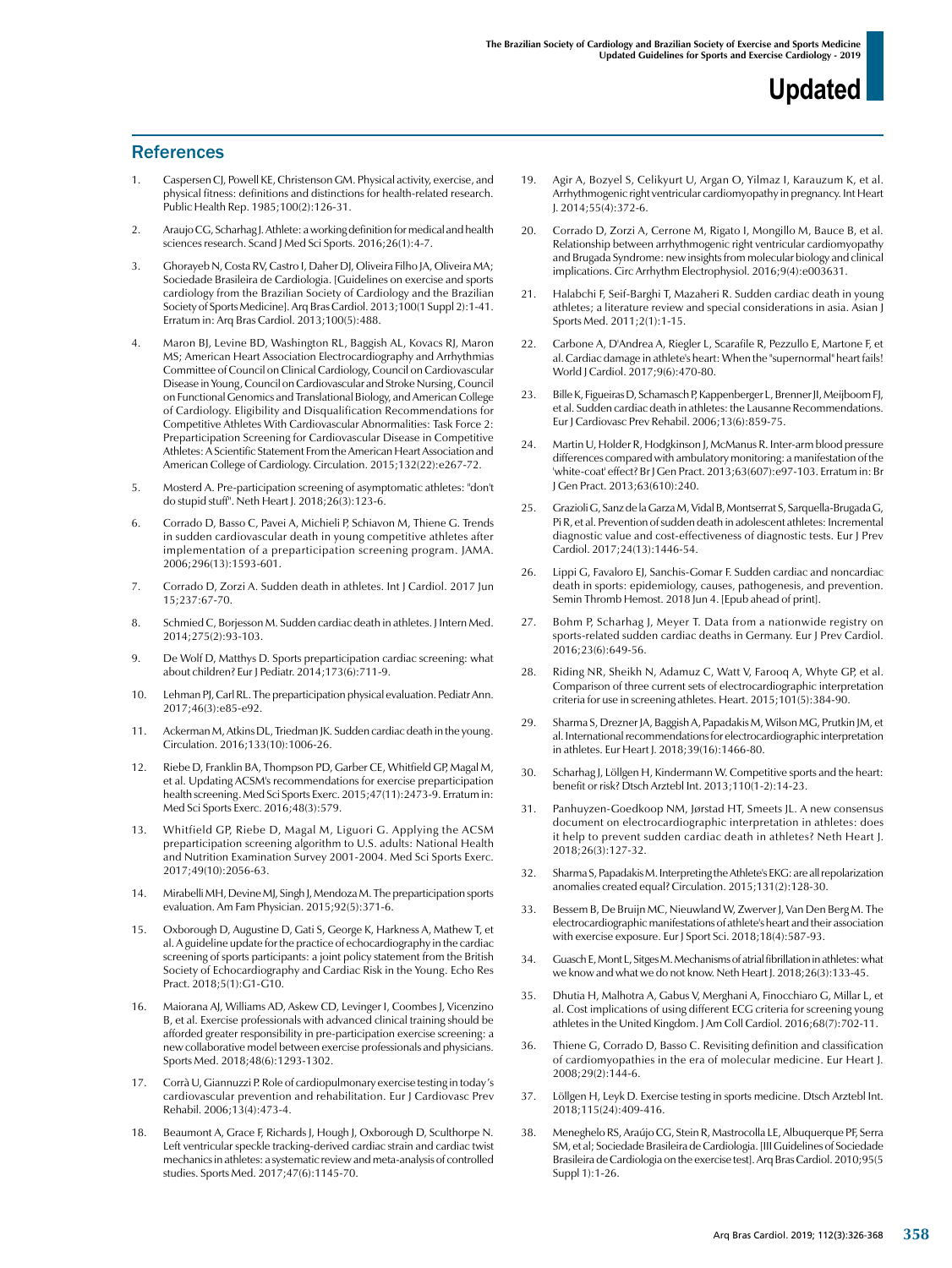- 39. Beltz NM, Gibson AL, Janot JM, Kravitz L, Mermier CM, Dalleck LC. Graded exercise testing protocols for the determination of VO2max: historical perspectives, progress, and future considerations. J Sports Med (Hindawi Publ Corp). 2016;2016:3968393.
- 40. Jemni M, Prince MS, Baker JS. Assessing cardiorespiratory fitness of soccer players: is test specificity the issue?-A review. Sports Med Open.  $2018 \cdot 4(1) \cdot 28$
- 41. Garner KK, Pomeroy W, Arnold JJ. Exercise stress testing: indications and common questions. Am Fam Physician. 2017;96(5):293-9.
- 42. Myers J, Prakash M, Froelicher V, Do D, Partington S, Atwood JE. Exercise capacity and mortality among men referred for exercise testing. N Engl J Med. 2002;346(11):793-801.
- 43. Franklin BA, Brinks J, Berra K, Lavie CJ, Gordon NF, Sperling LS. Using metabolic equivalents in clinical practice. Am J Cardiol. 2018;121(3):382-7.
- Kokkinos P. Physical activity, health benefits, and mortality risk. ISRN Cardiol. 2012;2012:718789.
- 45. Faselis C, Doumas M, Pittaras A, Narayan P, Myers J, Tsimploulis A, et al. Exercise capacity and all-cause mortality in male veterans with hypertension aged > 70 years. Hypertension. 2014;64(1):30-5.
- 46. Löffler AI, Perez MV, Nketiah EO, Bourque JM, Keeley EC. Usefulness of achieving ≥ 10 METs with a negative stress electrocardiogram to screen for high-risk obstructive coronary artery disease in patients referred for coronary angiography after exercise stress testing. Am J Cardiol. 2018;121(3):289-93.
- 47. Sik EC, Batt ME, Heslop LM. Atypical chest pain in athletes. Curr Sports Med Rep. 2009;8(2):52-8.
- 48. Moran B, Bryan S, Farrar T, Salud C, Visser G, Decuba R, et al. Diagnostic Evaluation of Nontraumatic Chest Pain in Athletes. Curr Sports Med Rep. 2017;16(2):84-94.
- 49. Puymirat E, Simon T, Cayla G, Cottin Y, Elbaz M, Coste P, et al; USIK, USIC 2000, and FAST-MI investigators. Acute myocardial infarction: changes in patient characteristics, management, and 6-month outcomes over a period of 20 years in the FAST-MI Program (French Registry of Acute ST-Elevation or Non-ST-Elevation Myocardial Infarction) 1995 to 2015. Circulation. 2017;136(20):1908-19.
- 50. Vaidya GN. Application of exercise ECG stress test in the current high cost modern-era healthcare system. Indian Heart J. 2017;69(4):551-5.
- 51. Katritsis GD, Katritsis DG. The electrocardiogram in athletes revisited. Arrhythm Electrophysiol Rev. 2013;2(2):99-104.
- 52. Ibrahim M, Hasan R, Pitonak P. Exercise-induced ST-segment elevation during the recovery phase of an exercise stress test. Exp Clin Cardiol. 2013;18(2):e92-4.
- 53. Azarbal B, Hayes SW, Lewin HC, Hachamovitch R, Cohen I, Berman DS. The incremental prognostic value of percentage of heart rate reserve achieved over myocardial perfusion single-photon emission computed tomography in the prediction of cardiac death and all-cause mortality: superiority over 85% of maximal age-predicted heart rate. J Am Coll Cardiol. 2004;44(2):423-30.
- 54. Cole CR, Foody JM, Blackstone EH, Lauer MS. Heart rate recovery after submaximal exercise testing as a predictor of mortality in a cardiovascularly healthy cohort. Ann Intern Med. 2000;132(7):552-5.
- 55. Frolkis JP, Pothier CE, Blackstone EH, Lauer MS. Frequent ventricular ectopy after exercise as a predictor of death. N Engl J Med. 2003;348(9):781-90. Erratum in: N Engl J Med. 2003;348(15):1508.
- 56. Dhoble A, Lahr BD, Allison TG, Kopecky SL. Cardiopulmonary fitness and heart rate recovery as predictors of mortality in a referral population. J Am Heart Assoc. 2014;3(2):e000559.
- 57. Lessa I. Medical care and deaths due to coronary artery disease in Brazil, 1980-1999. Arq Bras Cardiol. 2003;81(4):336-42.
- 58. Huston TP, Puffer JC, Rodney WM. The athletic heart syndrome. N Engl J Med. 1985;313(1):24-32.
- 59. Ulucan Ş, Kaya Z, Keser A, Katlandur H, Karanfil M, Ateş İ. Deterioration of heart rate recovery index in patients with erectile dysfunction. Anatol J Cardiol. 2016;16(4):264-9.
- 60. Herdy AH, Ritt LE, Stein R, Araújo CG, Milani M, Meneghelo RS, et al. Cardiopulmonary exercise test: background, applicability and interpretation. Arq Bras Cardiol. 2016;107(5):467-81.
- 61. Reeves T, Bates S, Sharp T, Richardson K, Bali S, Plumb J, et al; Perioperative Exercise Testing and Training Society (POETTS). Cardiopulmonary exercise testing (CPET) in the United Kingdom-a national survey of the structure, conduct, interpretation and funding. Perioper Med (Lond). 2018 Jan 26;7:2. Erratum in: Perioper Med (Lond). 2018 May 4;7:8.
- 62. Nadruz W Jr, West E, Sengeløv M, Santos M, Groarke JD, Forman DE, et al. Prognostic value of cardiopulmonary exercise testing in heart failure with reduced, midrange, and preserved ejection fraction. J Am Heart Assoc. 2017;6(11). pii: e006000.
- 63. Kleber FX, Köln PJ. Oxygen consumption trajectory flattening-yet another cardiopulmonary exercise testing parameter in chronic heart failure. Eur J Heart Fail. 2018;20(7):1125-7.
- 64. Morosin M, Farina S, Vignati C, Spadafora E, Sciomer S, Salvioni E, et al. Exercise performance, haemodynamics, and respiratory pattern do not identify heart failure patients who end exercise with dyspnoea from those with fatigue. ESC Heart Fail. 2018;5(1):115-9.
- 65. Malhotra R, Bakken K, D'Elia E, Lewis GD. Cardiopulmonary exercise testing in heart failure. JACC Heart Fail. 2016;4(8):607-16.
- 66. Keteyian SJ, Patel M, Kraus WE, Brawner CA, McConnell TR, Piña IL, et al; HF-ACTION Investigators. Variables measured during cardiopulmonary exercise testing as predictors of mortality in chronic systolic heart failure. J Am Coll Cardiol. 2016;67(7):780-9.
- 67. Bhagwat M, Paramesh K. Cardio-pulmonary exercise testing: an objective approach to pre-operative assessment to define level of perioperative care. Indian J Anaesth. 2010;54(4):286-91.
- 68. Belardinelli R, Lacalaprice F, Tiano L, Muçai A, Perna GP. Cardiopulmonary exercise testing is more accurate than ECG-stress testing in diagnosing myocardial ischemia in subjects with chest pain. Int J Cardiol. 2014;174(2):337-42.
- 69. Leischik R, Dworrak B, Foshag P, Strauss M, Spelsberg N, Littwitz H, et al. Pre-participation and follow-up screening of athletes for endurance sport. J Clin Med Res. 2015;7(6):385-92.
- 70. Corrado D, Pelliccia A, Bjørnstad HH, Vanhees L, Biffi A, Borjesson M, et al; Study Group of Sport Cardiology of the Working Group of Cardiac Rehabilitation and Exercise Physiology and the Working Group of Myocardial and Pericardial Diseases of the European Society of Cardiology. Cardiovascular pre-participation screening of young competitive athletes for prevention of sudden death: proposal for a common European protocol. Consensus Statement of the Study Group of Sport Cardiology of the Working Group of Cardiac Rehabilitation and Exercise Physiology and the Working Group of Myocardial and Pericardial Diseases of the European Society of Cardiology. Eur Heart J. 2005;26(5):516-24.
- 71. Sharma S, Merghani A, Gati S. Cardiac screening of young athletes prior to participation in sports: difficulties in detecting the fatally flawed among the fabulously fit. JAMA Intern Med. 2015;175(1):125-7.
- 72. Thompson PD, Franklin BA, Balady GJ, Blair SN, Corrado D, Estes NA 3rd, et al; American Heart Association Council on Nutrition, Physical Activity, and Metabolism; American Heart Association Council on Clinical Cardiology; American College of Sports Medicine. Exercise and acute cardiovascular events placing the risks into perspective: a scientific statement from the American Heart Association Council on Nutrition, Physical Activity, and Metabolism and the Council on Clinical Cardiology. Circulation. 2007;115(17):2358-68.
- 73. Pelliccia A, Culasso F, Di Paolo FM, Accetura D, Cantore R, Castagna W, et al. Prevalence of abnormal electrocardiograms in a large, unselected population undergoing pre-participation cardiovascular screening. Eur Heart J. 2007;28(16):2006-10.
- 74. Campuzano O, Sanchez-Molero O, Fernandez A, Mademont-Soler I, Coll M, Perez-Serra A, et al. Sudden arrhythmic death during exercise: a post-mortem genetic analysis. Sports Med. 2017;47(10):2101-15.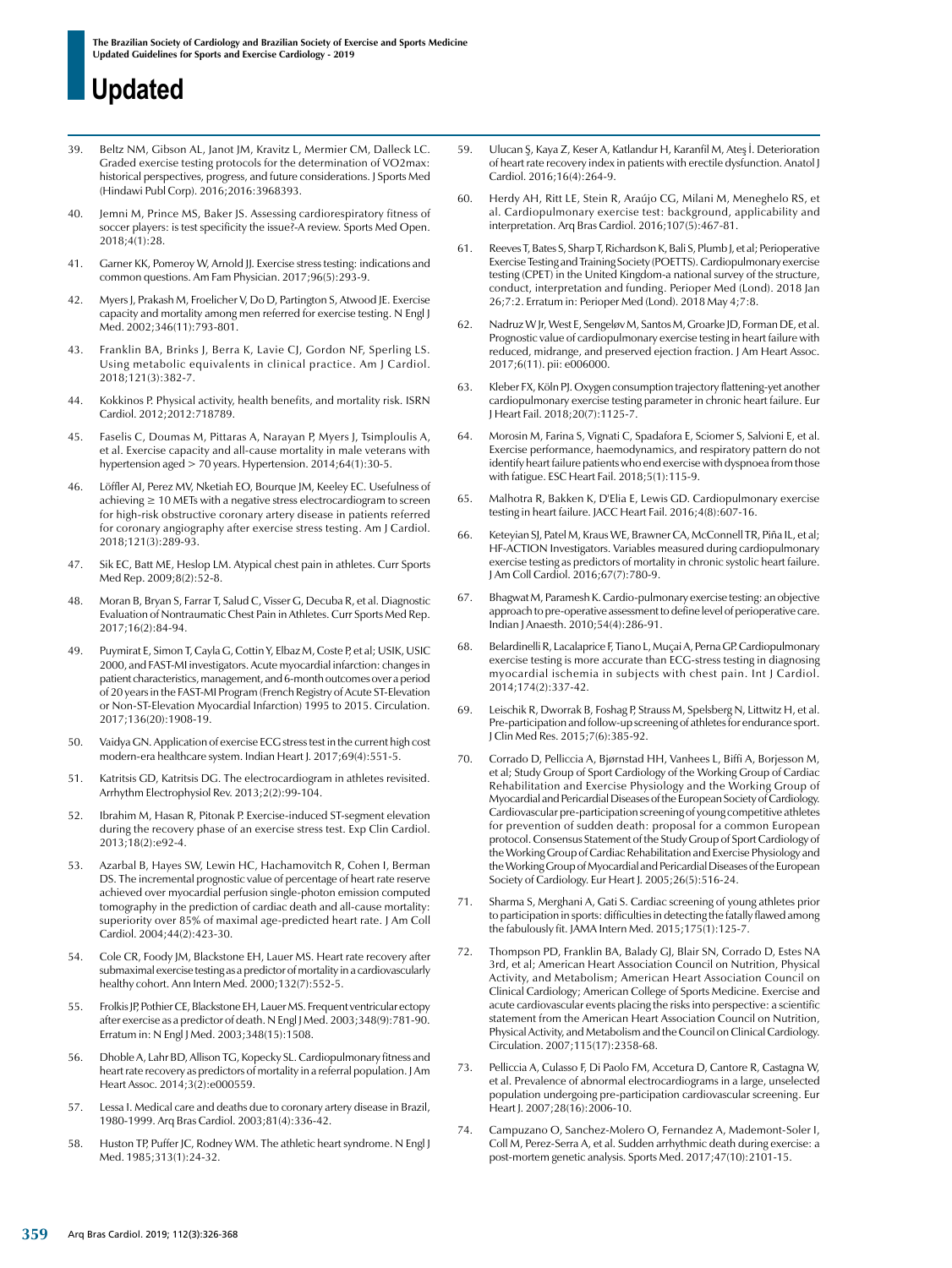- 75. Priori SG, Blomström-Lundqvist C, Mazzanti A, Blom N, Borggrefe M, Camm J, et al; ESC Scientific Document Group. 2015 ESC Guidelines for the management of patients with ventricular arrhythmias and the prevention of sudden cardiac death: The Task Force for the Management of Patients with Ventricular Arrhythmias and the Prevention of Sudden Cardiac Death of the European Society of Cardiology (ESC). Endorsed by: Association for European Paediatric and Congenital Cardiology (AEPC). Eur Heart J. 2015;36(41):2793-867.
- 76. Mont L, Pelliccia A, Sharma S, Biffi A, Borjesson M, BrugadaTerradellas J, et al. Pre-participation cardiovascular evaluation for athletic participants to prevent sudden death: position paper from the EHRA and the EACPR, branches of the ESC. Endorsed by APHRS, HRS, and SOLAECE. Eur J Prev Cardiol. 2017;24(1):41-69.
- 77. Stein R, Trujillo JP, Silveira AD, Lamounier Júnior A, Iglesias LM. Genetic evaluation, familial screening and exercise. Arq Bras Cardiol. 2017;108(3):263-70.
- 78. Marcondes L, Crawford J, Earle N, Smith W, Hayes I, Morrow P, et al; Cardiac Inherited Disease Group New Zealand. Long QT molecular autopsy in sudden unexplained death in the young (1-40 years old): Lessons learnt from an eight year experience in New Zealand. PLoS One. 2018;13(4):e0196078.
- 79. Rueda M, Wagner JL, Phillips TC, Topol SE, Muse ED, Lucas JR, et al. Molecular autopsy for sudden death in the young: is data aggregation the key? Front Cardiovasc Med. 2017;4:72.
- 80. Cooper DN, Krawczak M, Polychronakos C, Tyler-Smith C, Kehrer-Sawatzki H. Where genotype is not predictive of phenotype: towards an understanding of the molecular basis of reduced penetrance in human inherited disease. Hum Genet. 2013;132(10):1077-130.
- 81. Galderisi M, Cardim N, D'Andrea A, Bruder O, Cosyns B, Davin L, et al. The multi-modality cardiac imaging approach to the Athlete's heart: an expert consensus of the European Association of Cardiovascular Imaging. Eur Heart J Cardiovasc Imaging. 2015;16(4):353.
- 82. Varnava A, Baboonian C, Davison F, de Cruz L, Elliott PM, Davies MJ, et al. A new mutation of the cardiac troponin T gene causing familial hypertrophic cardiomyopathy without left ventricular hypertrophy. Heart. 1999;82(5):621-4.
- 83. Christiaans I, Lekannedit Deprez RH, van Langen IM, Wilde AA. Ventricular fibrillation in MYH7-related hypertrophic cardiomyopathy before onset of ventricular hypertrophy. Heart Rhythm. 2009;6(9):1366-9.
- 84. Tabib A, Loire R, Chalabreysse L, Meyronnet D, Miras A, Malicier D, et al. Circumstances of death and gross and microscopic observations in a series of 200 cases of sudden death associated with arrhythmogenic right ventricular cardiomyopathy and/or dysplasia. Circulation. 2003;108(24):3000-5.
- 85. Bauce B, Rampazzo A, Basso C, Mazzotti E, Rigato I, Steriotis A, et al. Clinical phenotype and diagnosis of arrhythmogenic right ventricular cardiomyopathy in pediatric patients carrying desmosomal gene mutations. Heart Rhythm. 2011;8(11):1686-95.
- 86. Ehlermann P, Lehrke S, Papavassiliu T, Meder B, Borggrefe M, Katus HA, et al. Sudden cardiac death in a patient with lamin A/C mutation in the absence of dilated cardiomyopathy or conduction disease. Clin Res Cardiol. 2011;100(6):547-51.
- 87. Corrado D, Wichter T, Link MS, Hauer R, Marchlinski F, Anastasakis A, et al. Treatment of arrhythmogenic right ventricular cardiomyopathy/ dysplasia: an international task force consensus statement. Eur Heart J. 2015;36(46):3227-37.
- 88. Finocchiaro G, Papadakis M, Robertus JL, Dhutia H, Steriotis AK, Tome M, et al. Etiology of sudden death in sports: insights from a United Kingdom Regional Registry. J Am Coll Cardiol. 2016;67(18):2108-15.
- 89. Maron BJ, Udelson JE, Bonow RO, Nishimura RA, Ackerman MJ, Estes NA 3rd, et al; American Heart Association Electrocardiography and Arrhythmias Committee of Council on Clinical Cardiology, Council on Cardiovascular Disease in Young, Council on Cardiovascular and Stroke Nursing, Council on Functional Genomics and Translational Biology, and American College of Cardiology. Eligibility and disqualification recommendations for competitive athletes with cardiovascular abnormalities: Task Force 3: Hypertrophic cardiomyopathy, arrhythmogenic right ventricular cardiomyopathy and other cardiomyopathies, and myocarditis: a

Scientific Statement from the American Heart Association and American College of Cardiology. Circulation. 2015;132(22):e273-80.

- 90. Bagnall RD, Weintraub RG, Ingles J, Duflou J, Yeates L, Lam L, et al. A prospective study of sudden cardiac death among children and young adults. N Engl J Med. 2016;374(25):2441-52.
- 91. Liew AC, Vassiliou VS, Cooper R, Raphael CE. Hypertrophic cardiomyopathypast, present and future. J Clin Med. 2017;6(12). pii: E118.
- 92. Maron BJ, Haas TS, Ahluwalia A, Murphy CJ, Garberich RF. Demographics and epidemiology of sudden deaths in young competitive athletes: from the United States National Registry. Am J Med. 2016;129(11):1170-7.
- 93. Inciardi RM, Galderisi M, Nistri S, Santoro C, Cicoira M, Rossi A. Echocardiographic advances in hypertrophic cardiomyopathy: threedimensional and strain imaging echocardiography. Echocardiography. 2018;35(5):716-26.
- 94. Espinola-Zavaleta N, Vega A, Basto DM, Alcantar-Fernández AC, Guarner Lans V, Soto ME. Survival and clinical behavior of hypertrophic cardiomyopathy in a Latin American cohort in contrast to cohorts from the developed world. J Cardiovasc Ultrasound. 2015;23(1):20-6.
- 95. Geske JB, Ommen SR, Gersh BJ. Hypertrophic cardiomyopathy: clinical update. JACC Heart Fail. 2018;6(5):364-75.
- 96. Pasquale F, Syrris P, Kaski JP, Mogensen J, McKenna WJ, Elliott P. Long-term outcomes in hypertrophic cardiomyopathy caused by mutations in the cardiac troponin T gene. Circ Cardiovasc Genet. 2012;5(1):10-7.
- 97. Zhou N, Qin S, Liu Y, Tang L, Zhao W, Pan C, et al. Whole-exome sequencing identifies rare compound heterozygous mutations in the MYBPC3 gene associated with severe familial hypertrophic cardiomyopathy. Eur J Med Genet. 2018 Mar 8. [Epub ahead of print].
- 98. Burke MA, Cook SA, Seidman JG, Seidman CE. Clinical and mechanistic insights into the genetics of cardiomyopathy. J Am Coll Cardiol. 2016;68(25):2871-86.
- 99. Lu QW, Wu XY, Morimoto S. Inherited cardiomyopathies caused by troponin mutations. J Geriatr Cardiol. 2013;10(1):91-101.
- 100. Zorzi A, Calore C, Vio R, Pelliccia A, Corrado D. Accuracy of the ECG for differential diagnosis between hypertrophic cardiomyopathy and athlete's heart: comparison between the European Society of Cardiology (2010) and International (2017) criteria. Br J Sports Med. 2018;52(10):667-673.
- 101. Drezner JA, Sharma S, Baggish A, Papadakis M, Wilson MG, Prutkin JM, et al. International criteria for electrocardiographic interpretation in athletes: Consensus statement. Br J Sports Med. 2017;51(9):704-31.
- 102. Semsarian C; CSANZ Genetics Council Writing Group. Update on the diagnosis and management of hypertrophic cardiomyopathy. Heart Lung Circ. 2018;27(3):276-9.
- 103. Dominguez F, González-López E, Padron-Barthe L, Cavero MA, Garcia-Pavia P. Role of echocardiography in the diagnosis and management of hypertrophic cardiomyopathy. Heart. 2018;104(3):261-73.
- 104. Biffi A, Maron BJ, Culasso F, Verdile L, Fernando F, Di Giacinto B, et al. Patterns of ventricular tachyarrhythmias associated with training, deconditioning and retraining in elite athletes without cardiovascular abnormalities. Am J Cardiol. 2011;107(5):697-703.
- 105. Al-Khatib SM, Stevenson WG, Ackerman MJ, Bryant WJ1, Callans DJ, Curtis AB, et al. 2017 AHA/ACC/HRS Guideline for Management of Patients With Ventricular Arrhythmias and the Prevention of Sudden Cardiac Death: Executive Summary. Circulation. 2018;138(13):e210-e271. Erratum in: Circulation. 2018;138(13):e415-e418.
- 106. Kobayashi S, Sakai Y, Taguchi I, Utsunomiya H, Shiota T. Causes of an increased pressure gradient through the left ventricular outflow tract: a West Coast experience. J Echocardiogr. 2018;16(1):34-41.
- 107. Quarta G, Aquaro GD, Pedrotti P, Pontone G, Dellegrottaglie S, Iacovoni A. Cardiovascular magnetic resonance imaging in hypertrophic cardiomyopathy: the importance of clinical context. Eur Heart J Cardiovasc Imaging. 2018;19(6):601-10.
- 108. Marchesini M, Uguccioni L, Parisi R, Mattioli G, Terzi F, Olivieri R. The role of cardiac magnetic resonance imaging in hypertrophic cardiomyopathy. Rev Cardiovasc Med. 2016;17(1-2):57-64.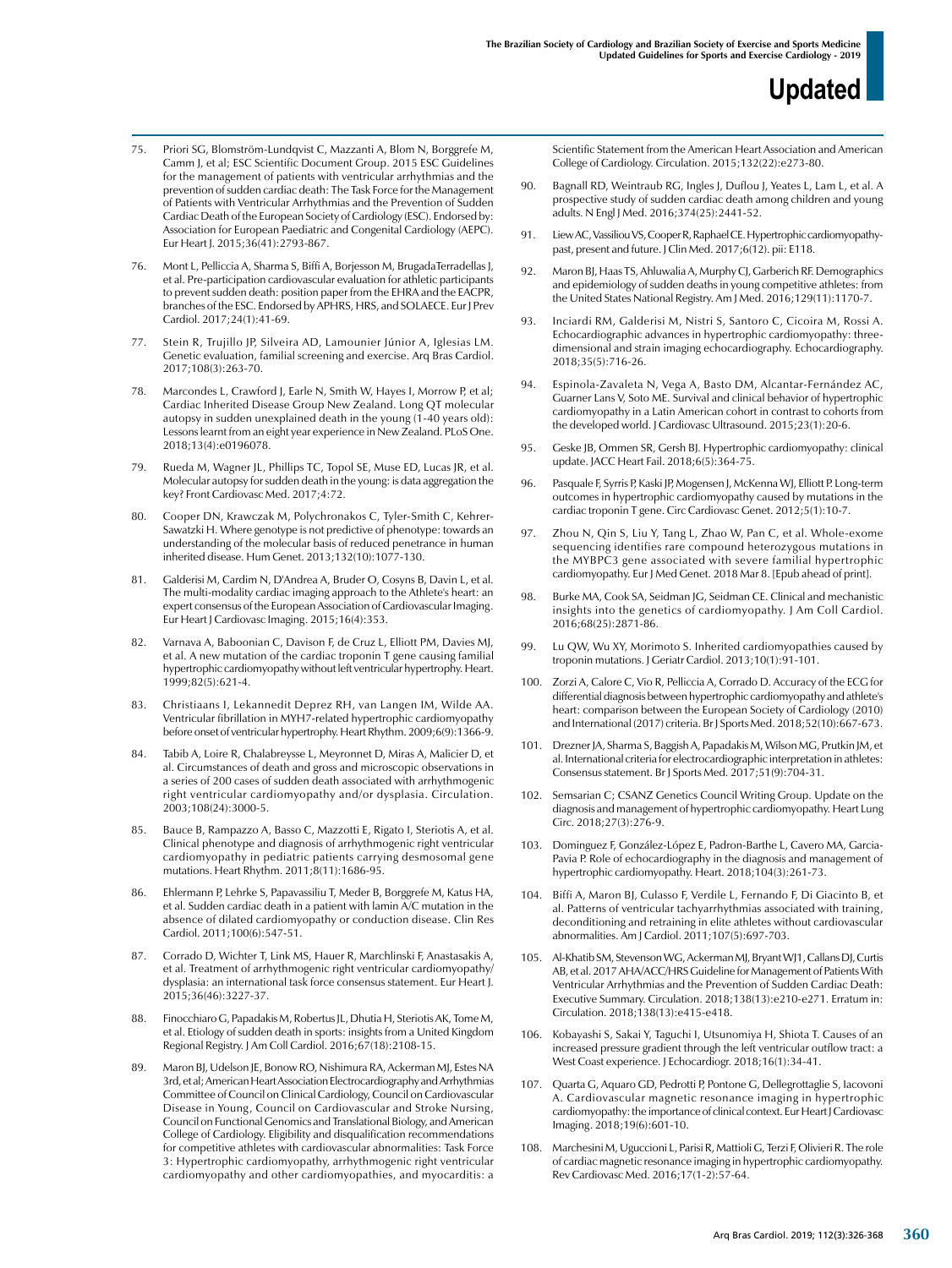- 109. Magrì D, Santolamazza C. Cardiopulmonary exercise test in hypertrophic cardiomyopathy. Ann Am Thorac Soc. 2017;14(Supplement\_1):S102-S109.
- 110. Coats CJ, Rantell K, Bartnik A, Patel A, Mist B, McKenna WJ, et al. Cardiopulmonary exercise testing and prognosis in hypertrophic cardiomyopathy. Circ Heart Fail. 2015;8(6):1022-31.
- 111. Sharma S, Elliott P, Whyte G, Jones S, Mahon N, Whipp B, et al. Utility of cardiopulmonary exercise in the assessment of clinical determinants of functional capacity in hypertrophic cardiomyopathy. Am J Cardiol. 2000;86(2):162-8.
- 112. Rowin EJ, Maron BJ, Olivotto I, Maron MS. Role of exercise testing in hypertrophic cardiomyopathy. JACC Cardiovasc Imaging . 2017;10(11):1374-86.
- 113. Hindieh W, Adler A, Weissler-Snir A, Fourey D, Harris S, Rakowski H. Exercise in patients with hypertrophic cardiomyopathy: a review of current evidence, national guideline recommendations and a proposal for a new direction to fitness. J Sci Med Sport. 2017;20(4):333-8.
- 114. Norrish G, Cantarutti N, Pissaridou E, Ridout DA, Limongelli G, Elliott PM, et al. Risk factors for sudden cardiac death in childhood hypertrophic cardiomyopathy: A systematic review and meta-analysis. Eur J Prev Cardiol. 2017;24(11):1220-30.
- 115. Weissler-Snir A, Adler A, Williams L, Gruner C, Rakowski H. Prevention of sudden death in hypertrophic cardiomyopathy: bridging the gaps in knowledge. Eur Heart J. 2017;38(22):1728-37.
- 116. Maron MS, Rowin EJ, Olivotto I, Casey SA, Arretini A, Tomberli B, et al. Contemporary natural history and management of nonobstructive hypertrophic cardiomyopathy. J Am Coll Cardiol. 2016;67(12):1399-409.
- 117. Dejgaard LA, Haland TF, Lie OH, Ribe M, Bjune T, Leren IS, et al. Vigorous exercise in patients with hypertrophic cardiomyopathy. Int J Cardiol. 2018 Jan 1;250:157-63.
- 118. Tsatsopoulou A. Arrhythmogenic right ventricular cardiomyopathy and pregnancy. Int J Cardiol. 2018 May 1;258:199-200.
- 119. Wang W, James CA, Calkins H. Diagnostic and therapeutic strategies for arrhythmogenic right ventricular dysplasia/cardiomyopathy patient. Europace. 2018 Apr 23. [Epub ahead of print].
- 120. Calkins H, Corrado D, Marcus F. Risk stratification in arrhythmogenic right ventricular cardiomyopathy. Circulation. 2017;136(21):2068-82.
- 121. Corrado D, Link MS, Calkins H. Arrhythmogenic right ventricular cardiomyopathy. N Engl J Med. 2017;376(1):61-72.
- 122. Tsatsopoulou A, Bossone E. Common presentation of rare diseases: arrhythmogenic right ventricular cardiomyopathy and its mimics. Int J Cardiol. 2018 Apr 15;257:371-7.
- 123. Etoom Y, Govindapillai S, Hamilton R, Manlhiot C, Yoo SJ, Farhan M, et al. Importance of CMR within the Task Force Criteria for the diagnosis of ARVC in children and adolescents. J Am Coll Cardiol. 2015;65(10):987-95.
- 124. Zaidi A, Sheikh N, Jongman JK, Gati S, Panoulas VF, Carr-White G. Clinical differentiation between physiological remodeling and arrhythmogenic right ventricular cardiomyopathy in athletes with marked electrocardiographic repolarization anomalies. J Am Coll Cardiol. 2015;65(25):2702-11.
- 125. Paul M, Meyborg M, Boknik P, Gergs U, Gerss J, Schmitz W, et al. Autonomic dysfunction in patients with arrhythmogenic right ventricular cardiomyopathy: biochemical evidence of altered signaling pathways. Pacing Clin Electrophysiol. 2014;37(2):173-8.
- 126. La Gerche A. Defining the interaction between exercise and arrhythmogenic right ventricular cardiomyopathy. Eur J Heart Fail. 2015;17(2):128-31.
- 127. Haugaa KH, Bundgaard H, Edvardsen T, Eschen O, Gilljam T, Hansen J, et al. Management of patients with Arrhythmogenic Right Ventricular Cardiomyopathy in the Nordic countries. Scand Cardiovasc J. 2015;49(6):299-307.
- 128. James CA, Bhonsale A, Tichnell C, Murray B, Russell SD, Tandri H, et al. Exercise increases age-related penetrance and arrhythmic risk in

arrhythmogenic right ventricular dysplasia/cardiomyopathy-associated desmosomal mutation carriers. J Am Coll Cardiol. 2013;62(14):1290-7.

- 129. Wang W, Orgeron G, Tichnell C, Murray B, Crosson J, Monfredi O, et al. Impact of exercise restriction on arrhythmic risk among patients with arrhythmogenic right ventricular cardiomyopathy. J Am Heart Assoc. 2018;7(12). pii: e008843.
- 130. Lie OH, Dejgaard LA, Saberniak J, Rootwelt C, Stokke MK, Edvardsen T, et al. Harmful effects of exercise intensity and exercise duration in patients with arrhythmogenic cardiomyopathy. JACC Clin Electrophysiol. 2018;4(6):744-53.
- 131. Shah N, Phelan DM. Myocarditis in the athlete. Am Coll Cardiol. 2018 Jan 31. [Epub ahead of print].
- 132. Trachtenberg BH, Hare JM. Inflammatory cardiomyopathic syndromes. Circ Res. 2017;121(7):803-18.
- 133. Chandra N, Bastiaenen R, Papadakis M, Sharma S. Sudden cardiac death in young athletes: practical challenges and diagnostic dilemmas. J Am Coll Cardiol. 2013;61(10):1027-40.
- 134. Caforio AL, Pankuweit S, Arbustini E, Basso C, Gimeno-Blanes J, Felix SB, et al; European Society of Cardiology Working Group on Myocardial and Pericardial Diseases. Current state of knowledge on aetiology, diagnosis, management, and therapy of myocarditis: a position statement of the European Society of Cardiology Working Group on Myocardial and Pericardial Diseases. Eur Heart J. 2013;34(33):2636-48.
- 135. Sagar S, Liu PP, Cooper LT Jr. Myocarditis. Lancet. 2012;379(9817):738-47.
- 136. Ukena C, Mahfoud F, Kindermann I, Kandolf R, Kindermann M, Bohm M. Prognostic electrocardiographic parameters in patients with suspected myocarditis. Eur J Heart Fail. 2011;13(4):398-405
- 137. Zorzi A, Pelliccia A, Corrado D. Inherited cardiomyopathies and sports participation. Neth Heart J. 2018;26(3):154-65.
- 138. Weintraub RG, Semsarian C, Macdonald P. Dilated cardiomyopathy. Lancet. 2017;390(10092):400-14.
- 139. McNally EM, Mestroni L. Dilated cardiomyopathy: genetic determinants and mechanisms. Circ Res. 2017;121(7):731-48.
- 140. Pi SH, Kim SM, Choi JO, Kim EK, Chang SA, Choe YH, et al. Prognostic value of myocardial strain and late gadolinium enhancement on cardiovascular magnetic resonance imaging in patients with idiopathic dilated cardiomyopathy with moderate to severely reduced ejection fraction. J Cardiovasc Magn Reson. 2018;20(1):36.
- 141. Merlo M, Cannatà A, Gobbo M, Stolfo D, Elliott PM, Sinagra G. Evolving concepts in dilated cardiomyopathy. Eur J Heart Fail. 2018;20(2):228-39.
- 142. Asif IM, Harmon KG. Incidence and etiology of sudden cardiac death: new updates for athletic departments. Sports Health. 2017;9(3):268-79.
- 143. Asatryan B, Vital C, Kellerhals C, Medeiros-Domingo A, Gräni C, Trachsel LD, et al. Sports-related sudden cardiac deaths in the young population of Switzerland. PLoS One. 2017;12(3):e0174434.
- 144. Emery MS, Kovacs RJ. Sudden cardiac death in athletes. JACC Heart Fail. 2018;6(1):30-40.
- 145. Herdy AH, López-Jimenez F, Terzic CP, Milani M, Stein R, Carvalho T, et al; Sociedade Brasileira de Cardiologia. South American Guidelines for Cardiovascular Disease Prevention and Rehabilitation. Arq Bras Cardiol. 2014;103(2 Supl.1):1-31.
- 146. Towbin JA, Lorts A, Jefferies JL. Left ventricular non-compaction cardiomyopathy. Lancet. 2015;386(9995):813-25.
- 147. Sedaghat-Hamedani F, Haas J, Zhu F, Geier C, Kayvanpour E, Liss M, et al. Clinical genetics and outcome of left ventricular non-compaction cardiomyopathy. Eur Heart J. 2017;38(46):3449-60.
- 148. Hotta VT, Tendolo SC, Rodrigues AC, Fernandes F, Nastari L, Mady C. Limitations in the diagnosis of noncompaction cardiomyopathy by echocardiography. Arq Bras Cardiol. 2017;109(5):483-8.
- Finsterer J, Stöllberger C, Towbin JA. Left ventricular noncompaction cardiomyopathy: cardiac, neuromuscular, and genetic factors. Nat Rev Cardiol. 2017;14(4):224-37.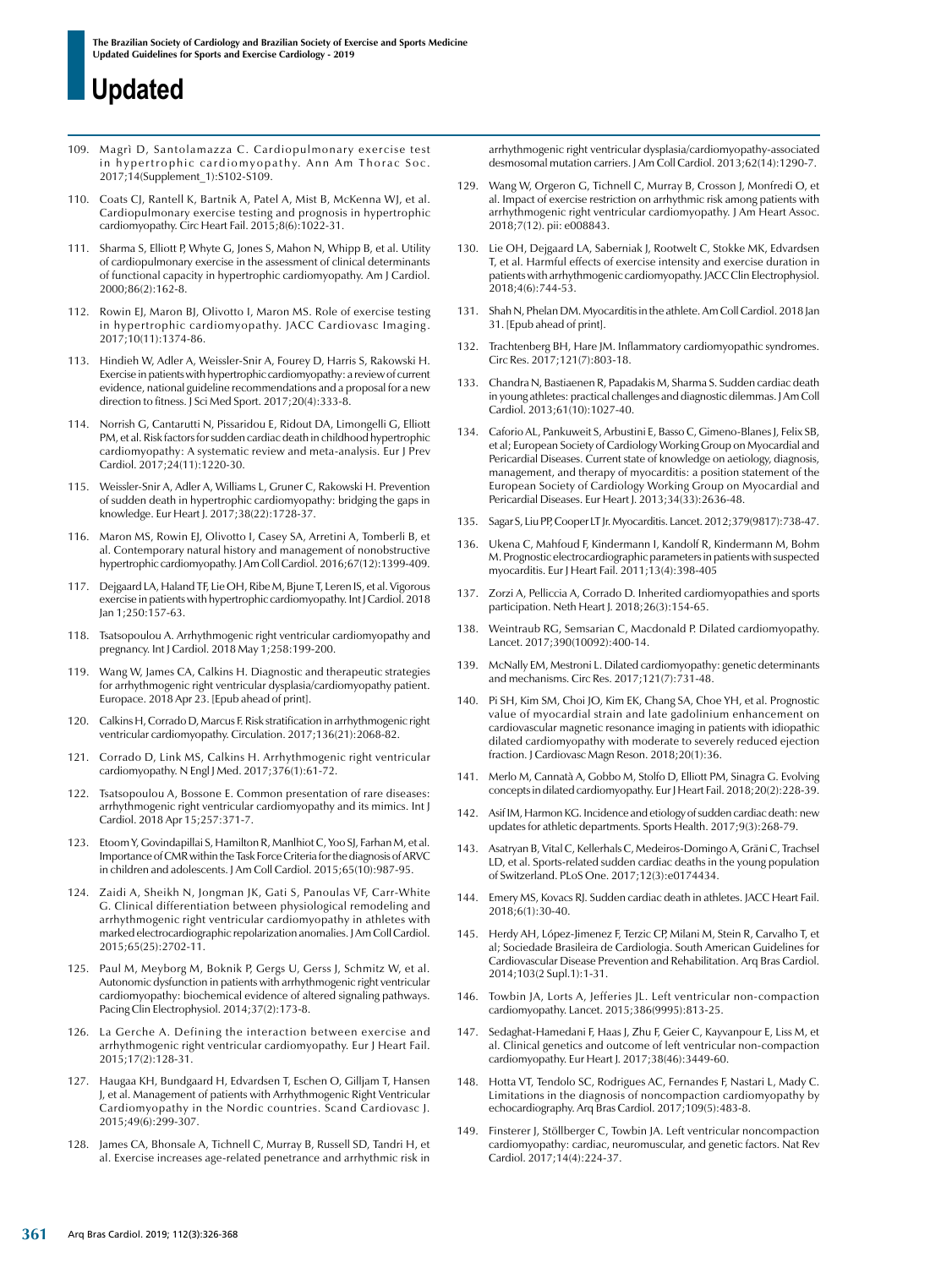- 150. Thavendiranathan P, Dahiya A, Phelan D, Desai MY, Tang WH. Isolated left ventricular non-compaction controversies in diagnostic criteria, adverse outcomes and management. Heart. 2013;99(10):681-9.
- 151. Ganga HV, Thompson PD. Sports participation in non-compaction cardiomyopathy: a systematic review. Br J Sports Med. 2014;48(20):1466-71.
- 152. Coris EE, Moran BK, De Cuba R, Farrar T, Curtis AB. Left ventricular non-compaction in athletes: to play or not to play. Sports Med. 2016;46(9):1249-59.
- 153. Gati S, Chandra N, Bennett RL, Reed M, Kervio G, Panoulas VF, et al. Increased left ventricular trabeculation in highly trained athletes: do we need more stringent criteria for the diagnosis of left ventricular noncompaction in athletes? Heart. 2013;99(6):401-8. Erratum in: Heart. 2013;99(7):506.
- 154. Caselli S, Ferreira D, Kanawati E, Di Paolo F, Pisicchio C, Attenhofer Jost C, et al. Prominent left ventricular trabeculations in competitive athletes: a proposal for risk stratification and management. Int J Cardiol. 2016 Nov 15;223:590-5.
- 155. Monge-Maillo B, López-Vélez R. Challenges in the management of Chagas disease in Latin-American migrants in Europe. Clin Microbiol Infect. 2017;23(5):290-5.
- 156. Cucunubá ZM, Okuwoga O, Basáñez MG, Nouvellet P. Increased mortality attributed to Chagas disease: a systematic review and meta-analysis. Parasit Vectors. 2016 Jan 27;9:42.
- 157. Traina MI, Hernandez S, Sanchez DR, Dufani J, Salih M, Abuhamidah AM, et al. Prevalence of Chagas Disease in a U.S. population of Latin American immigrants with conduction abnormalities on electrocardiogram. PLoS Negl Trop Dis. 2017;11(1):e0005244.
- 158. Merejo Peña CM, Reis MS, Pereira BB, Nascimento EM, Pedrosa RC. Dysautonomy in different death risk groups (Rassi score) in patients with Chagas heart disease. Pacing Clin Electrophysiol. 2018;41(3):238-45.
- 159. Gadioli LP, Miranda CH, Pintya AO, de Figueiredo AB, Schmidt A, Maciel BC, et al. The severity of ventricular arrhythmia correlates with the extent of myocardial sympathetic denervation, but not with myocardial fibrosis extent in chronic Chagas cardiomyopathy: Chagas disease, denervation and arrhythmia. J Nucl Cardiol. 2018;25(1):75-83.
- 160. Costa HS, Nunes MC, Souza AC, Lima MM, Carneiro RB, Sousa GR, et al. Exercise-induced ventricular arrhythmias and vagal dysfunction in Chagas disease patients with no apparent cardiac involvement. Rev Soc Bras Med Trop. 2015;48(2):175-80.
- 161. Tassi EM, Continentino MA, do Nascimento EM, Pereira BB, Pedrosa RC. Relationship between fibrosis and ventricular arrhythmias in Chagas heart disease without ventricular dysfunction. Arq Bras Cardiol. 2014;102(5):456-64.
- 162. Matos LD, Azevedo LF, Brum PC, Sosa EA, Martinelli M, Negrão CE. Long distance runner with dilated cardiomyopathy and excellent performance. Arq Bras Cardiol. 2011;96(1):e3-6.
- 163. Panhuyzen-Goedkoop NM, Wilde AA. Athletes with channelopathy may be eligible to play. Neth Heart J. 2018;26(3):146-53.
- 164. Garg P, Garg V, Shrestha R, Sanguinetti MC, Kamp TJ, Wu JC. Human induced pluripotent stem cell-derived cardiomyocytes as models for cardiac channelopathies: a primer for non-electrophysiologists. Circ Res. 2018;123(2):224-43.
- 165. Despa S, Vigmond E. From single myocyte to whole heart: the intricate dance of electrophysiology and modeling. Circ Res. 2016;118(2):184-6.
- 166. Fonseca DJ, Vaz da Silva MJ. Cardiac channelopathies: the role of sodium channel mutations. Rev Port Cardiol. 2018;37(2):179-99.
- 167. Lazzerini PE, Capecchi PL, Laghi-Pasini F, Boutjdir M. Autoimmune channelopathies as a novel mechanism in cardiac arrhythmias. Nat Rev Cardiol. 2017;14(9):521-35.
- 168. Etheridge SP, Saarel EV, Martinez MW. Exercise participation and shared decision-making in patients with inherited channelopathies and cardiomyopathies. Heart Rhythm. 2018;15(6):915-20.
- 169. Jervell A, Lange-Nielsen F. Congenital deaf-mutism, functional heart disease with prolongation of the Q-T interval and sudden death. Am Heart J. 1957;54(1):59-68.
- 170. Schwartz PJ, Crotti L, Insolia R. Long-QT syndrome: from genetics to management. Circ Arrhythm Electrophysiol. 2012;5(4):868-77. Erratum in: Circ Arrhythm Electrophysiol. 2012;5(6):e119-20.
- 171. Garcia-Elias A, Benito B. Ion channel disorders and sudden cardiac death. Int J Mol Sci. 2018;19(3). pii: E692.
- 172. Mazzanti A, Maragna R, Vacanti G, Monteforte N, Bloise R, Marino M, et al. Interplay between genetic substrate, QTc duration, and arrhythmia risk in patients with long QT syndrome. J Am Coll Cardiol. 2018;71(15):1663-71.
- 173. Moreno C, Oliveras A, Bartolucci C, Muñoz C, de la Cruz A, Peraza DA, et al. D242N, a KV7.1 LQTS mutation uncovers a key residue for IKs voltage dependence. J Mol Cell Cardiol. 2017 Sep;110:61-69.
- 174. Liu L, Tian J, Lu C, Chen X, Fu Y, Xu B, et al. Electrophysiological Characteristics of the LQT2 Syndrome Mutation KCNH2-G572S and Regulation by Accessory Protein KCNE2. Front Physiol. 2016 Dec  $27.7.650$
- 175. Jackson HA, Accili EA. Evolutionary analyses of KCNQ1 and HERG voltagegated potassium channel sequences reveal location-specific susceptibility and augmented chemical severities of arrhythmogenic mutations. BMC Evol Biol. 2008 Jun 30;8:188.
- 176. Zimmer T, Surber R. SCN5A channelopathies--an update on mutations and mechanisms. Prog Biophys Mol Biol. 2008;98(2-3):120-36.
- 177. Wilde AA, Moss AJ, Kaufman ES, Shimizu W, Peterson DR, Benhorin J, et al. Clinical aspects of type 3 long-QT syndrome: an International Multicenter Study. Circulation. 2016;134(12):872-82.
- 178. Priori SG, Schwartz PJ, Napolitano C, Bloise R, Ronchetti E, Grillo M, et al. Risk stratification in the long-QT syndrome. N Engl J Med. 2003;348(19):1866-74.
- 179. Aziz PF, Sweeten T, Vogel RL, Bonney WJ, Henderson J, Patel AR, et al. Sports participation in genotype positive children with long QT syndrome. JACC Clin Electrophysiol. 2015;1(1-2):62-70.
- 180. Ackerman MJ, Zipes DP, Kovacs RJ, Maron BJ. Eligibility and disqualification recommendations for competitive athletes with cardiovascular abnormalities: task force 10: the cardiac channelopathies: a scientific statement from the American Heart Association and American College of Cardiology. J Am Coll Cardiol. 2015;66(21):2424-8.
- 181. Steinberg C. Diagnosis and clinical management of long-QT syndrome. Curr Opin Cardiol. 2018;33(1):31-41.
- 182. Ahn J, Kim HJ, Choi JI, Lee KN, Shim J, Ahn HS, et al. Effectiveness of betablockers depending on the genotype of congenital long-QT syndrome: a meta-analysis. PLoS One. 2017;12(10):e0185680.
- 183. Pérez-Riera AR, Barbosa-Barros R, Daminello Raimundo R, da Costa de Rezende Barbosa MP, Esposito Sorpreso IC, de Abreu LC. The congenital long QT syndrome Type 3: an update. Indian Pacing Electrophysiol J. 2018;18(1):25-35.
- 184. Shah SR, Park K. Long QT syndrome: a comprehensive review of the literature and current evidence. Curr Probl Cardiol. 2018 May 10. pii: S0146-2806(18)30051-3.
- 185. Bjerregaard P. Diagnosis and management of short QT syndrome. Heart Rhythm. 2018;15(8):1261-7.
- 186. Sharma S, Drezner JA, Baggish A, Papadakis M, Wilson MG, Prutkin JM, et al. International recommendations for electrocardiographic interpretation in athletes. J Am Coll Cardiol. 2017;69(8):1057-75.
- 187. Cubeddu LX. Drug-induced inhibition and trafficking disruption of ion channels: pathogenesis of QT abnormalities and drug-induced fatal arrhythmias. Curr Cardiol Rev. 2016;12(2):141-54.
- 188. El-Battrawy I, Lan H, Cyganek L, Zhao Z, Li X, Buljubasic F, et al. Modeling short QT syndrome using human-induced pluripotent stem cell-derived cardiomyocytes. J Am Heart Assoc. 2018;7(7). pii: e007394.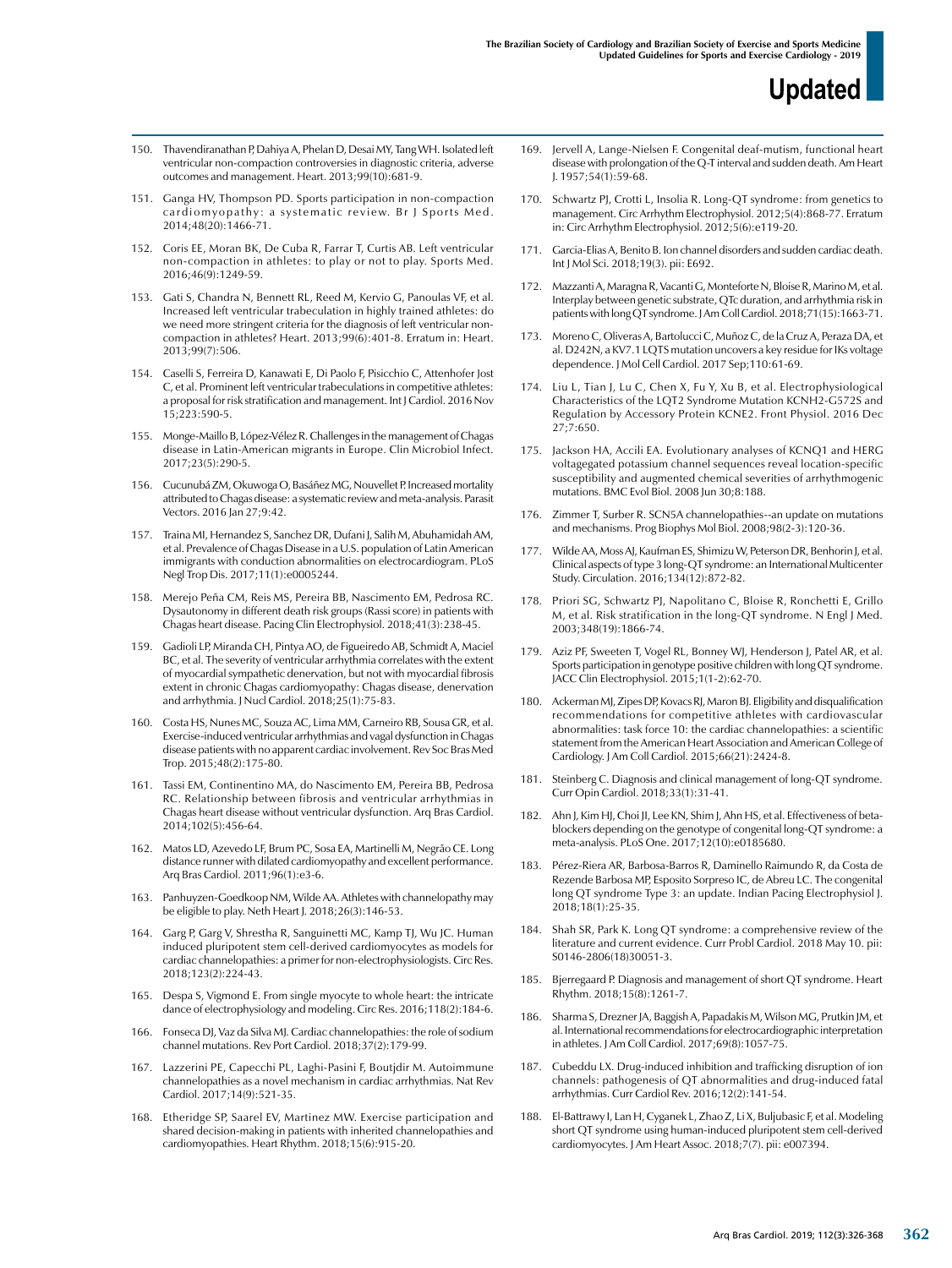- 189. Gaita F, Giustetto C, Bianchi F, Schimpf R, Haissaguerre M, Calò L, et al. Short QT syndrome: pharmacological treatment. J Am Coll Cardiol. 2004;43(8):1494-9.
- 190. Mondoly P, Cardin C, Rollin A, Duparc A, Maury P. Use of a subcutaneous ICD in a patient with short QT syndrome. Clin Case Rep. 2015;4(1):35-8.
- Schimpf R, Wolpert C, Bianchi F, Giustetto C, Gaita F, Bauersfeld U, et al. Congenital short QT syndrome and implantable cardioverter defibrillator treatment: inherent risk for inappropriate shock delivery. J Cardiovasc Electrophysiol. 2003;14(12):1273-7.
- 192. Gourraud JB, Barc J, Thollet A, Le Marec H, Probst V. Brugada syndrome: diagnosis, risk stratification and management. Arch Cardiovasc Dis. 2017;110(3):188-95.
- 193. Argenziano M, Antzelevitch C. Recent advances in the treatment of Brugada syndrome. Expert Rev Cardiovasc Ther. 2018;16(6):387-404.
- 194. Antzelevitch C, Yan GX, Ackerman MJ, Borggrefe M, Corrado D, Guo J, et al. J-Wave syndromes expert consensus conference report: emerging concepts and gaps in knowledge. Europace. 2017;19(4):665-694.
- 195. Ghouse J, Have CT, Skov MW, Andreasen L, Ahlberg G, Nielsen JB, et al. Numerous Brugada syndrome-associated genetic variants have no effect on J-point elevation, syncope susceptibility, malignant cardiac arrhythmia, and all-cause mortality. Genet Med. 2017;19(5):521-8.
- 196. Gray B, Hasdemir C, Ingles J, Aiba T, Makita N, Probst V, et al. Lack of genotype-phenotype correlation in Brugada syndrome and sudden arrhythmic death syndrome families with reported pathogenic SCN1B variants. Heart Rhythm. 2018;15(7):1051-1057.
- 197. Wu W, Tian L, Ke J, Sun Y, Wu R, Zhu J, et al. Risk factors for cardiac events in patients with Brugada syndrome: a PRISMA-compliant meta-analysis and systematic review. Medicine (Baltimore). 2016;95(30):e4214.
- 198. Antzelevitch C, Brugada P, Borggrefe M, Brugada J, Brugada R, Corrado D, et al. Brugada syndrome: report of the second consensus conference. Heart Rhythm. 2005;2(4):429-40.
- 199. Pérez-Riera AR, Barbosa-Barros R, de Rezende Barbosa MP, Daminello-Raimundo R, de Lucca AA Jr, de Abreu LC. Catecholaminergic polymorphic ventricular tachycardia, an update. Ann Noninvasive Electrocardiol. 2018;23(4):e12512.
- 200. Kannankeril PJ, Moore JP, Cerrone M, Priori SG, Kertesz NJ, Ro PS, et al. Efficacy of flecainide in the treatment of catecholaminergic polymorphic ventricular tachycardia: a randomized clinical trial. JAMA Cardiol. 2017;2(7):759-66.
- 201. Li N, Wang Q, Sibrian-Vazquez M, Klipp RC, Reynolds JO, Word TA, et al. Treatment of catecholaminergic polymorphic ventricular tachycardia in mice using novel RyR2-modifying drugs. Int J Cardiol. 2017 Jan 15;227:668-73.
- 202. Sumitomo N. Current topics in catecholaminergic polymorphic ventricular tachycardia. J Arrhythm. 2016;32(5):344-51.
- 203. Wall JJ, Iyer RV. Catecholaminergic polymorphic ventricular tachycardia. Pediatr Emerg Care. 2017;33(6):427-431.
- Roston TM, Vinocur JM, Maginot KR, Mohammed S, Salerno JC, Etheridge SP, et al. Catecholaminergic polymorphic ventricular tachycardia in children: analysis of therapeutic strategies and outcomes from an international multicenter registry. Circ Arrhythm Electrophysiol. 2015;8(3):633-42.
- 205. Priori SG, Napolitano C, Memmi M, Colombi B, Drago F, Gasparini M, et al. Clinical and molecular characterization of patients with catecholaminergic polymorphic ventricular tachycardia. Circulation. 2002;106(1):69-74.
- 206. Imberti JF, Underwood K, Mazzanti A, Priori SG. Clinical challenges in catecholaminergic polymorphic ventricular tachycardia. Heart Lung Circ. 2016;25(8):777-83.
- 207. Liu N, Ruan Y, Priori SG. Catecholaminergic polymorphic ventricular tachycardia. Prog Cardiovasc Dis. 2008;51(1):23-30.
- 208. Xiong J, Liu X, Gong Y, Zhang P, Qiang S, Zhao Q, et al. Pathogenic mechanism of a catecholaminergic polymorphic ventricular tachycardia causing-mutation in cardiac calcium release channel RyR2. J Mol Cell Cardiol. 2018 Apr;117:26-35.
- 209. Ackerman MJ, Priori SG, Dubin AM, Kowey P, Linker NJ, Slotwiner D, et al. Beta-blocker therapy for long QT syndrome and catecholaminergic polymorphic ventricular tachycardia: Are all beta-blockers equivalent? Heart Rhythm. 2017;14(1):e41-e44.
- 210. Nishimura RA, Otto CM, Bonow RO, Carabello BA, Erwin JP 3rd, Guyton RA, et al; American College of Cardiology/American Heart Association Task Force on Practice Guidelines. 2014 AHA/ACC guideline for the management of patients with valvular heart disease: a report of the American College of Cardiology/American Heart Association Task Force on Practice Guidelines. J Am Coll Cardiol. 2014;63(22):2438-88. Erratum in: J Am Coll Cardiol. 2014;63(22):2489.
- 211. Siu SC, Silversides CK. Bicuspid aortic valve disease. J Am Coll Cardiol. 2010;55(25):2789-800.
- 212. Taniguchi T, Morimoto T, Shiomi H, Ando K, Kanamori N, Murata K, et al; CURRENT AS Registry Investigators. Sudden death in patients with severe aortic stenosis: observations from the CURRENT AS registry. J Am Heart Assoc. 2018;7(11). pii: e008397.
- 213. Kanwar A, Thaden JJ, Nkomo VT. Management of patients with aortic valve stenosis. Mayo Clin Proc. 2018;93(4):488-508.
- 214. Maron BJ. Sudden death in young athletes. N Engl J Med. 2003;349(11):1064-75.
- 215. Tarasoutchi F, Montera MW, Ramos AI, Sampaio RO, Rosa VE, Accorsi TA, et al. Atualização das Diretrizes Brasileiras de Valvopatias: Abordagem das Lesões Anatomicamente Importantes. Arq Bras Cardiol. 2017;109(6 Supl. 2):1-34.
- 216. Baumgartner H, Otto CM. Aortic stenosis severity: do we need a new concept? J Am Coll Cardiol. 2009;54(11):1012-3.
- 217. Mantini C, Di Giammarco G, Pizzicannella J, Gallina S, Ricci F, D'Ugo E, et al. Grading of aortic stenosis severity: a head-to-head comparison between cardiac magnetic resonance imaging and echocardiography. Radiol Med. 2018;123(9):643-54.
- 218. Saeed S, Rajani R, Seifert R, Parkin D, Chambers JB. Exercise testing in patients with asymptomatic moderate or severe aortic stenosis. Heart. 2018 Apr 13. [Epub ahead of print].
- 219. Nadeau-Routhier C, Marsit O, Beaudoin J. Current management of patients with severe aortic regurgitation. Curr Treat Options Cardiovasc Med. 2017;19(2):9.
- 220. Zoghbi WA, Enriquez-Sarano M, Foster E, Grayburn PA, Kraft CD, Levine RA, et al; American Society of Echocardiography. Recommendations for evaluation of the severity of native valvular regurgitation with twodimensional and Doppler echocardiography. J Am Soc Echocardiogr. 2003;16(7):777-802.
- 221. Cawley PJ, Hamilton-Craig C, Owens DS, Krieger EV, Strugnell WE, Mitsumori L, et al. Prospective of valve regurgitation quantitation by cardiac magnetic resonance imaging and transthoracic echocardiography. Circ Cardiovasc Imaging. 2013;6(1):48-57.
- 222. Gabriel RS, Renapurkar R, Bolen MA, Verhaert D, Leiber M, Flamm SD, et al. Comparison of severity of aortic regurgitation by cardiovascular magnetic resonance versus transthoracic echocardiography. Am J Cardiol. 2011;108(7):1014-20.
- 223. Pelliccia A, Culasso F, Di Paolo FM, Maron BJ. Physiologic left ventricular cavity dilatation in elite athletes. Ann Intern Med. 1999;130(1):23-31.
- 224. Pelliccia A, Kinoshita N, Pisicchio C, Quattrini F, Dipaolo FM, Ciardo R, et al. Long-term clinical consequences of intense, uninterrupted endurance training in Olympic athletes. J Am Coll Cardiol. 2010;55(15):1619-25.
- 225. Pelliccia A, Maron BJ, Culasso F, Spataro A, Caselli G. Athlete's heart in women: echocardiographic characterization of highly trained elite female athletes. JAMA. 1996;276(3):211-5.
- 226. Dujardin KS, Enriquez-Sarano M, Schaff HV, Bailey KR, Seward JB, Tajik AJ. Mortality and morbidity of aortic regurgitation in clinical practice: a long-term follow-up study. Circulation. 1999;99(14):1851-7.
- 227. Bonow RO, Lakatos E, Maron BJ, Epstein SE. Serial long-term assessment of the natural history of asymptomatic patients with chronic aortic regurgitation and normal left ventricular systolic function. Circulation. 1991;84(4):1625-35.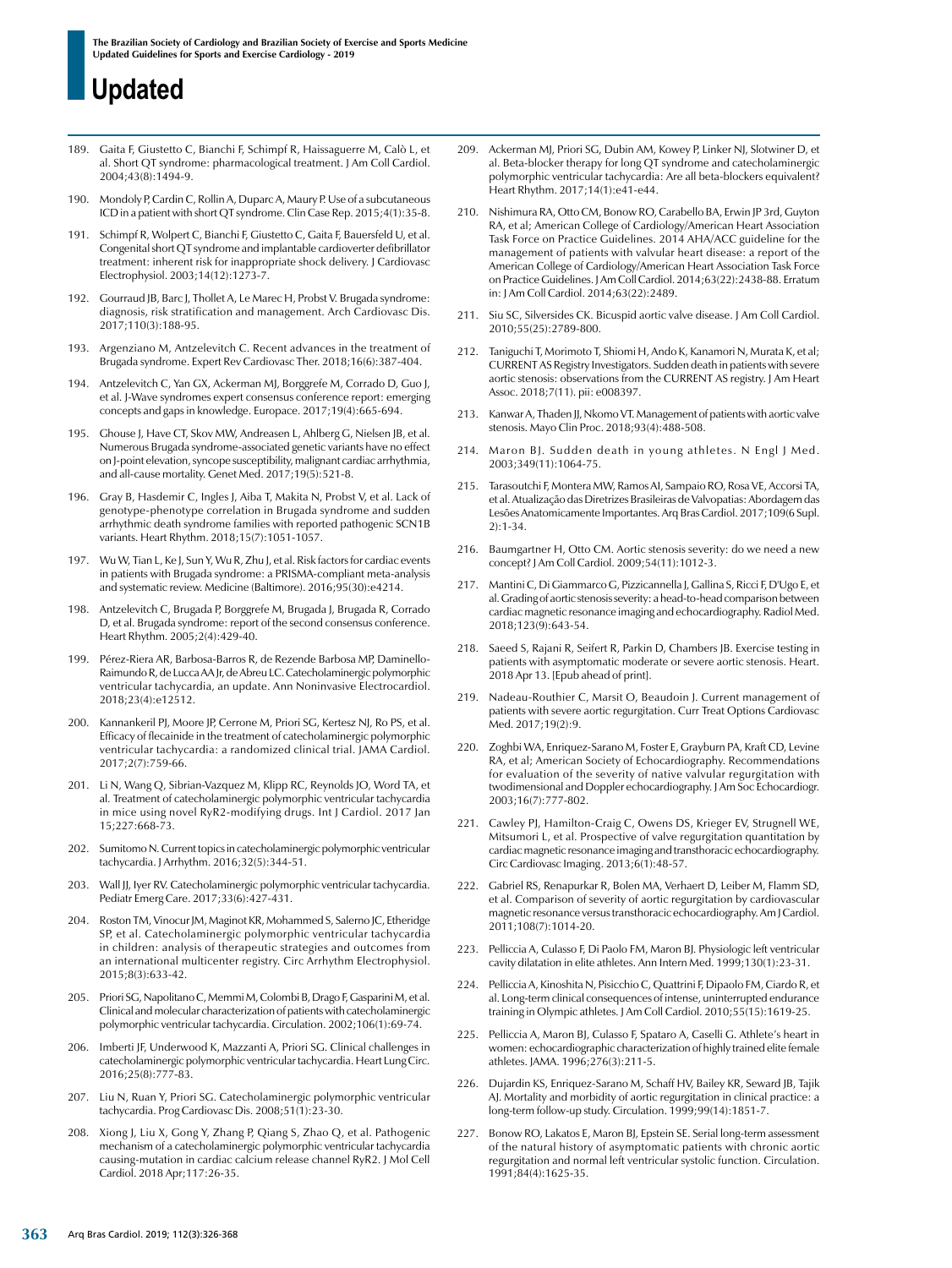- 228. Yoon SH, Maeno Y, Kawamori H, Miyasaka M, Nomura T, Ochiai T, et al. Diagnosis and outcomes of transcatheter aortic valve implantation in bicuspid aortic valve stenosis. Interv Cardiol. 2018;13(2):62-5.
- 229. Martín M, Lorca R, Rozado J, Alvarez-Cabo R, Calvo J, Pascual I, et al. Bicuspid aortic valve syndrome: a multidisciplinary approach for a complex entity. J Thorac Dis. 2017;9(Suppl 6):S454-S464.
- 230. Svensson LG, Kim KH, Lytle BW, Cosgrove DM. Relationship of aortic crosssectional area to height ratio and the risk of aortic dissection in patients with bicuspid aortic valves. J Thorac Cardiovasc Surg. 2003;126(3):892-3.
- 231. Parker MW, Thompson PD. Exercise in valvular heart disease: risks and benefits. Prog Cardiovasc Dis. 2011;53(6):437-46.
- 232. Harb SC, Griffin BP. Mitral valve disease: a comprehensive review. Curr Cardiol Rep. 2017;19(8):73.
- 233. Rahimtoola SH, Durairaj A, Mehra A, Nuno I. Current evaluation and management of patients with mitral stenosis. Circulation. 2002;106(10):1183-8.
- 234. Sandoval Y, Sorajja P, Harris KM. Contemporary management of ischemic mitral regurgitation: a review. Am J Med. 2018;131(8):887-95.
- 235. Bonow RO. Chronic mitral regurgitation and aortic regurgitation: have indications for surgery changed? J Am Coll Cardiol. 2013;61(7):693-701.
- 236. Parwani P, Avierinos JF, Levine RA, Delling FN. Mitral valve prolapse: multimodality imaging and genetic insights. Prog Cardiovasc Dis. 2017;60(3):361-9.
- 237. Thacoor A. Mitral valve prolapse and Marfan syndrome. Congenit Heart Dis. 2017;12(4):430-4.
- 238. Freed LA, Levy D, Levine RA, Larson MG, Evans JC, Fuller DL, et al. Prevalence and clinical outcome of mitral-valve prolapse. N Engl J Med. 1999;341(1):1-7.
- 239. Narayanan K, Uy-Evanado A, Teodorescu C, Reinier K, Nichols GA, Gunson K, et al. Mitral valve prolapse and sudden cardiac arrest in the community. Heart Rhythm. 2016;13(2):498-503.
- 240. Delling FN, Rong J, Larson MG, Lehman B, Fuller D, Osypiuk E, et al. Evolution of mitral valve prolapse: insights from the Framingham heart study. Circulation. 2016;133(17):1688-95.
- 241. Basso C, Perazzolo Marra M, Rizzo S, De Lazzari M, Giorgi B, Cipriani A, et al. Arrhythmic mitral valve prolapse and sudden cardiac death. Circulation. 2015;132(7):556-66.
- 242. Caselli S, Mango F, Clark J, Pandian NG, Corrado D, Autore C, et al. Prevalence and clinical outcome of athletes with mitral valve prolapse. Circulation. 2018;137(19):2080-2.
- 243. Corrado D, Basso C, Nava A, Rossi L, Thiene G. Sudden death in young people with apparently isolated mitral valve prolapse. G Ital Cardiol. 1997;27(11):1097-105.
- 244. Glesby MJ, Pyeritz RE. Association of mitral valve prolapse and systemic abnormalities of connective tissue: a phenotypic continuum. JAMA. 1989;262(4):523-8.
- 245. Rippe M, De Backer J, Kutsche K, Mosquera LM, Schüler H, Rybczynski M, et al. Mitral valve prolapse syndrome and MASS phenotype: Stability of aortic dilatation but progression of mitral valve prolapse. Int J Cardiol Heart Vasc. 2016 Jan 21;10:39-46.
- 246. Graffunder FP, Sties SW, Gonzáles AI, de Carvalho T. Differential diagnosis of Marfan syndrome in a teenage volleyball athlete. Int J Cardiovasc Sci. 2017;30(2):181-4.
- 247. Cevasco M, Shekar PS. Surgical management of tricuspid stenosis. Ann Cardiothorac Surg. 2017;6(3):275-82.
- 248. Arsalan M, Walther T, Smith RL 2nd, Grayburn PA. Tricuspid regurgitation diagnosis and treatment. Eur Heart J. 2017;38(9):634-8.
- 249. Badano LP, Agricola E, Perez de Isla L, Gianfagna P, Zamorano JL. Evaluation of the tricuspid valve morphology and function by transthoracic real-time threedimensional echocardiography. Eur J Echocardiogr. 2009;10(4):477-84.
- 250. Unger P, Clavel MA, Lindman BR, Mathieu P, Pibarot P. Pathophysiology and management of multivalvular disease. Nat Rev Cardiol. 2016;13(7):429-40.
- 251. Rahimtoola SH. Choice of prosthetic heart valve for adult patients. J Am Coll Cardiol. 2003;41(6):893-904.
- 252. Cahill TJ, Chen M, Hayashida K, Latib A, Modine T, Piazza N, et al. Transcatheter aortic valve implantation: current status and future perspectives. Eur Heart J. 2018;39(28):2625-34.
- 253. Pressler A, Christle JW, Lechner B, Grabs V, Haller B, Hettich I, et al. Exercise training improves exercise capacity and quality of life after transcatheter aortic valve implantation: a randomized pilot trial. Am Heart J. 2016 Dec;182:44-53.
- 254. Völler H, Salzwedel A, Nitardy A, Buhlert H, Treszl A, Wegscheider K. Effect of cardiac rehabilitation on functional and emotional status in patients after transcatheter aortic-valve implantation. Eur J Prev Cardiol. 2015;22(5):568-74.
- 255. Tarro Genta F, Tidu M, Bouslenko Z, Bertolin F, Salvetti I, Comazzi F, et al. Cardiac rehabilitation after transcatheter aortic valve implantation compared to patients after valve replacement. J Cardiovasc Med (Hagerstown). 2017;18(2):114-20.
- 256. Russo N, Compostella L, Tarantini G, Setzu T, Napodano M, Bottio T, et al. Cardiac rehabilitation after transcatheter versus surgical prosthetic valve implantation for aortic stenosis in the elderly. Eur J Prev Cardiol. 2014;21(11):1341-8.
- 257. Abdul-Jawad Altisent O, Puri R, Regueiro A, Chamandi C, Rodriguez-Gabella T, Del Trigo M, et al. Predictors and association with clinical outcomes of the changes in exercise capacity after transcatheter aortic valve replacement. Circulation. 2017;136(7):632-43.
- 258. Thein-Nissenbaum J, Hammer E. Treatment strategies for the female athlete triad in the adolescent athlete: current perspectives. Open Access J Sports Med. 2017 Apr 4;8:85-95.
- 259. Sharma S. Athlete's heart effect of age, sex, ethnicity and sporting discipline. Exp Physiol. 2003;88(5):665-9.
- 260. Finochiaro G, Sharma S. Do endurance sports affect female hearts differently from male hearts? Future Cardiol. 2016;12(2):105-8.
- 261. Pelliccia A, Maron BJ, Culasso F, Di Paolo FM, Spataro A, Biffi A, et al. Clinical significance of abnormal electrocardiographic patterns in trained athletes. Circulation. 2000;102(3):278-84.
- 262. Drezner JA, Ackerman MJ, Anderson J, Ashley E, Asplund CA, Baggish AL, et al. Electrocardiographic interpretation in athletes: the 'Seattle criteria'. Br J Sports Med. 2013;47(3):122-4.
- 263. Wasfy MM, DeLuca J, Wang F, Berkstresser B, Ackerman KE, Eisman A, et al. ECG findings in competitive rowers: normative data and the prevalence of abnormalities using contemporary screening recommendations. Br J Sports Med. 2015;49(3):200-6.
- 264. Finocchiaro G, Dhutia H, D'Silva A, Malhotra A, Steriotis A, Millar L, et al. Effect of sex and sporting discipline on LV adaptation to exercise. JACC Cardiovasc Imaging. 2017;10(9):965-72.
- 265. Serratosa-Fernández L, Pascual-Figal D, Masiá-Mondéjar MD, Sanzde laGarza M, Madaria-Marijuan Z, Gimeno-Blanes JR, et al; Grupo de Cardiología del Deporte de la Sociedad Española de Cardiología. Comments on the New International Criteria for Electrocardiographic Interpretation in Athletes. Rev Esp Cardiol (Engl Ed). 2017;70(11):983-90.
- 266. Malhotra A, Dhutia H, Gati S, Yeo TJ, Dores H, Bastiaenen R, et al. Anterior T-wave inversion in young white athletes and nonathletes: prevalence and significance. J Am Coll Cardiol. 2017;69(1):1-9.
- 267. Petek BJ, Wasfy MM. Cardiac adaption to exercise training: the female athlete. Curr Treat Options Cardiovasc Med. 2018;20(8):68.
- 268. Sheikh N, Papadakis M, Schnell F, Panoulas V, Malhotra A, Wilson M, et al. Clinical profile of athletes with hypertrophic cardiomyopathy. Circ Cardiovasc Imaging. 2015;8(7):e003454.
- 269. Malhotra A, Dhutia H, Gati S, Dores H, Meller L, Merghani R, et al. Prevalence and significance of anterior T wave inversion in females. Heart. 2014;100(Suppl 3):A60.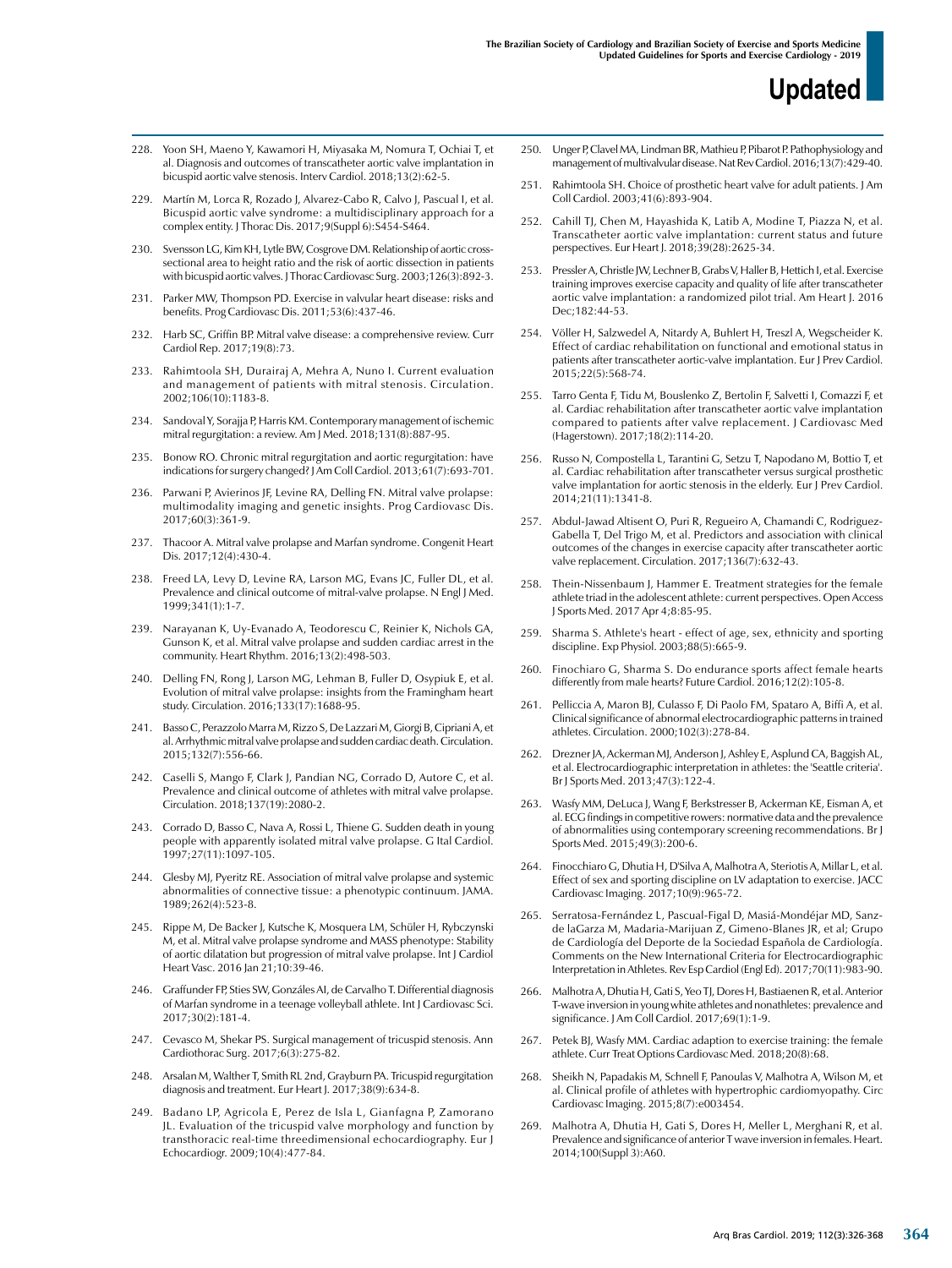- 270. Pickham D, Zarafshar S, Sani D, Kumar N, Froelicher V. Comparison of three ECG criteria for athlete pre-participation screening. J Electrocardiol. 2014;47(6):769-74.
- 271. Rawlins J, Carre F, Kervio G, Papadakis M, Chandra N, Edwards C, et al. Ethnic differences in physiological adaptation to intense physical exercise in highly trained female athletes. Circulation. 2010;121(9):1078-85.
- 272. Caselli S, Maron MS, Urbano-Moral JA, Pandian NG, Maron BJ, Pelliccia A. Differentiating left ventricular hypertrophy in athletes from that in patients with hypertrophic cardiomyopathy. Am J Cardiol. 2014;114(9):1383-9.
- 273. Brosnan MJ, Rakhit D. Differentiating athlete's heart from cardiomyopathies: the left side. Heart Lung Circ. 2018;27(9):1052-62.
- 274. D'Ascenzi F, Pelliccia A, Natali BM, Zacà V, Cameli M, Alvino F, et al. Morphological and functional adaptation of left and right atria induced by training in highly trained female athletes. Circ Cardiovasc Imaging. 2014;7(2):222-9.
- 275. Gulati M, Pratap P, Kansal P, Calvin JE Jr, Hendel RC. Gender differences in the value of ST-segment depression during adenosine stress testing. Am J Cardiol. 2004;94(8):997-1002.
- 276. Sharma S, Mehta PK, Arsanjani R, Sedlak T, Hobel Z, Shufelt C, et al. False-positive stress testing: Does endothelial vascular dysfunction contribute to ST-segment depression in women? A pilot study. Clin Cardiol. 2018;41(8):1044-8.
- 277. Mathews SC, Narotsky DL, Bernholt DL, Vogt M, Hsieh YH, Pronovost PJ, et al. Mortality among marathon runners in the United States, 2000-2009. Am J Sports Med. 2012;40(7):1495-500.
- 278. Maron BJ, Haas TS, Murphy CJ, Ahluwalia A, Rutten-Ramos S. Incidence and causes of sudden death in U.S. college athletes. J Am Coll Cardiol. 2014;63(16):1636-43.
- 279. Harmon KG, Asif IM, Maleszewski JJ, Owens DS, Prutkin JM, Salerno JC, et al. Incidence and etiology of sudden cardiac arrest and death in high school athletes in the United States. Mayo Clin Proc. 2016;91(11):1493-502.
- 280. Harris KM, Creswell LL, Haas TS, Thomas T, Tung M, Isaacson E, et al. Death and cardiac arrest in U.S. triathlon participants, 1985 to 2016: a case series. Ann Intern Med. 2017;167(8):529-35.
- 281. Finocchiaro G, Papadakis M, Robertus JL, Mellor G, Behr E, Sharma S, et al. Sudden death in sport: insights from a national pathology referral center. Eur Heart J. 2015;36(Suppl 1):332.
- 282. Estes NA 3rd, Madias C. Atrial fibrillation in athletes: a lesson in the virtue of moderation. JACC Clin Electrophysiol. 2017;3(9):921-8.
- 283. Mohanty S, Mohanty P, Tamaki M, Natale V, Gianni C, Trivedi C, et al. Differential Association of Exercise Intensity With Risk of Atrial Fibrillation in Men and Women: Evidence from a Meta-Analysis. J Cardiovasc Electrophysiol. 2016;27(9):1021-9.
- 284. Morseth B, Graff-Iversen S, Jacobsen BK, Jørgensen L, Nyrnes A, Thelle DS, et al. Physical activity, resting heart rate, and atrial fibrillation: the Tromsø Study. Eur Heart J. 2016;37(29):2307-13.
- 285. Landry CH, Allan KS, Connelly KA, Cunningham K, Morrison LJ, Dorian P. Sudden cardiac arrest during participation in competitive sports. N Engl J Med. 2017;377(20):1943-53.
- 286. Siebert DM, Drezner JA. Sudden cardiac arrest on the field of play: turning tragedy into a survivable event. Neth Heart J. 2018;26(3):115-9.
- 287. Burke AP, Farb A, Virmani R, Goodin J, Smialek JE. Sports-related and non-sports-related sudden cardiac death in young adults. Am Heart J. 1991;121(2 Pt 1):568-75.
- 288. Van Camp SP, Bloor CM, Mueller FO, Cantu RC, Olson HG. Non-traumatic sports death in high school and college athletes. Med Sci Sports Exerc. 1995;27(5):641-7.
- 289. Saberi S, Day SM. Exercise and hypertrophic cardiomyopathy: time for a change of heart. Circulation. 2018;137(5):419-21.
- 290. Ullal AJ, Abdelfattah RS, Ashlev EA, Froelicher VF. Hypertrophic cardiomyopathy as a cause of sudden cardiac death in the young: a metaanalysis. Am J Med. 2016;129(5):486-96.
- Schmehil C, Malhotra D, Patel DR. Cardiac screening to prevent sudden death in young athletes. Transl Pediatr. 2017;6(3):199-206.
- 292. Fuller C, Scott C, Hug-English C, Yang W, Pasternak A. Five-year experience with screening electrocardiograms in National Collegiate Athletic Association Division I Athletes. Clin J Sport Med. 2016;26(5):369-75.
- 293. Panhuyzen-Goedkoop NM, Wellens HJ, Piek JJ. Early recognition of sudden cardiac arrest in athletes during sports activity. Neth Heart J. 2018;26(1):21-25.
- 294. Saberi S, Day SM. Exercise prescription for the athlete with cardiomyopathy. Cardiol Clin. 2016;34(4):591-601.
- 295. Drezner JA, Asif IM, Harmon KG. Automated external defibrillators in health and fitness facilities. Phys Sportsmed. 2011;39(2):114-8.
- 296. Gu W, Li CS. What is more important: defibrillation or compression? J Thorac Dis. 2016;8(8):E778-80.
- 297. Bækgaard JS, Viereck S, Møller TP, Ersbøll AK, Lippert F, Folke F. The effects of public access defibrillation on survival after out-of-hospital cardiac arrest: a systematic review of observational studies. Circulation. 2017;136(10):954-65.
- 298. Garcia EL, Caffrey-Villari S, Ramirez D, Caron JL, Mannhart P, Reuter PG, et al. [Impact of onsite or dispatched automated external defibrillator use on early survival after sudden cardiac arrest occurring in international airports]. Presse Med. 2017;46(3):e63-e68.
- 299. Mark DB, Hansen SM, Starks ML, Cummings ML. Drone-based automatic external defibrillators for sudden death? do we need more courage or more serenity? Circulation. 2017;135(25):2466-9.
- 300. Hung KK, Graham CA, Chan LK, Poon WK, Rainer TH, Cocks RA. Performance of automated external defibrillators under conditions of in-flight turbulence. Resuscitation. 2018 Sep;130:41-3.
- 301. Hansen SM, Hansen CM, Folke F, Rajan S, Kragholm K, Ejlskov L, et al. Bystander defibrillation for out-of-hospital cardiac arrest in public vs residential locations. JAMA Cardiol. 2017;2(5):507-14.
- 302. Tagarakis CV, Bloch W, Hartmann G, Hollmann W, Addicks K. Anabolic steroids impair the exercise-induced growth of the cardiac capillary bed. Int J Sports Med. 2000;21(6):412-8.
- 303. Marocolo M, Silva-Neto JA, Barbosa Neto O. Acute interruption of treatment with nandrolone decanoate is not sufficient to reverse cardiac autonomic dysfunction and ventricular repolarization disturbances in rats. Steroids. 2018 Apr;132:12-7.
- 304. Angell P, Chester N, Green D, Somauroo J, Whyte G, George K. Anabolic steroids and cardiovascular risk. Sports Med. 2012;42(2):119-34.
- 305. Thiblin I, Garmo H, Garle M, Holmberg L, Byberg L, Michaëlsson K, et al. Anabolic steroids and cardiovascular risk: A national population-based cohort study. Drug Alcohol Depend. 2015 Jul 1;152:87-92.
- Novick T, Liu Y, Alvanzo A, Zonderman AB, Evans MK, Crews DC. Lifetime cocaine and opiate use and chronic kidney disease. Am J Nephrol. 2016;44(6):447-53.
- 307. Goel N, Pullman JM, Coco M. Cocaine and kidney injury: a kaleidoscope of pathology. Clin Kidney J. 2014;7(6):513-7.
- 308. Vizeli P, Liechti ME. Safety pharmacology of acute MDMA administration in healthy subjects. J Psychopharmacol. 2017;31(5):576-88.
- 309. Suarez RV, Riemersma R. "Ecstasy" and sudden cardiac death. Am J Forensic Med Pathol. 1988;9(4):339-41.
- 310. Chandra YG, Shetty AR, Jayanth SH, Hugar BS, Praveen S, Harish S. A death due to ecstasy - a case report. Med Leg J. 2016;84(1):46-8.
- 311. Mont L, Pelliccia A, Sharma S, Biffi A, Borjesson M, Terradellas JB, et al. Pre-participation cardiovascular evaluation for athletic participants to prevent sudden death: position paper from the EHRA and the EACPR, branches of the ESC. Endorsed by APHRS, HRS, and SOLAECE. Europace. 2017;19(1):139-63.
- 312. Ljungqvist A, Jenoure PJ, Engebretsen L, Alonso JM, Bahr R, Clough AF, et al. The International Olympic Committee (IOC) consensus statement on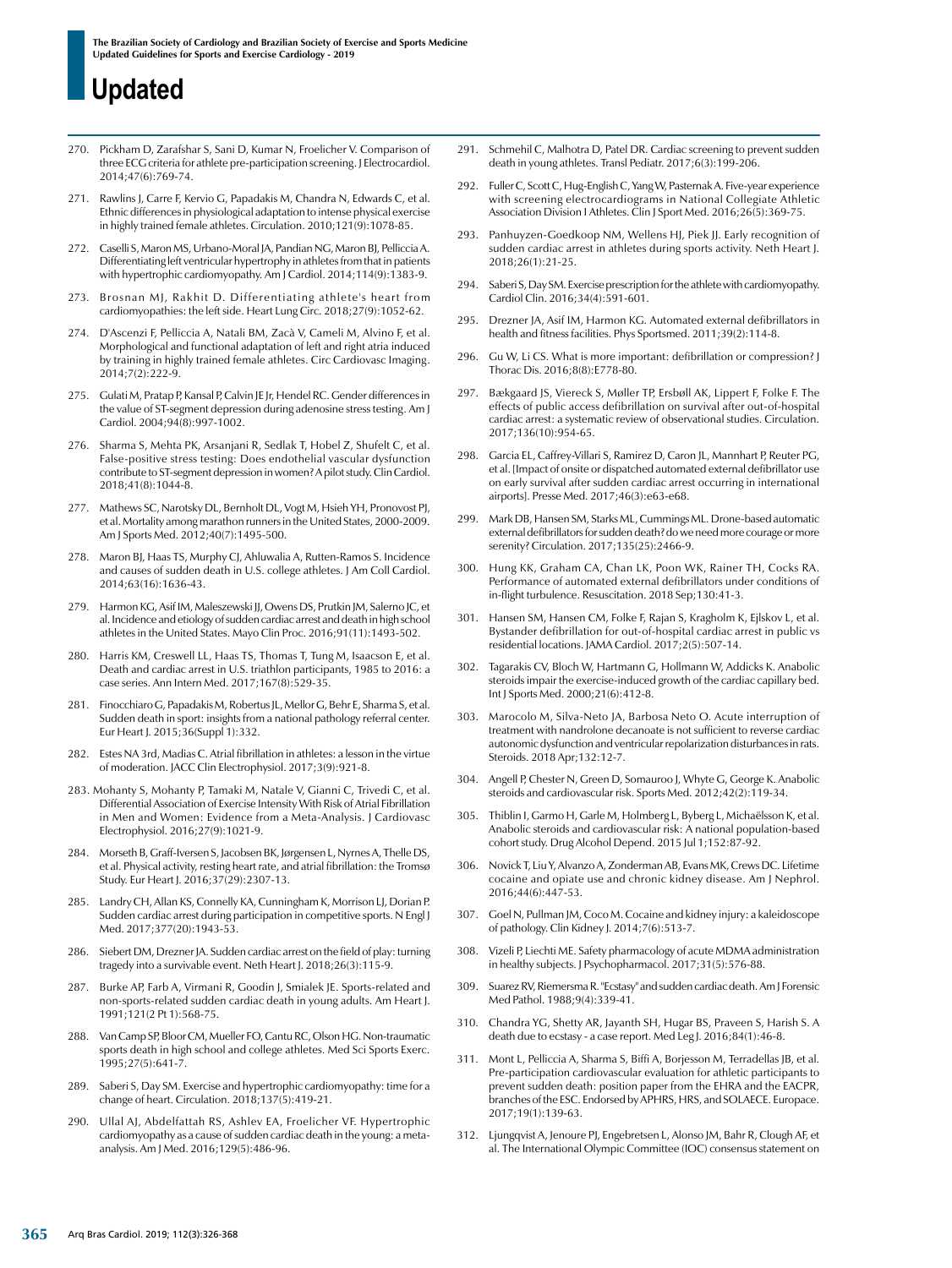periodic health evaluation of elite athletes, March 2009.Clin J Sport Med. 2009;19(5):347-65.

- 313. Hainline B, Drezner J, Baggish A, Harmon KG, Emery MS, Myerburg RJ, et al. Interassociation Consensus Statement on Cardiovascular Care of College Student-Athletes. J Athl Train. 2016;51(4):344-57.
- 314. van der Wall EE. ECG screening in athletes: optional or mandatory? Neth Heart J. 2015;23(7-8):353-5.
- 315. Barbosa ET. Critérios para solicitação de exames complementares do aparelho cardiovascular. Arq Bras Cardiol. 1997;68(3):1-9.
- 316. Lane CM, Bos JM, Rohatgi RK, Ackerman MJ. Beyond the length and look of repolarization: defining the non-QTc electrocardiographic profiles of patients with congenital long QT syndrome. Heart Rhythm. 2018 Sep;15(9):1413-9.
- 317. Lyon A, Ariga R, Mincholé A, Mahmod M, Ormondroyd E, Laguna P, et al. Distinct ECG phenotypes identified in hypertrophic cardiomyopathy using machine learning associate with arrhythmic risk markers. Front Physiol. 2018 Mar 13;9:213.
- 318. Olen MM, Baysa SJ, Rossi A, Kanter RJ, Fishberger SB. Wolff-Parkinson-White syndrome: a stepwise deterioration to sudden death. Circulation. 2016;133(1):105-6.
- 319. Heron N, Cupples M. The health profile of football/soccer players in Northern Ireland - a review of the uefa pre-participation medical screening procedure. BMC Sports Sci Med Rehabil. 2014;6(1):5.
- 320. Dvorak J, Kramer EB, Schmied CM, Drezner JA, Zideman D, Patricios J, et al. The FIFA medical emergency bag and FIFA 11 steps to prevent sudden cardiac death: setting a global standard and promoting consistent football field emergency care. Br J Sports Med. 2013;47(18):1199-202.
- 321. Kramer EB, Botha M, Drezner J, Abdelrahman Y, Dvorak J. Practical management of sudden cardiac arrest on the football field. Br J Sports Med. 2012;46(16):1094-6.
- 322. Leusveld E, Kleijn S, Umans VA. Usefulness of emergency medical teams in sport stadiums. Am J Cardiol. 2008;101(5):712-4.
- 323. Moretti MA, Cesar LA, Nusbacher A, Kern KB, Timerman S, Ramires JA. Advanced cardiac life support training improves long-term survival from in-hospital cardiac arrest. Resuscitation. 2007;72(3):458-65.
- 324. Capucci A, Aschieri D, Guerra F, Pelizzoni V, Nani S, Villani GQ, et al. Community-based automated external defibrillator only resuscitation for out-of-hospital cardiac arrest patients. Am Heart J. 2016 Feb;172:192-200.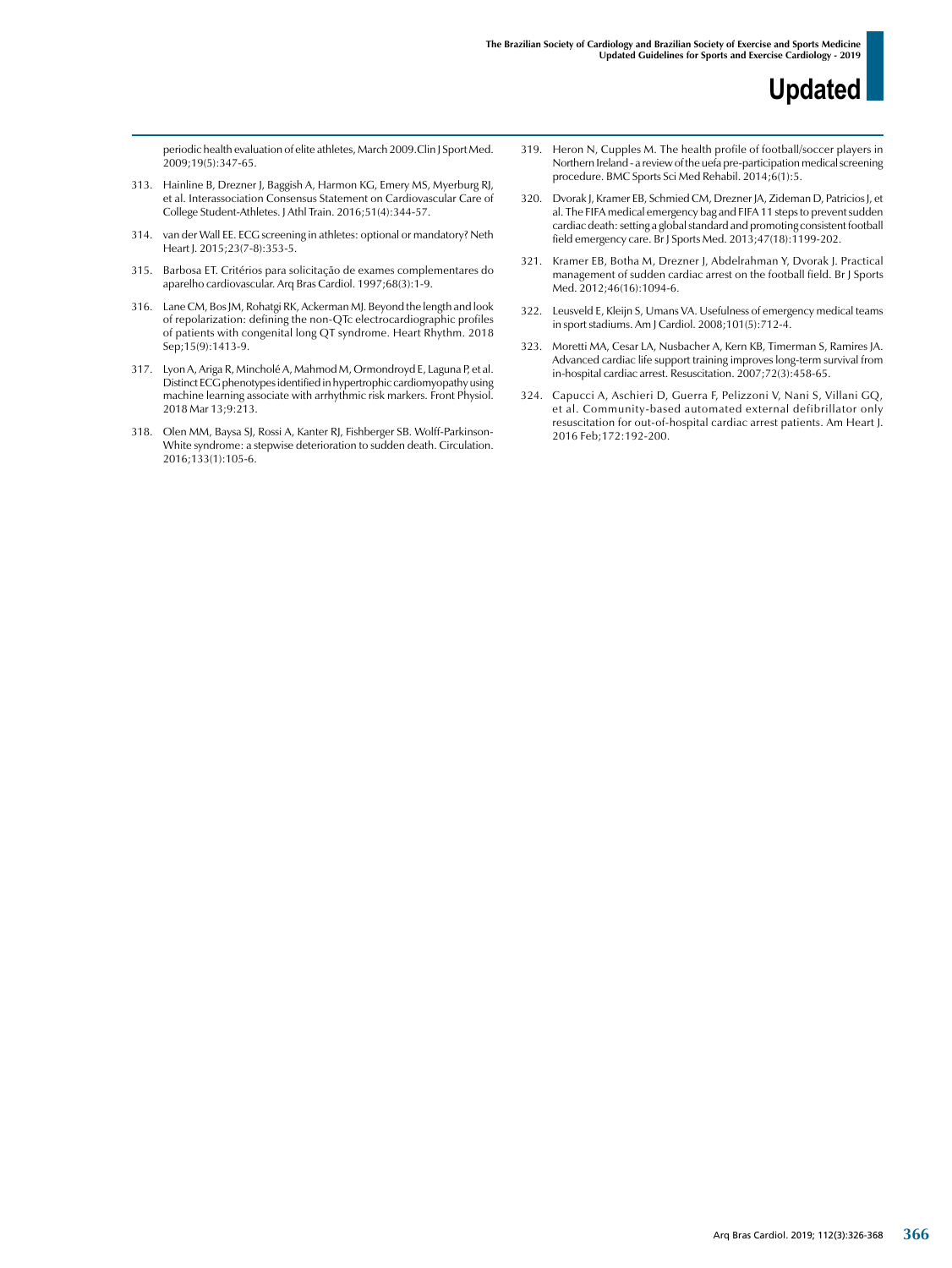**The Brazilian Society of Cardiology and Brazilian Society of Exercise and Sports Medicine Updated Guidelines for Sports and Exercise Cardiology - 2019**